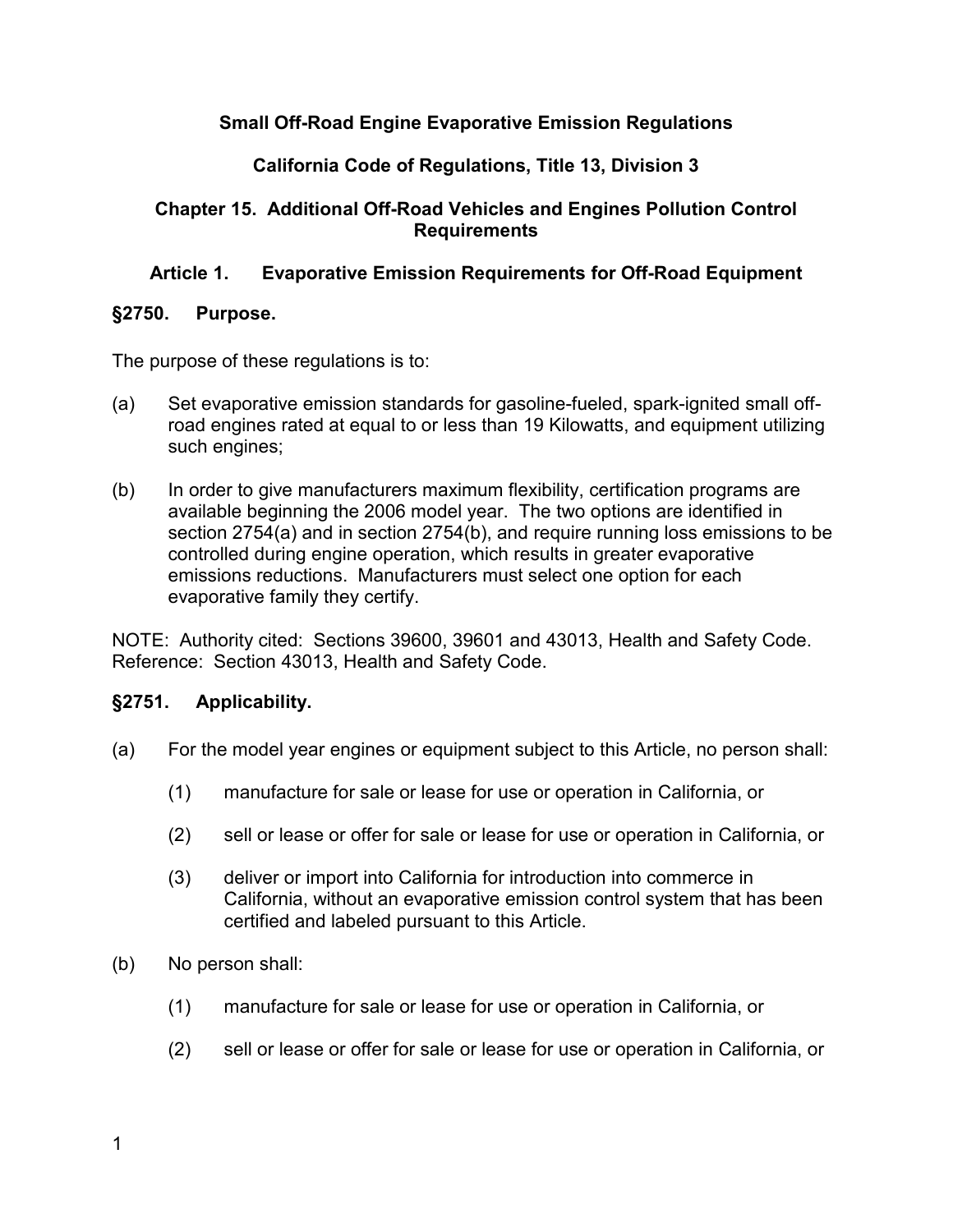- (3) deliver or import into California for introduction into commerce in California, any component of an evaporative emission control system subject to this Article unless that component has been certified, either by itself or as part of an evaporative emission control system, and labeled pursuant to this Article. Starting January 1, 2020, it is presumed that replacement components are subject to this Article if they are capable of being used on an evaporative emission control system on a small off-road engine regulated under this Article.
- (c) This Article does not apply to:
	- (1) engines or equipment that use compression-ignition engines, or engines or equipment powered with compressed natural gas (CNG), propane, liquefied petroleum gas (LPG), or liquefied natural gas (LNG).
	- (2) engines or equipment that use small off-road engines manufactured in California for sale and use outside of California.
	- (3) snowthrowers or ice augers.

#### **§2752. Definitions.**

- (a) The definitions in section 2401 (a), and section 2403 (b), Chapter 9, Title 13 of the California Code of Regulations, apply to this Article with the following additions:
	- (1) "ANSI/OPEI B71.10-2013" means ANSI/OPEI B71.10-2013, *American National Standard for Off-Road Ground-Supported Outdoor Power Equipment – Gasoline Fuel Systems – Performance Specifications and Test Procedures*, published August 26, 2013, and which is incorporated by reference in this Article.
	- (2) "CP-901" means *Certification Procedure for Evaporative Emission Control Systems on Engines With Displacement Less Than or Equal to 80 Cubic Centimeters*, adopted July 26, 2004, and amended September 18, 2017.
	- (3) "CP-902" means *Certification Procedure for Evaporative Emission Control Systems on Engines With Displacement Greater Than 80 Cubic Centimeters*, adopted July 26, 2004, and amended September 18, 2017.
	- (4) "Diurnal Emissions" means evaporative emissions resulting from the daily cycling of ambient temperatures and include resting losses, and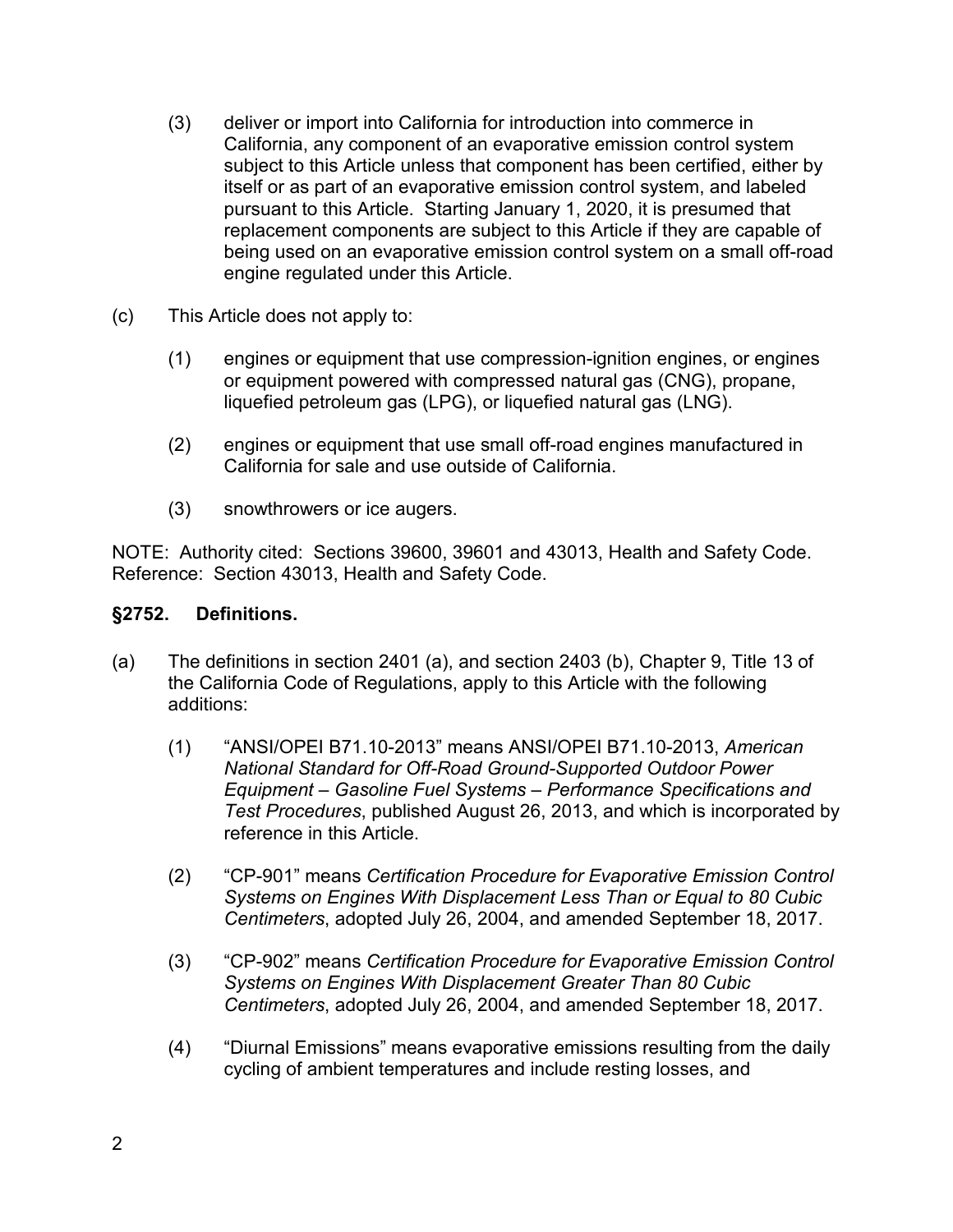permeation emissions, as measured according to test procedures incorporated in this Article.

- (5) "Equivalent Fuel Line" means a fuel line that permeates less than the nominal fuel line being replaced and less than or equal to 15 grams of ROG per square meter of surface area in contact with fuel per day when tested per SAE J1737 (Stabilized May 2013), SAE J30, SAE J1527, or, only for fuel lines with inner diameter 4.75 mm or less, SAE J2996 at 40ºC or higher, and ambient pressure using LEV III certification gasoline. The fuel defined in 40 CFR Part 1060.515(a)(2) or CE10 may be used as an alternative test fuel.
- (6) "Evaporative Emissions" means emissions that result from the evaporation of reactive organic gases into the atmosphere.
- (7) "Evaporative Emission Control System" means the fuel system and associated components that are designed to control evaporative emissions.
- (8) "Evaporative Family" means small off-road engine or equipment models in the same engine class that are grouped together based on similar fuel system characteristics as they relate to evaporative emissions. For engines with displacement less than or equal to 80 cubic centimeters (cc), all models using fuel tanks and fuel lines constructed by the same process with the same material and the same permeation control may be grouped into one evaporative family. The engine family and the evaporative family may be considered equivalent at the manufacturer's discretion.
- (9) "Evaporative Model Emission Limit (EMEL)" means the diurnal emission rate declared by the manufacturer for a model within an evaporative family. The declared rate must be based on diurnal emissions test results for the model of engine or equipment within the evaporative family that is expected to exhibit the highest diurnal emission rate relative to the applicable diurnal emission standard, obtained by following TP-902.
- (10) "Evaporative Family Emission Limit Differential (EFELD)" means the emission rate differential between the diurnal emission standard in Table 1 of section 2754(a) for the model of engine or equipment within the evaporative family that is expected to exhibit the highest diurnal emission rate relative to the applicable diurnal emission standard and the EMEL declared for the model and is applicable to the entire evaporative family represented by the model.
- (11) "Executive Order of Certification" means an order signed by the Executive Officer that documents certification of evaporative emission control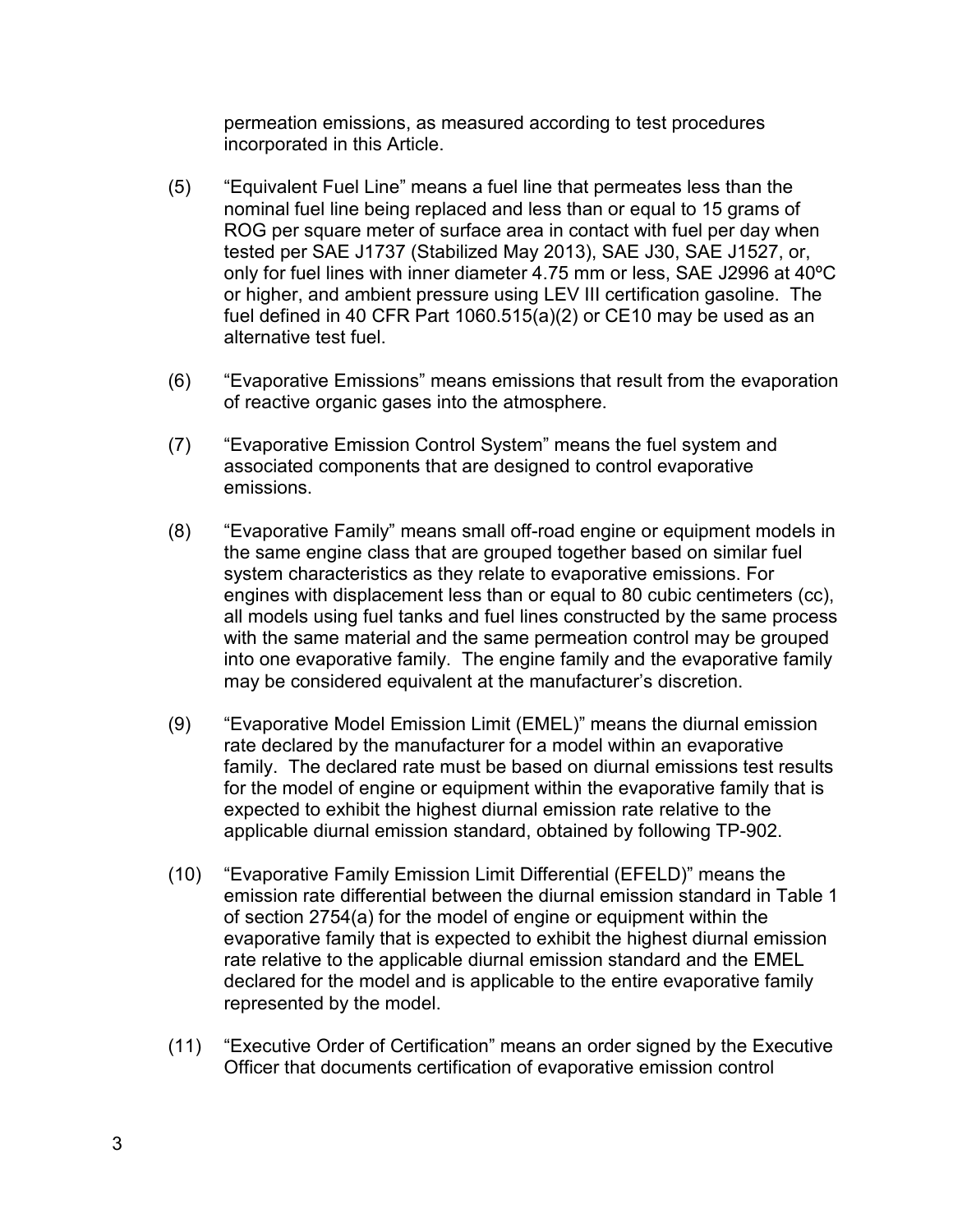systems on engines or equipment to the evaporative emission standards of this Article.

- (12) "Fuel line" means hose or tubing designed to contain liquid fuel (including molded hose or tubing). This does not include any of the following:
	- (A) Fuel tank vent lines;
	- (B) Segments of hose or tubing whose external surface is normally exposed to liquid fuel inside the fuel tank;
	- (C) Hose or tubing designed to return unused fuel from the carburetor to the fuel tank that does not continuously contain liquid fuel for handheld engines; and
	- (D) Primer bulbs that contain liquid fuel only for priming the engine before starting.
- (13) "Holder" means the person to whom the Executive Order of Certification is issued.
- (14) "Hot Soak Emissions" means evaporative emissions that occur for the one-hour period following the termination of engine operation.
- (15) "LEV III certification gasoline" means certification gasoline fuel for LEV III light-duty vehicles and medium-duty vehicles as defined in part II, section A.100.3.1.2 of the *California 2015 and Subsequent Model Criteria Pollutant Exhaust Emission Standards and Test Procedures and 2017 and Subsequent Model Greenhouse Gas Exhaust Emission Standards and Test Procedures for Passenger Cars, Light Duty Trucks, and Medium-Duty Vehicles*, as last amended September 2, 2015.
- (16) "Manufacturer" means either an engine manufacturer or equipment manufacturer.
- (17) "Nominal Capacity" means the volume of fuel indicated by the manufacturer that represents the maximum recommended fill level.
- (18) "Nominal Fuel Line" means the fuel line that is used by an engine or equipment manufacturer to certify the evaporative emissions control system on a small off-road engine.
- (19) "Organic material hydrocarbon equivalent" means the total mass of hydrocarbon molecules, ethanol, and other organic compounds, as measured under the test procedures incorporated in this Article.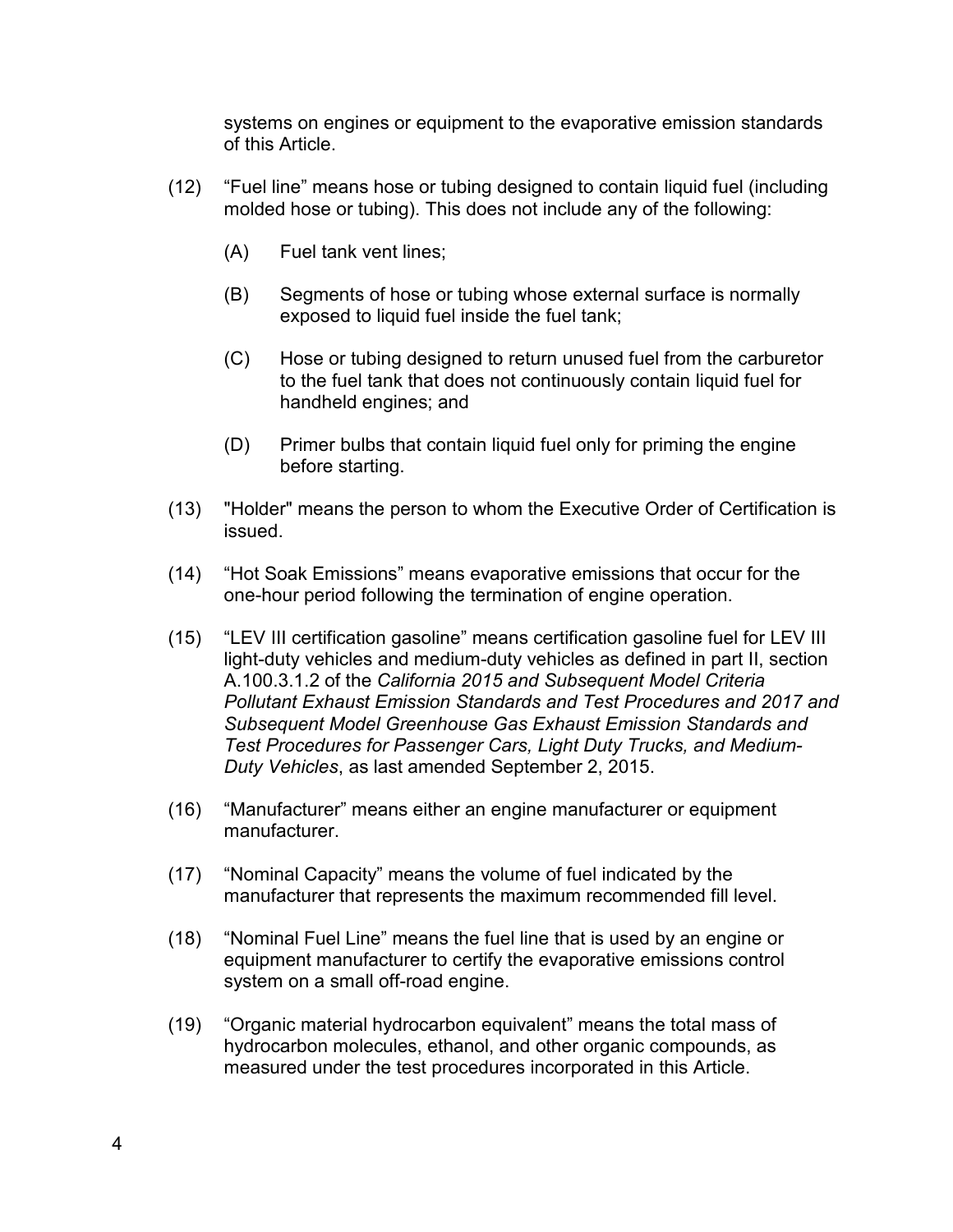- (20) "Permeation Emissions" means evaporative emissions that result from reactive organic gas molecules penetrating through the walls of fuel system components and evaporating on outside surfaces, as measured by test procedures incorporated in this Article. Permeation emissions are a component of diurnal emissions, as measured by test procedures incorporated in this Article.
- (21) "Permeation Rate" means the total mass of reactive organic gas molecules passing through the internal surface area of a fuel tank or fuel line in a 24-hour period, as measured by test procedures incorporated in this Article.
- (22) "Production Volume" means the number of engines or equipment units, subject to the requirements of this Article, produced in an evaporative family for which the Holder has a reasonable basis to conclude that sale was or may be made to ultimate purchasers in California. A Holder may estimate production volume through market analysis. An educated and consistent estimate with the best available documentation will be acceptable as the final report of production volume in California.
- (23) "Reactive Organic Gases (ROG)" means any compound of carbon, excluding carbon monoxide, carbon dioxide, carbonic acid, metallic carbides or carbonates, and ammonium carbonate, and excluding the following:

|     |                                                   | CAS <sup>*</sup> |
|-----|---------------------------------------------------|------------------|
| (1) | methane;                                          | [74-82-8]        |
|     | methylene chloride (dichloromethane);             | $75-09-2$ ]      |
|     | 1,1,1-trichloroethane (methyl chloroform);        | [ 71-55-6 ]      |
|     | trichlorofluoromethane (CFC-11);                  | $[75-69-4]$      |
|     | dichlorodifluoromethane (CFC-12);                 | $[75 - 71 - 8]$  |
|     | 1,1,2-trichloro-1,2,2-trifluoroethane (CFC-113);  | [ 76-13-1 ]      |
|     | 1,2-dichloro-1,1,2,2-tetrafluoroethane (CFC-114); | 76-14-2          |
|     | chloropentafluoroethane (CFC-115);                | [76-15-3]        |
|     | chlorodifluoromethane (HCFC-22);                  | [75-45-6]        |
|     | 1,1,1-trifluoro-2,2-dichloroethane (HCFC-123);    | $[306-83-2]$     |
|     | 2-chloro-1,1,1,2-tetrafluoroethane (HCFC-124);    | [2837-89-0]      |
|     | 1,1-dichloro-1-fluoroethane (HCFC-141b);          | [1717-00-6]      |
|     | 1-chloro-1,1-difluoroethane (HCFC-142b);          | 75-68-3          |
|     | trifluoromethane (HFC-23);                        | [75-46-7]        |
|     | pentafluoroethane (HFC-125);                      | [ 354-33-6 ]     |
|     | 1,1,2,2-tetrafluoroethane (HFC-134);              | $[359-35-3]$     |
|     | 1,1,1,2-tetrafluoroethane (HFC-134a);             | $[811-97-2]$     |
|     | 1,1,1-trifluoroethane (HFC-143a);                 | [420-46-2]       |
|     | 1,1-difluoroethane (HFC-152a);                    | $[75-37-6]$      |
|     |                                                   |                  |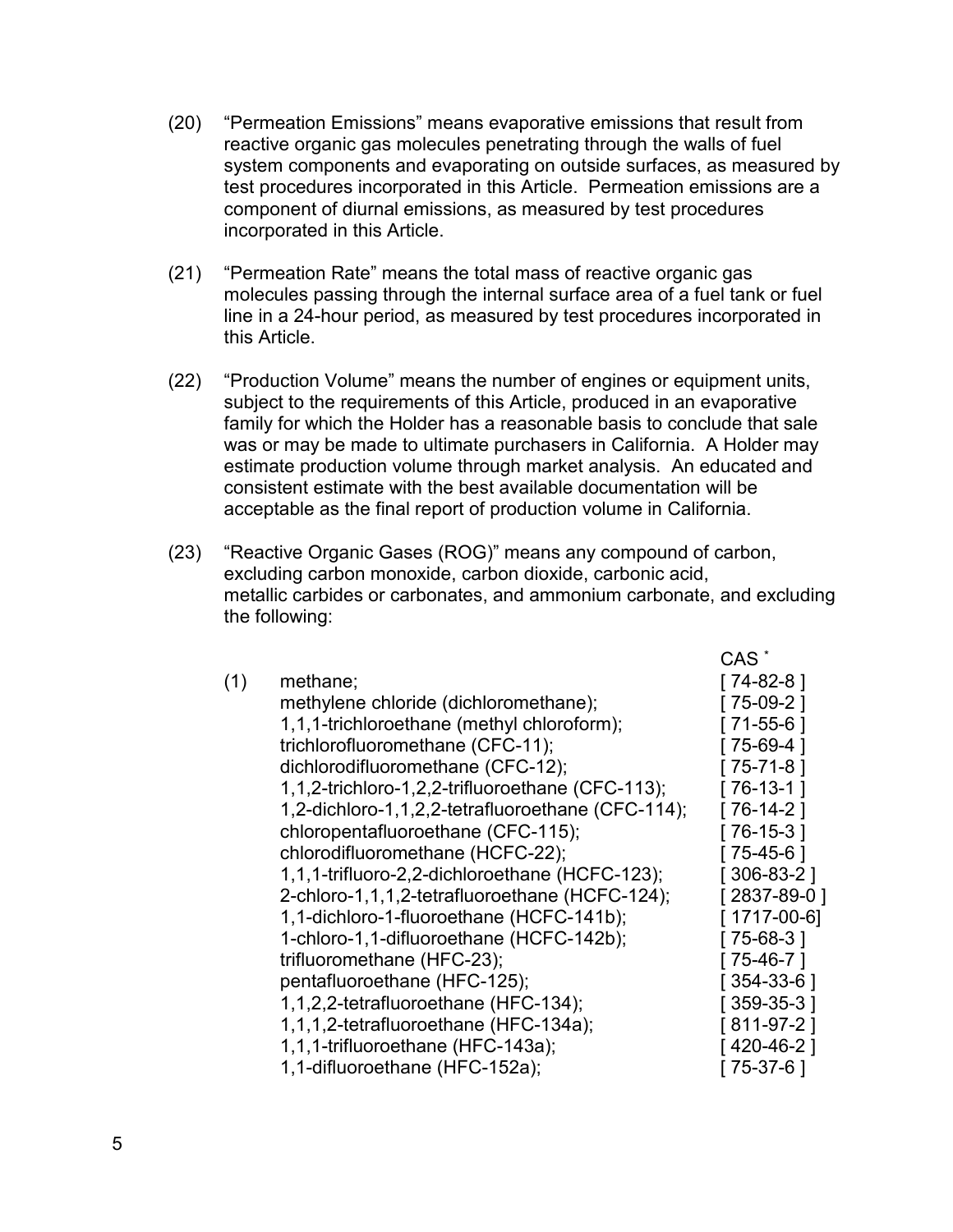|     | cyclic, branched, or linear completely<br>methylated siloxanes;<br>the following classes of perfluorocarbons:<br>(A) cyclic, branched, or linear, completely<br>fluorinated alkanes;<br>cyclic, branched, or linear, completely<br>(B)<br>fluorinated ethers with no unsaturations;<br>(C) cyclic, branched, or linear, completely<br>fluorinated tertiary amines with no unsaturations;<br>and<br>(D)<br>sulfur-containing perfluorocarbons with no<br>unsaturations and with the sulfur bonds only to<br>carbon and fluorine; and                                                                                                                                                                                                                                                                                                                                                                                                                                                                                                                                                                                                                                                                         | [various]<br>[various]                                                   |
|-----|-------------------------------------------------------------------------------------------------------------------------------------------------------------------------------------------------------------------------------------------------------------------------------------------------------------------------------------------------------------------------------------------------------------------------------------------------------------------------------------------------------------------------------------------------------------------------------------------------------------------------------------------------------------------------------------------------------------------------------------------------------------------------------------------------------------------------------------------------------------------------------------------------------------------------------------------------------------------------------------------------------------------------------------------------------------------------------------------------------------------------------------------------------------------------------------------------------------|--------------------------------------------------------------------------|
| (2) | the following low-reactive organic compounds which<br>have been exempted by the U.S. EPA:<br>acetone;<br>ethane;<br>methyl acetate;<br>perchloroethylene;<br>parachlorobenzotrifluoride (1-chloro-4-<br>trifluoromethyl benzene);<br>3,3-dichloro-1,1,1,2,2-pentafluoropropane (HCFC-<br>225ca);<br>1,3-dichloro-1,1,2,2,3-pentafluoropropane (HCFC-<br>225cb);<br>1,1,1,2,3,4,4,5,5,5-decafluoropentane (HFC 43-<br>$10$ mee $);$<br>difluoromethane (HFC-32);<br>fluoroethane (ethyl fluoride or HFC-161);<br>1,1,1,3,3,3-hexafluoropropane (HFC-236fa);<br>1,1,2,2,3-pentafluoropropane (HFC-245ca);<br>1,1,2,3,3-pentafluoropropane (HFC-245ea);<br>1,1,1,2,3-pentafluoropropane (HFC-245eb);<br>1,1,1,3,3-pentafluoropropane (HFC-245fa);<br>1,1,1,2,3,3-hexafluoropropane (HFC-236ea);<br>1,1,1,3,3-pentafluorobutane (HFC-365mfc);<br>chlorofluoromethane (HCFC-31);<br>1-chloro-1-fluoroethane (HCFC-151a);<br>1,2-dichloro-1,1,2-trifluoroethane (HCFC-123a);<br>1, 1, 1, 2, 2, 3, 3, 4, 4- non af luoro-4-methoxy-butane<br>$(C_4F_9OCH_3$ or HFE-7100);<br>2-(difluoromethoxymethyl)-1,1,1,2,3,3,3-<br>heptafluoropropane ((CF <sub>3</sub> ) <sub>2</sub> CFCF <sub>2</sub> OCH <sub>3</sub> ); | $[67-64-1]$<br>$[74-84-0]$<br>$[79-20-9]$<br>$[127-18-4]$<br>$[98-56-6]$ |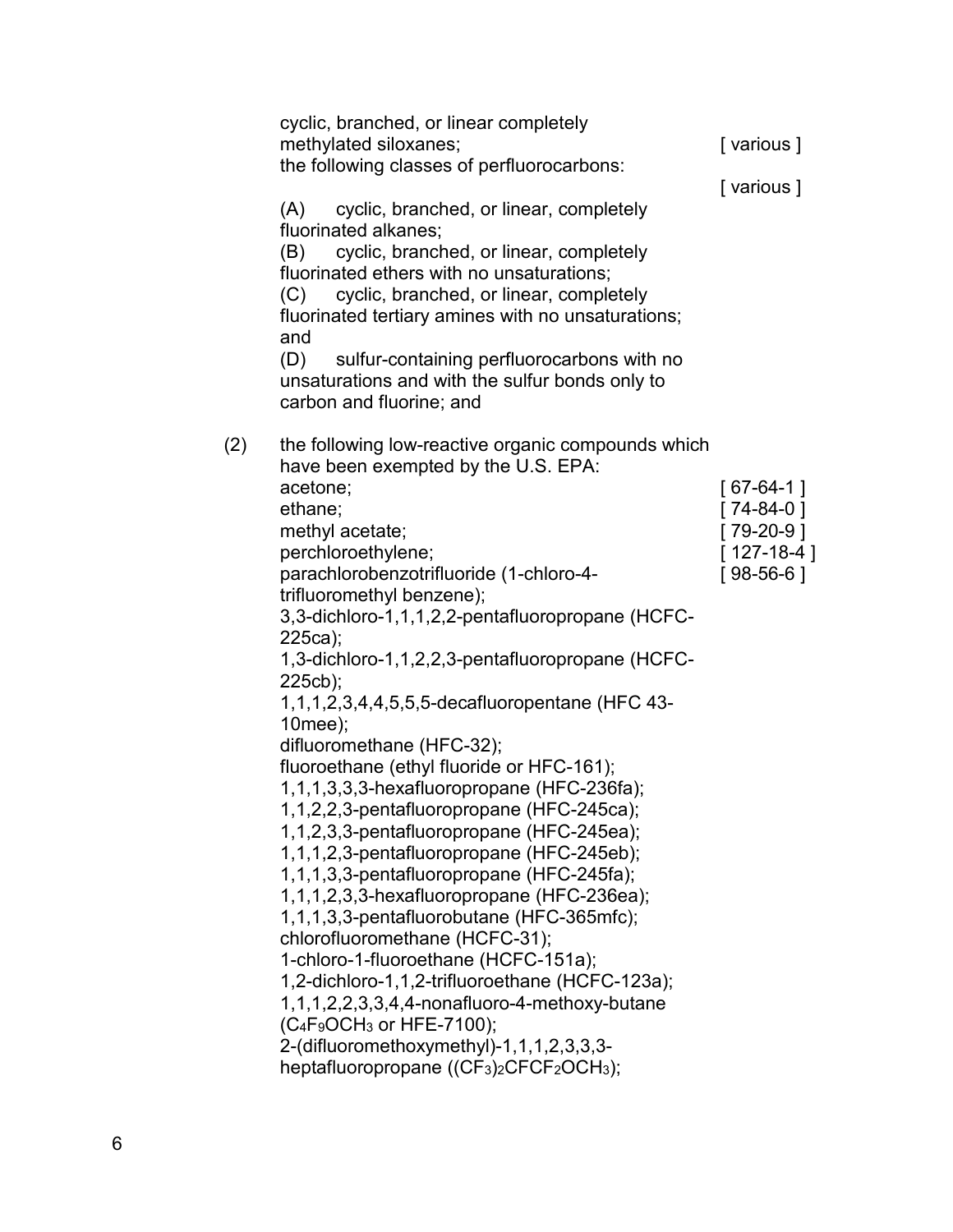1-ethoxy-1,1,2,2,3,3,4,4,4-nonafluorobutane  $(C_4F_9OC_2H_5$  or HFE-7200); 2-(ethoxydifluoromethyl)-1,1,1,2,3,3,3 heptafluoropropane ((CF<sub>3</sub>)<sub>2</sub>CFCF<sub>2</sub>OC<sub>2</sub>H<sub>5</sub>); 1,1,1,2,2,3,3-heptafluoro-3-methoxy-propane (n-C3F7OCH3, HFE-7000); 3-ethoxy-1,1,1,2,3,4,4,5,5,6,6,6-dodecafluoro-2- (trifluoromethyl)-hexane (HFE-7500); 1,1,1,2,3,3,3-heptafluoropropane (HFC 227ea); methyl formate (HCOOCH3); 1,1,1,2,2,3,4,5,5,5-decafluoro-3-methoxy-4 trifluoromethyl-pentane (HFE-7300); propylene carbonate; dimethyl carbonate; HCF<sub>2</sub>OCF<sub>2</sub>H (HFE-134); HCF<sub>2</sub>OCF<sub>2</sub>OCF<sub>2</sub>H (HFE-236cal2); HCF<sub>2</sub>OCF<sub>2</sub>CF<sub>2</sub>OCF<sub>2</sub>H (HFE-338pcc13); HCF<sub>2</sub>OCF<sub>2</sub>OCF<sub>2</sub>CF<sub>2</sub>OCF<sub>2</sub>H (H-Galden 1040x or H-Galden ZT 130 (or 150 or 180)); trans 1-chloro-3,3,3-trifluoroprop-1-ene; 2,3,3,3-tetrafluoropropene; and 2-amino-2-methyl-1-propanol.

\* NOTE: Chemical Abstract Service (CAS) identification numbers have been included in brackets [ ] for convenience.

- (24) "Running Loss Emissions" means evaporative emissions from a small offroad engine that occur while it is being operated.
- (25) "SAE J30" means SAE J30, *Fuel and Oil Hoses*, Revised February 2012.
- (26) "SAE J1527" means SAE J1527, *Marine Fuel Hoses*, Revised February 2011.
- (27) "SAE J1737" means SAE J1737, *Test Procedure to Determine the Hydrocarbon Losses from Fuel Tubes, Hoses, Fittings, and Fuel Line Assemblies by Recirculation*, Stabilized May 2013.
- (28) "SAE J2996" means SAE J2996, *Small Diameter Fuel Line Permeation Test Procedure*, Issued January 2013.
- (29) "SHED" (Sealed Housing Evaporative Determination) means the enclosure and associated equipment used to determine evaporative emissions. A SHED must meet the design specifications in 40 Code of Federal Regulations Part 86.107-96.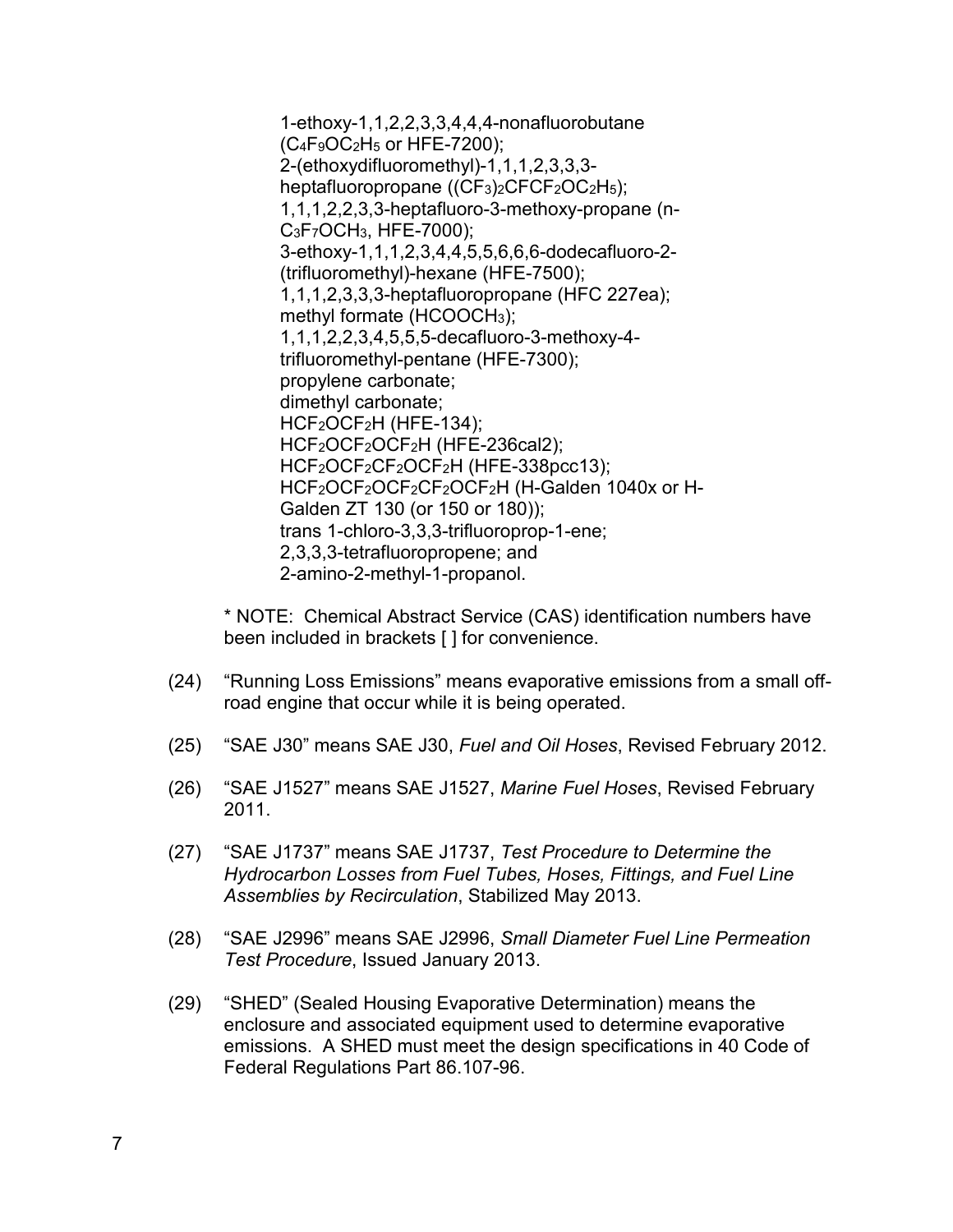- (30) "Small Production Volume Tank Exemption" applies to all models with identical tanks produced by an engine or equipment manufacturer with total California production volume of 400 or fewer units per year.
- (31) "TP-901" means *Test Procedure for Determining Permeation Emissions from Small Off-Road Engine Fuel Tanks*, adopted July 26, 2004, and last amended May 6, 2019.
- (32) "TP-902" means *Test Procedure for Determining Diurnal Emissions from Small Off-Road Engines*, adopted July 26, 2004, and last amended May 6, 2019.
- (33) "Walk-Behind Mower" means a grass-cutting product which has:
	- (A) A Class I vertical shaft engine that includes a blade brake mechanism that provides for compliance with ANSI B71.1 requirements; or
	- (B) A horizontally fixed blade and/or string directly attached to the crankshaft of a vertical shaft engine.

# **§2753. Certification Requirements and Procedures.**

(a) Certification.

Small off-road engines or equipment that use small off-road engines subject to this Article must contain evaporative emission control systems. The evaporative emission control systems must be certified annually to the evaporative emission standards set out in sections 2754 through 2757 of this Article by the Air Resources Board. An Executive Order of Certification for such engines or equipment must be obtained prior to the sale or lease, or the offering for sale or lease, for use or operation in California or the delivery or importation for introduction into commerce in California. Engine manufacturers or equipment manufacturers may apply for an Executive Order of Certification. For model years 2006-2019, applicants must follow the certification procedures outlined in CP-901, *Certification and Approval Procedure for Small Off-Road Engine Fuel Tanks*, adopted July 26, 2004, or CP-902, *Certification and Approval Procedure for Evaporative Emission Control Systems*, adopted July 26, 2004, as applicable, which are incorporated by reference herein. For model year 2020 and subsequent model years, applicants must follow the certification procedures outlined in CP-901, adopted July 26, 2004, and amended September 18, 2017, or CP-902, adopted July 26, 2004, and amended September 18, 2017, as applicable, which are incorporated by reference herein. For model year 2018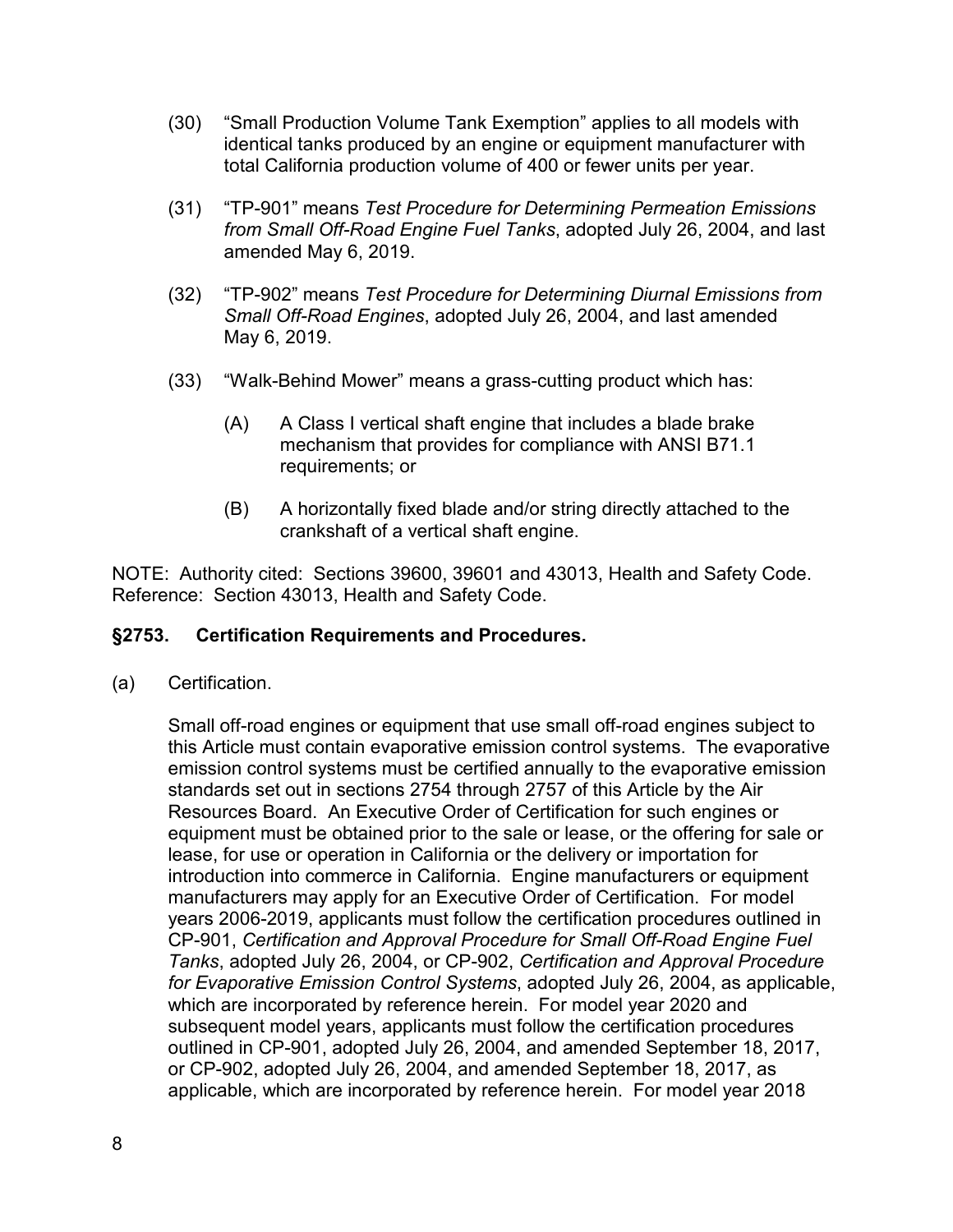and 2019, an applicant may follow the certification procedures outlined in CP-901, adopted July 26, 2004, and amended September 18, 2017, or CP-902, adopted July 26, 2004, and amended September 18, 2017, as applicable, in lieu of those in CP-901, adopted July 26, 2004, or CP-902, adopted July 26, 2004, as applicable. An applicant must also meet the bond requirements in section 2774 before an Executive Order of Certification will be issued for model year 2020 and subsequent model year evaporative families.

(b) Certification of Complete Systems for Engines or Equipment using engines with displacement greater than 80 cc.

Certification of a complete evaporative emission control system is required. An application for certification of an evaporative emission control system to the diurnal emission standards in section 2754 or 2757 of this Article must include a determination of the engine or equipment model in the evaporative family that is expected to exhibit the highest diurnal emission rate relative to the applicable diurnal emission standard and detail the criteria used to make that determination. The applicant must also include one of the following for the engine or equipment model in the evaporative family that is expected to exhibit the highest diurnal emission rate relative to the applicable diurnal emission standard:

- (1) Diurnal emission test results, determined using TP-902;
- (2) All of the following:
	- (A) fuel tank permeation data, determined using TP-901,
	- (B) fuel line permeation data, determined using SAE J1737 (Stabilized May 2013), SAE J30, SAE J1527, or, only for fuel lines with inner diameter 4.75 mm or less, SAE J2996, and
	- (C) carbon canister butane working capacity data determined using TP-902 or equivalent; or
- (3) The Executive Order numbers approving the fuel tank, fuel line, and carbon canister pursuant to section 2767.1 of this Article.
- (c) Certification of Complete Systems for Engines or Equipment using engines with displacement less than or equal to 80 cc. An application for certification of an evaporative emission control system to the fuel tank permeation standard specified in section 2755 or 2757 must include fuel tank permeation data for the fuel tank in the evaporative family that is expected to exhibit the highest permeation rate relative to the applicable permeation emission standard. The application shall also detail the criteria used to determine which fuel tank in the evaporative family is expected to exhibit the highest permeation rate relative to the applicable permeation emission standard.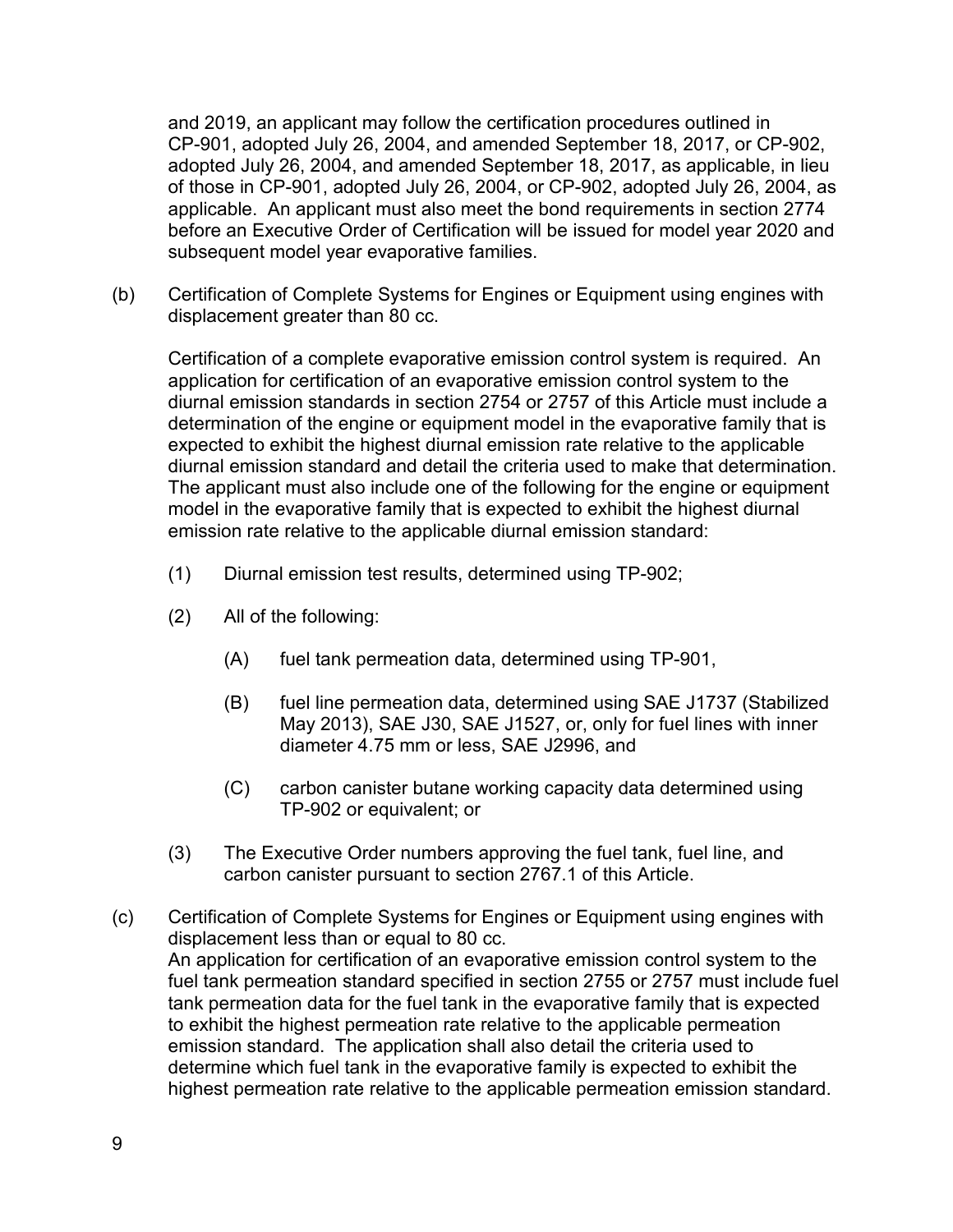(d) Modifications to the Evaporative Emission Control System.

For previously certified evaporative emission control systems:

- (1) Holders may replace the nominal fuel line of a certified evaporative emission control system for which diurnal emission test results were submitted as part of the certification application with an equivalent fuel line.
- (2) Modification of any certified evaporative emission control systems in any manner other than replacement of the nominal fuel lines with equivalent fuel lines invalidates the certification of the control system. When any evaporative emission control system's certification is invalidated due to an unapproved modification, a new certification is required per CP-902, adopted July 26, 2004, or CP-902 adopted July 26, 2004, and amended September 18, 2017, as applicable, depending on the model year.
- (3) Holders shall notify the Executive Officer in writing of any modification of any certified evaporative emission control system. The notification must include a statement citing the basis for the equivalent fuel line determination.
- (e) Reduced Certification Requirements.

Manufacturers meeting the requirements of section 2766 of this Article must be certified annually by the Air Resources Board by submitting a Letter of Conformance. The Letter of Conformance must include, at a minimum, a statement citing the basis for complying with section 2766. An Executive Order of Certification for such engines or equipment must be obtained prior to the sale or lease, or the offering for sale or lease, or the delivery or importation for introduction into commerce in California of such engines or equipment in California.

- (f) A Holder whose Executive Order has been suspended or revoked must submit diurnal emission test results, determined using TP-902, for all evaporative families using engines with displacement greater than 80 cc, as described in subsection (b) of this section, according to the following schedule:
	- (1) For one model year after the first finding of noncompliance;
	- (2) for five model years after the second finding of noncompliance; and
	- (3) for ten model years after any subsequent finding of noncompliance.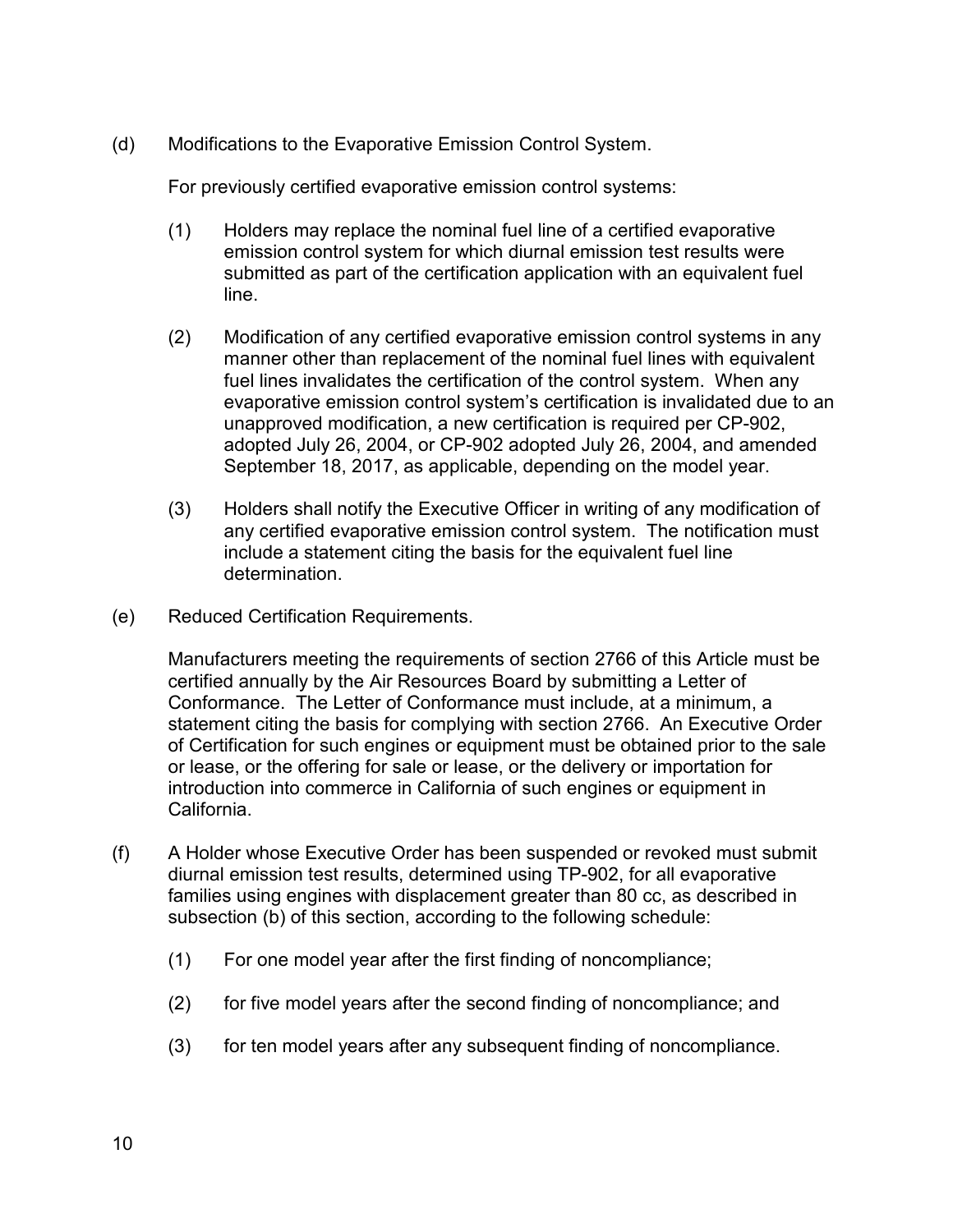### **§2754. Diurnal Emission and Design Standards.**

(a) Table 1 below specifies the diurnal emission and design standards for small offroad engines, and equipment that use small off-road engines, with displacements greater than 80 cc, on and after the model years indicated.

**Table 1 Diurnal Emission and Design Standards**

|                                                                                 |                                                                                                       | <b>Design Standards</b>                                                                               |                                                                                                 |                                                                                                                                                         |
|---------------------------------------------------------------------------------|-------------------------------------------------------------------------------------------------------|-------------------------------------------------------------------------------------------------------|-------------------------------------------------------------------------------------------------|---------------------------------------------------------------------------------------------------------------------------------------------------------|
| <b>Effective</b><br><b>Date</b><br><b>Model Year</b>                            | <b>Diurnal Emission</b><br>Standards (g<br>organic material<br>hydrocarbon<br>equivalent $day^{-1}$ ) | <b>Fuel Line</b><br><b>Permeation</b><br><b>Emission Standard<sup>1</sup></b><br>(g $ROG·m-2·day-1$ ) | <b>Fuel Tank</b><br>Permeation <sup>2</sup><br><b>Emission Standard</b><br>(g $ROG·m-2·day-1$ ) | Carbon Canister <sup>3</sup><br>or Equivalent<br><b>Butane Working</b><br><b>Capacity Standard</b><br>(g organic material<br>hydrocarbon<br>equivalent) |
|                                                                                 |                                                                                                       | <b>Displacement Category: Walk-Behind Mowers</b><br>>80 cc - <225 cc                                  |                                                                                                 |                                                                                                                                                         |
| 2006                                                                            | <b>None</b>                                                                                           | 15                                                                                                    | <b>None</b>                                                                                     | <b>None</b>                                                                                                                                             |
| <b>2007 and</b><br>2008                                                         | 1.3                                                                                                   | N/A                                                                                                   | N/A                                                                                             | N/A                                                                                                                                                     |
| 2009                                                                            | 1.0                                                                                                   | N/A                                                                                                   | N/A                                                                                             | N/A                                                                                                                                                     |
|                                                                                 |                                                                                                       |                                                                                                       |                                                                                                 |                                                                                                                                                         |
| <b>Displacement Category:</b><br>> 80 cc - < 225 cc (except Walk-Behind Mowers) |                                                                                                       |                                                                                                       |                                                                                                 |                                                                                                                                                         |
| 2006                                                                            | <b>None</b>                                                                                           | 15                                                                                                    | <b>None</b>                                                                                     | <b>None</b>                                                                                                                                             |
| 2007<br>through<br>2011                                                         | $1.20 + 0.056$ ×<br>nominal capacity<br>(liters)                                                      | 15                                                                                                    | 2.5                                                                                             | <b>Specified in TP-902</b>                                                                                                                              |
| 2012                                                                            | $0.95 + 0.056$ ×<br>nominal capacity<br>(liters)                                                      | 15                                                                                                    | 1.5                                                                                             | <b>Specified in TP-902</b>                                                                                                                              |
|                                                                                 |                                                                                                       |                                                                                                       |                                                                                                 |                                                                                                                                                         |
| Displacement Category: ≥ 225 cc                                                 |                                                                                                       |                                                                                                       |                                                                                                 |                                                                                                                                                         |
| <b>2006 and</b><br>2007                                                         | <b>None</b>                                                                                           | 15                                                                                                    | <b>None</b>                                                                                     | <b>None</b>                                                                                                                                             |
| 2008                                                                            | $1.20 + 0.056$ ×<br>nominal capacity<br>(liters)                                                      | 15                                                                                                    | 2.5                                                                                             | <b>Specified in TP-902</b>                                                                                                                              |
| 2013                                                                            | $1.20 + 0.056$ ×<br>nominal capacity<br>(liters)                                                      | 15                                                                                                    | 1.5                                                                                             | <b>Specified in TP-902</b>                                                                                                                              |

1 For model year 2006 only, all engines and equipment with displacements > 80 cc - <225 cc must comply with the fuel line permeation emission standard. For model years 2006 and 2007, all engines and equipment with displacements greater than or equal to 225 cc must comply with the fuel line<br>permeation emission standard.

 $2$  Permeation emissions as determined by TP-901. Permeation emissions must be measured to two significant digits.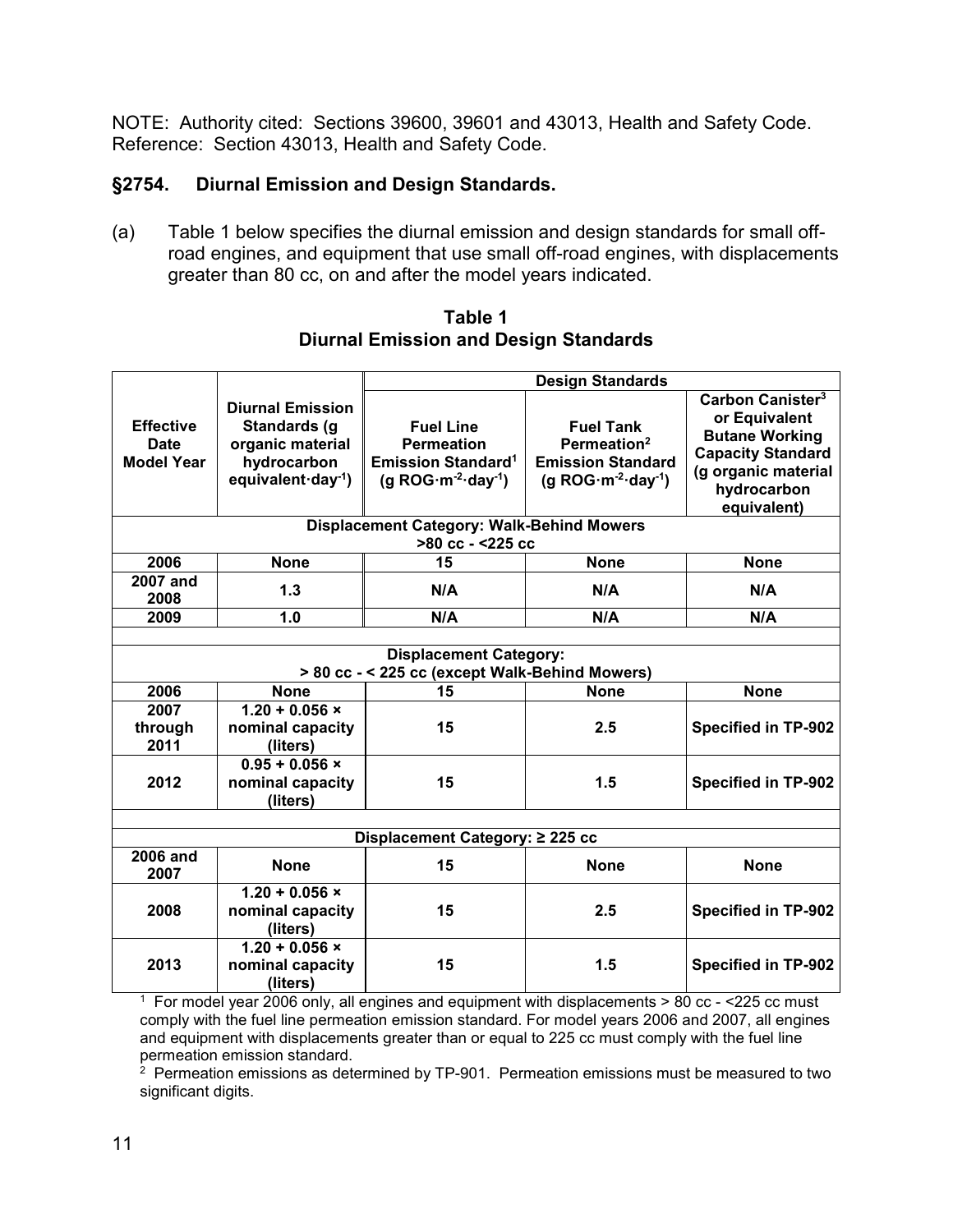$3$  Canister design requirements and the procedure for determining butane working capacity are specified in TP-902. The Executive Officer may designate technology equivalent to carbon canisters on a case by case basis as part of the certification process per section 2767.

On or after the model year set out in Table 1 of this section, diurnal emissions from any small off-road engine or equipment unit that uses a small off-road engine with displacement greater than 80 cc must not exceed the diurnal emission standards specified in Table 1 of this section.

- (b) An applicant certifying engines or equipment to comply with the diurnal emission standards under this section shall do the following:
	- (1) Submit a determination in the certification application that running loss emissions are controlled from being emitted into the atmosphere. The Executive Officer must approve the determination for an Executive Order of Certification to be issued. Approval by the Executive Officer is not required if actively purged carbon canisters meeting the requirements of this article are used.
	- (2) Provide test data in the certification application showing that all fuel lines meet the permeation requirement of 15 grams of ROG per square meter of surface area of the surface in contact with fuel per day when tested with LEV III Certification Gasoline using test procedure SAE J1737 (Stabilized May 2013), SAE J30, SAE J1527, or, only for fuel lines with inner diameter 4.75 mm or less, SAE J2996, which are incorporated herein by reference. The permeation testing must be conducted at 40ºC, or higher, and ambient pressure. The fuel defined in 40 CFR Part 1060.515(a)(2) or CE10 may be used as an alternative test fuel. Alternatively, applicants can submit the Executive Order number approving the fuel lines pursuant to section 2767.1 of this Article.
- (c) An applicant certifying engines or equipment to comply with the diurnal emission standards under this section shall also do one of the following:
	- (1) Provide diurnal emission test data for the engine or equipment model in the evaporative family that is expected to exhibit the highest diurnal emission rate relative to the applicable diurnal emission standard, in accordance with TP-902; or
	- (2) Provide test data in the certification application showing that the fuel tank and carbon canister meet the applicable design standards listed in Table 1 of this section. Alternatively, an applicant can submit the Executive Order numbers approving the fuel tank and carbon canister pursuant to section 2767.1 of this Article.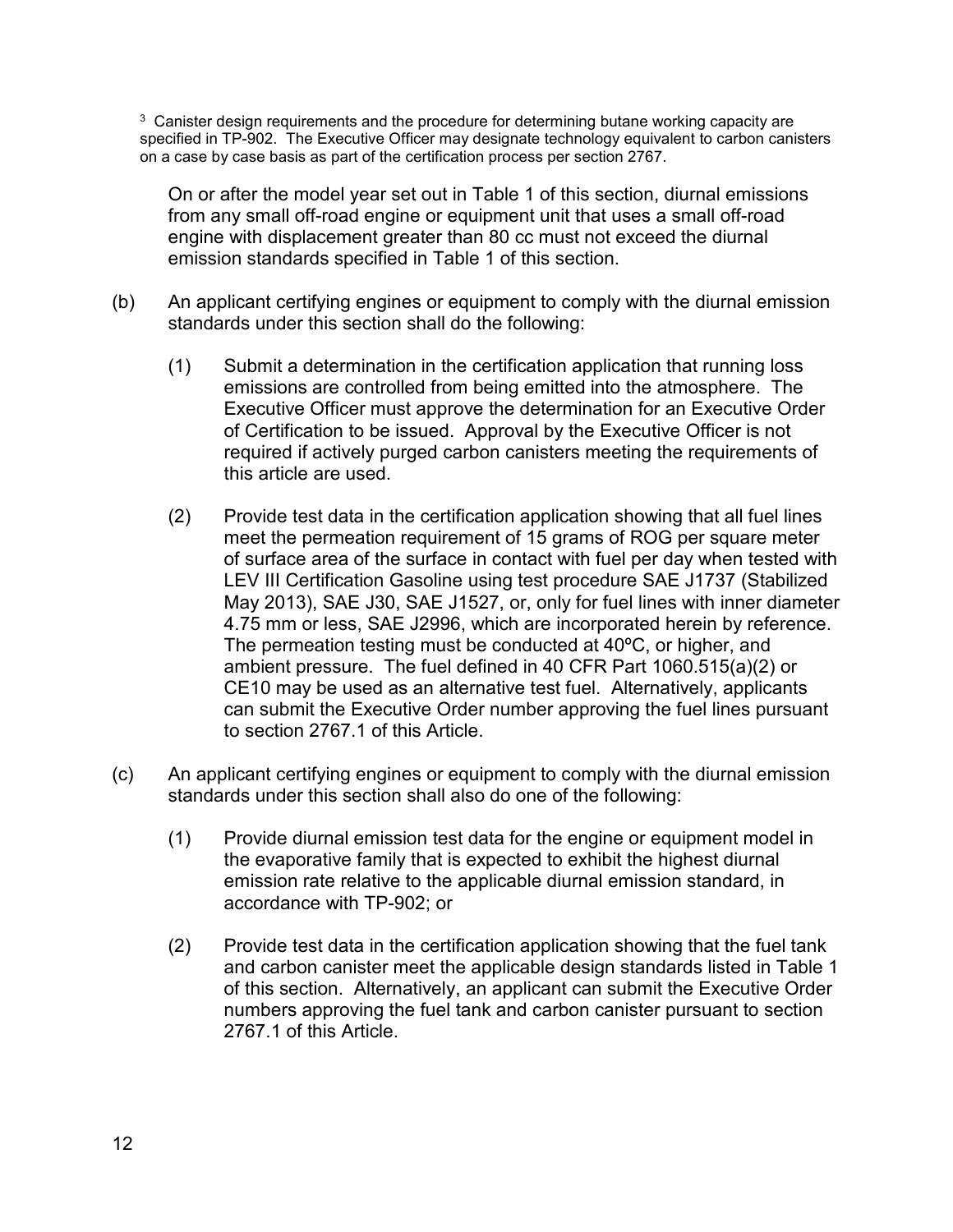- (d) For model year 2020 and subsequent model years, if carbon canisters are used in an evaporative emission control system, they must be installed in a way that prevents exposing the carbon to water or liquid fuel.
- (e) For model year 2020 and subsequent model years, all fuel lines must be securely connected to prevent fuel leakage throughout the useful life of the evaporative emission control system. Fuel line assembly testing shall be conducted in accordance with the Fuel Line Assembly Tensile Test in section 5.4 of ANSI/OPEI B71.10-2013, which is incorporated by reference herein.

### **§2754.1. Certification Averaging and Banking.**

- (a) Applicability The averaging requirements specified in this section apply only to engines or equipment with complete evaporative emission control systems certified to the diurnal emission standards specified in section 2754(a) or 2757 of this Article and tested according to TP-902. Participation in the certification averaging and banking program is voluntary. The provisions of this section are applicable only for determining compliance with this section.
- (b) General Provisions.
	- (1) The certification averaging and banking provisions for diurnal emissions from eligible engines and equipment are described in this section.
	- (2) A Holder of an Executive Order for an evaporative family subject to this Article may use the averaging and banking provisions of this section for the purpose of creating diurnal emissions credits.
	- (3) A Holder shall not include in its calculation of credit generation and may exclude from its calculation of credit usage, any new engines or equipment not subject to this Article.
	- (4) A Holder may include its entire inventory of an evaporative family subject to this Article in calculating the diurnal emissions credit for a given model year.
	- (5) A Holder shall certify an evaporative family to an EMEL and shall determine an EFELD. The EFELD is calculated by a Holder and can be positive or negative subject to the limitations in subsections (b)(6) and (b)(7) of this section, provided the sum of the Holder's projected balance of credits from all credit transactions for each engine class in a given model year is greater than or equal to zero, as determined under subsection (e). The EFELD is determined based on the diurnal test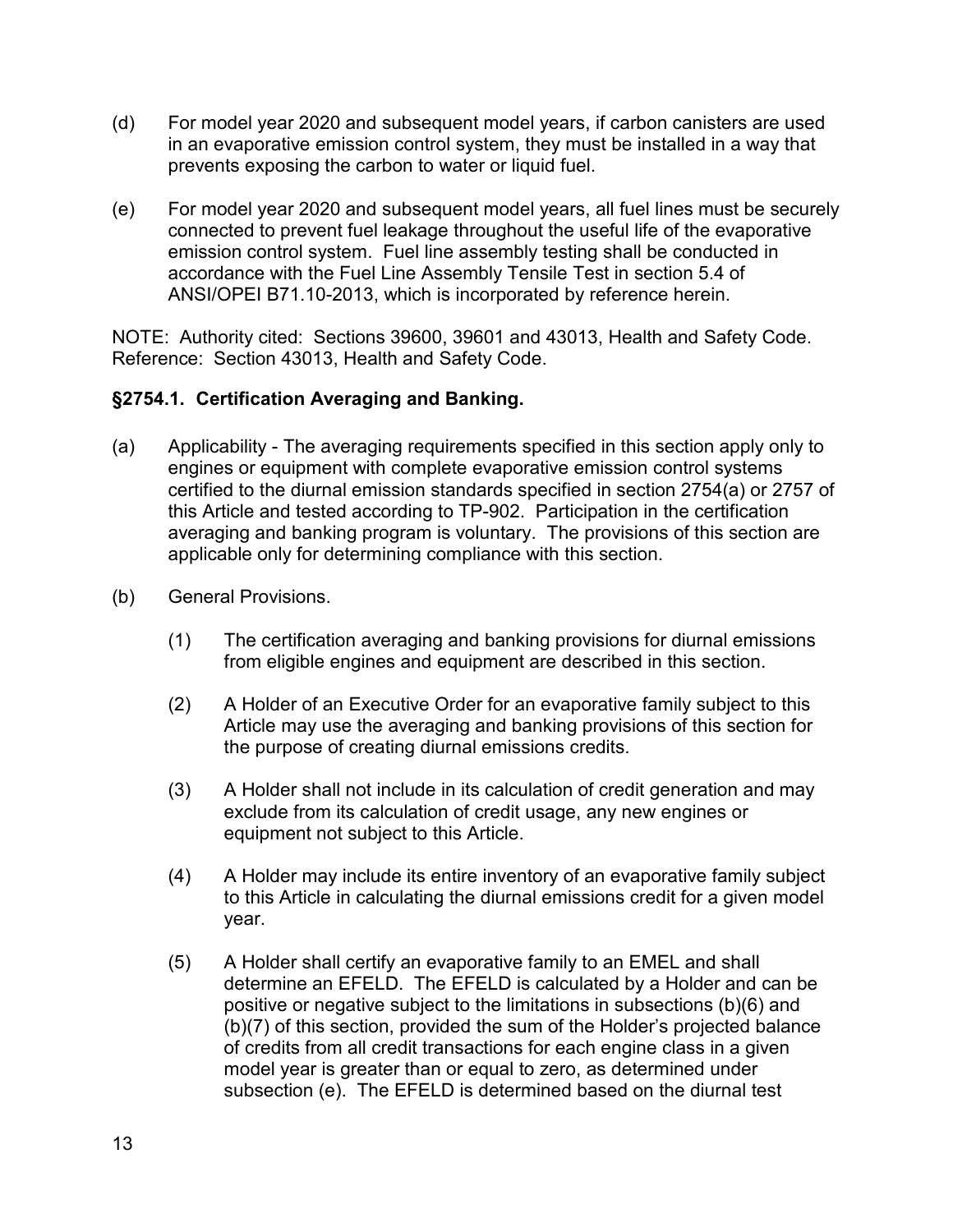results, in accordance with TP-902, of the model of engine or equipment within an evaporative family expected to exhibit the highest diurnal emission rate relative to the applicable diurnal emission standard. The EFELD is calculated by setting the EMEL for the model of engine or equipment tested at a level above the diurnal test results and then subtracting the EMEL from the applicable diurnal emission standard for the model.

- (A) A Holder of an Executive Order for an evaporative family with a negative EFELD shall obtain positive emission credits sufficient to address the associated credit shortfall within the time period set out in subsection (b)(8) below.
- (B) An evaporative family with a positive EFELD may generate positive emission credits for averaging, or banking, or a combination thereof.
- (6) No walk-behind mowers within an evaporative family may have an EMEL greater than 1.5 times the applicable diurnal standard in section 2754(a).
- (7) No model of Class I or Class II engine or equipment (excluding walkbehind mowers) within an evaporative family may have an EMEL greater than 3.0 times the applicable diurnal standard in section 2754(a).
- (8) A Holder must demonstrate compliance with this section within 270 days of the end of the model year.
- (9) No new Executive Order of Certifications will be issued to the Holder until a plan to make up the emissions deficit plus a penal amount of 25% of the deficit has been approved by the Executive Officer.
- (10) The failure of a Holder to comply with the diurnal emissions standards in accordance with this section shall be grounds for revocation or suspension of the Executive Order of Certification in accordance with section 2770. A revocation under this provision shall be deemed to revoke the Executive Order of Certification *ab initio*.
- (11) The failure of a Holder to submit the plan required in subsection (b)(9) above within 270 days of the end of a model year shall be grounds for revocation or suspension of the Executive Order of Certification in accordance with section 2770. A revocation under this provision shall be deemed to revoke the Executive Order of Certification *ab initio*.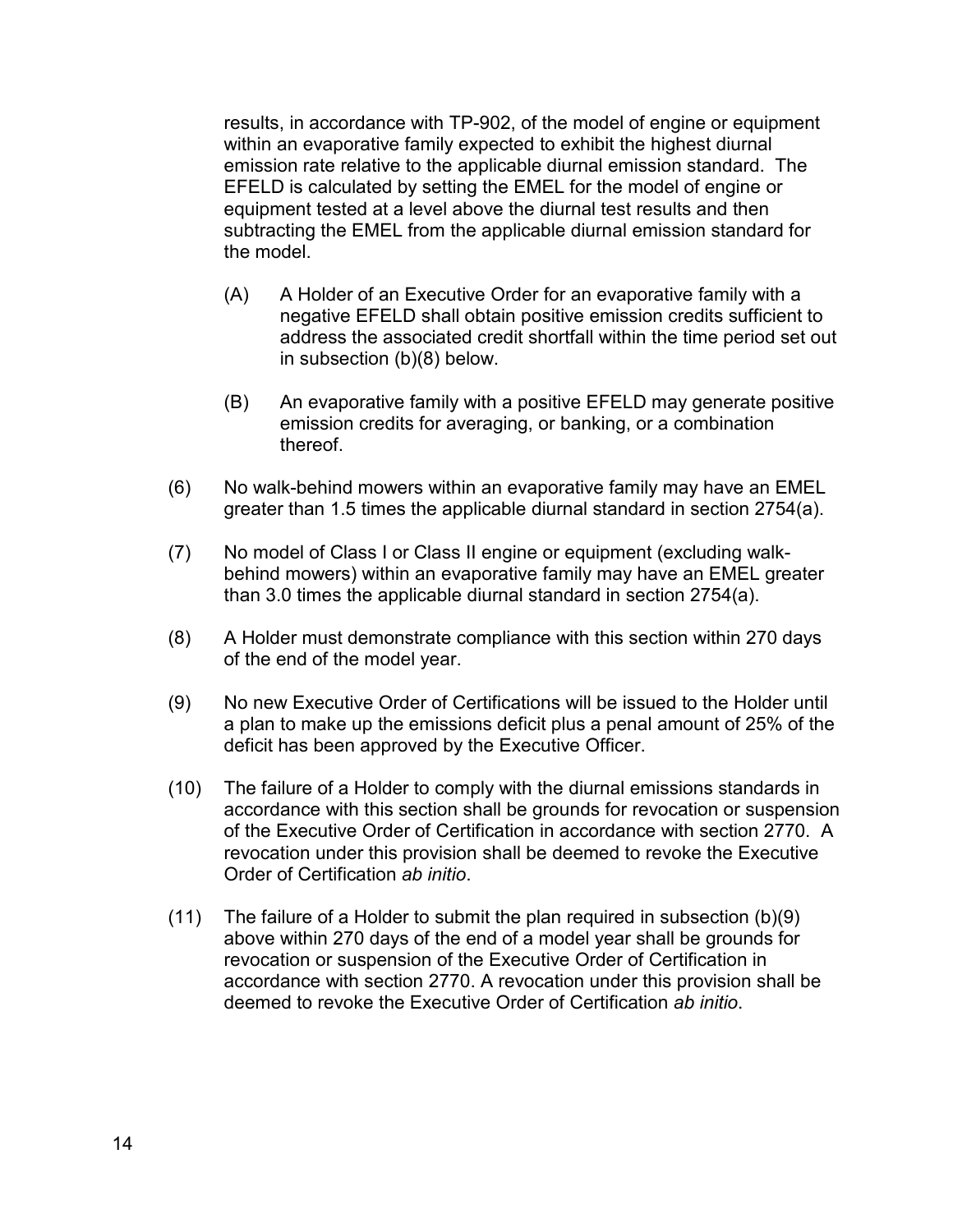- (c) Averaging.
	- (1) Negative credits from evaporative families with negative EFELDs must be offset by positive credits from evaporative families having positive EFELDs, as allowed under the provisions of this section. Averaging of credits in this manner is used to determine compliance under subsection  $(e)(2)$ .
	- (2) Subject to the provisions in subsection (b)(9), credits used in averaging for a given model year may be obtained from credits generated in the same model year by another evaporative family, or credits banked in previous model years. The restrictions of this subsection notwithstanding, credits from a given model year may be used to address credit needs of previous model year engines.
- (d) Banking.
	- (1) Beginning with the 2007 model year, a Holder of an Executive Order for an evaporative family with a positive EFELD for model year 2007 and subsequent engines and equipment may bank credits in that model year for use in averaging. Positive credits may be banked only according to the requirements of subsection (e)(1) of this section.
	- (2) A Holder may bank emission credits only after the end of the model year and after ARB has reviewed the Holder's end-of-year reports. During the model year and before submittal of the end-of-year report, credits originally designated in the certification process for banking will be considered reserved and may be redesignated for averaging in the end-ofyear report and final report.
	- (3) A Holder may use credits claimed from a previous model year that have not been approved by the ARB in an averaging calculation pending the review of the ARB. In the event such review does not substantiate the amount of credits claimed, an Executive Order will not be issued until a plan to make up the emissions deficit has been approved by the Executive Officer.
	- (4) Commencing with the 2018 model year, any previously banked diurnal emission credits and any new diurnal emission credits earned can be used for up to five years. In the sixth year, any unused diurnal credits will expire. (For example, if a 2018 model year evaporative family earns diurnal emission credits, those diurnal emission credits may be used or banked until the 2023 model year. Any remaining banked diurnal emission credits earned within the 2018 model year will be invalid for use in the 2024 and subsequent model years.)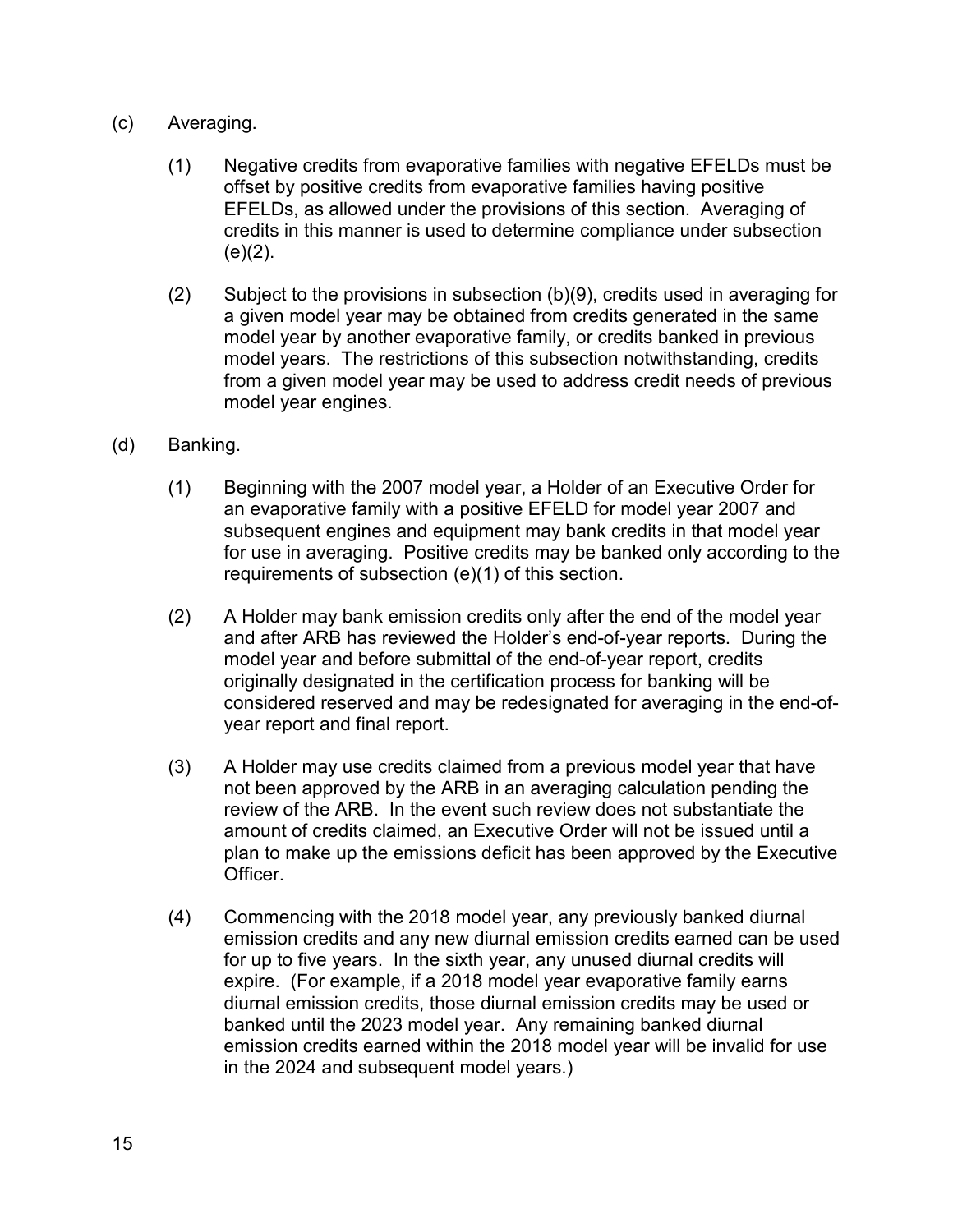- (e) Credit Calculation and Holder Compliance with Emission Standards.
	- (1) For each evaporative family, diurnal emission credits (positive or negative) are to be calculated according to the following equations and rounded to the nearest tenth of a gram. Consistent units with two significant digits are to be used throughout the equations.

EFELD = Applicable diurnal emission standard – EMEL

Credits = EFELD × Production Volume

Where:

EMEL = the declared evaporative model emission limit for the model tested within the evaporative family in grams

EFELD = the calculated evaporative family emission limit differential for the evaporative family in grams

Production Volume is as defined in section 2752(a)(21)

- (2) Holder compliance with this section is determined on a corporate average basis at the end of each model year. A Holder is in compliance when the sum of positive and negative emission credits it holds is greater than or equal to zero.
- (f) Certification Using Credits.
	- (1) For certification relying on averaging or banking of credits, a Holder shall:
		- (A) Submit a statement that the engines for which certification is requested will not, to the best of the Holder's knowledge, cause the Holder to be in noncompliance under subsection (e)(2) when all credits are calculated for all the Holder's evaporative families.
		- (B) Calculate an EFELD for the evaporative family. The EFELD must be calculated to two significant digits.
		- (C) Indicate the projected number of emission credits generated/needed for each evaporative family based on the projected applicable eligible production volume, the EMEL, and the EFELD.
		- (D) Submit calculations in accordance with section 2754.1(e) of projected emission credits (positive or negative) based on production projections for each evaporative family.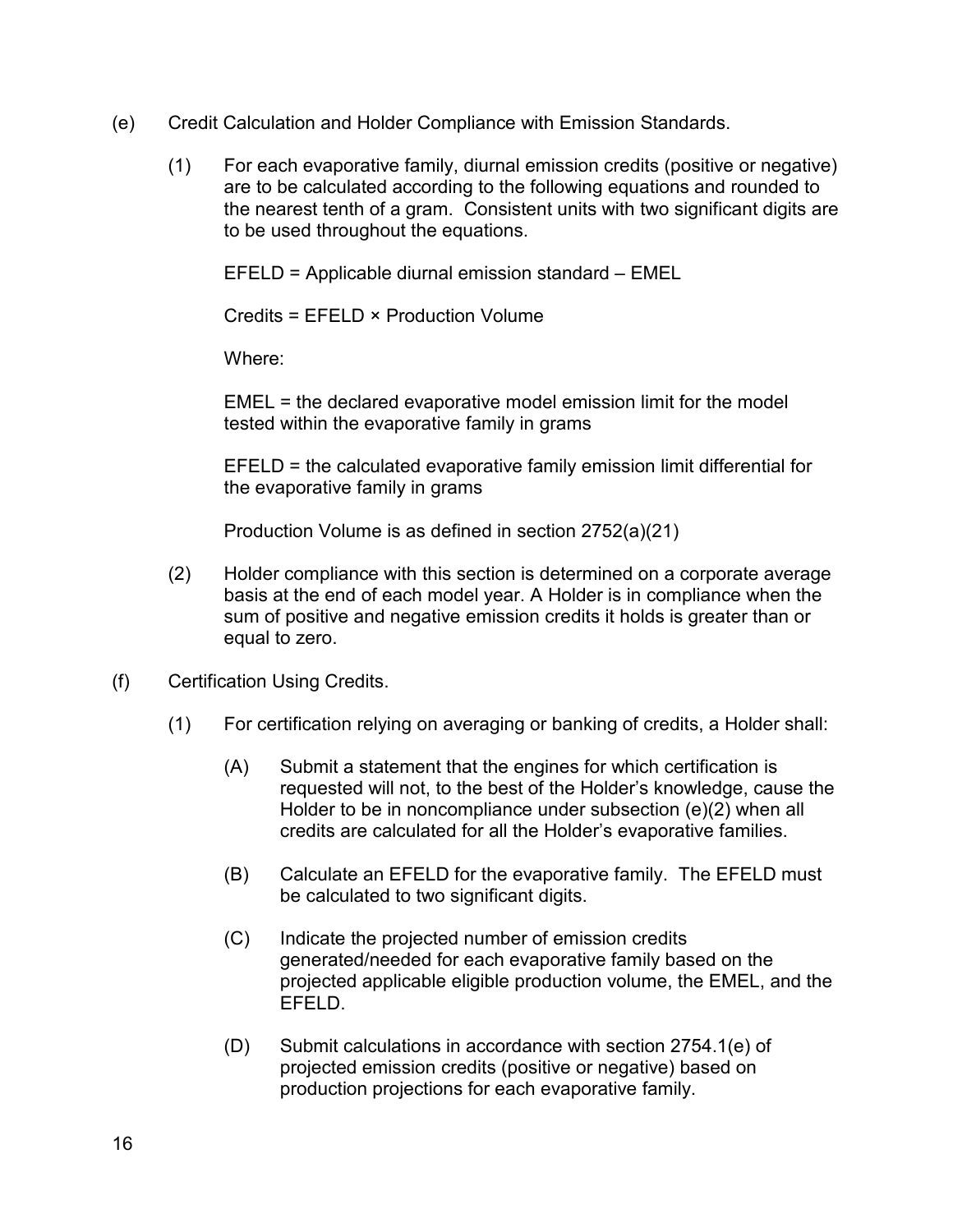- (E) (i) If an evaporative family is projected to generate negative emission credits, state specifically the source (Holder/evaporative family or reserved) and quantity of the credits necessary to offset the credit deficit according to projected production.
	- (ii) If the evaporative family is projected to generate positive emission credits, state specifically the recipient (Holder/evaporative family or reserved) and quantity of the credits used to offset a deficit banked according to where the projected credits will be applied.
- (2) A Holder may supply the information required above in section  $2754.1(f)(1)(C)$ , (D), and (E) by use of a spreadsheet detailing the Holder's annual production plans and the credits generated or consumed by each evaporative family.
- (3) The Holder bears the burden of establishing to the satisfaction of the Executive Officer that the conditions upon which the Executive Order was issued were satisfied.
- (4) Projected credits based on information supplied in the certification application may be used to obtain an Executive Order. However, any such credits may be revoked based on review of end-of-year reports, follow-up audits, and any other verification steps considered appropriate by the Executive Officer.
- (g) Maintenance of Records.
	- (1) A Holder shall establish, maintain, and retain the following adequately organized and indexed records for each evaporative family:
		- (A) ARB evaporative family identification code;
		- (B) EMEL for each model within the evaporative family;
		- (C) Projected production volume for the model year; and
		- (D) Records appropriate to establish the quantities of engines or equipment that constitute eligible production volume for each evaporative family.
	- (2) A Holder shall retain all records required to be maintained under this section for a period of eight years from the due date for the end-of-model year report. Records may be retained as hard copy, CD-ROM, diskettes,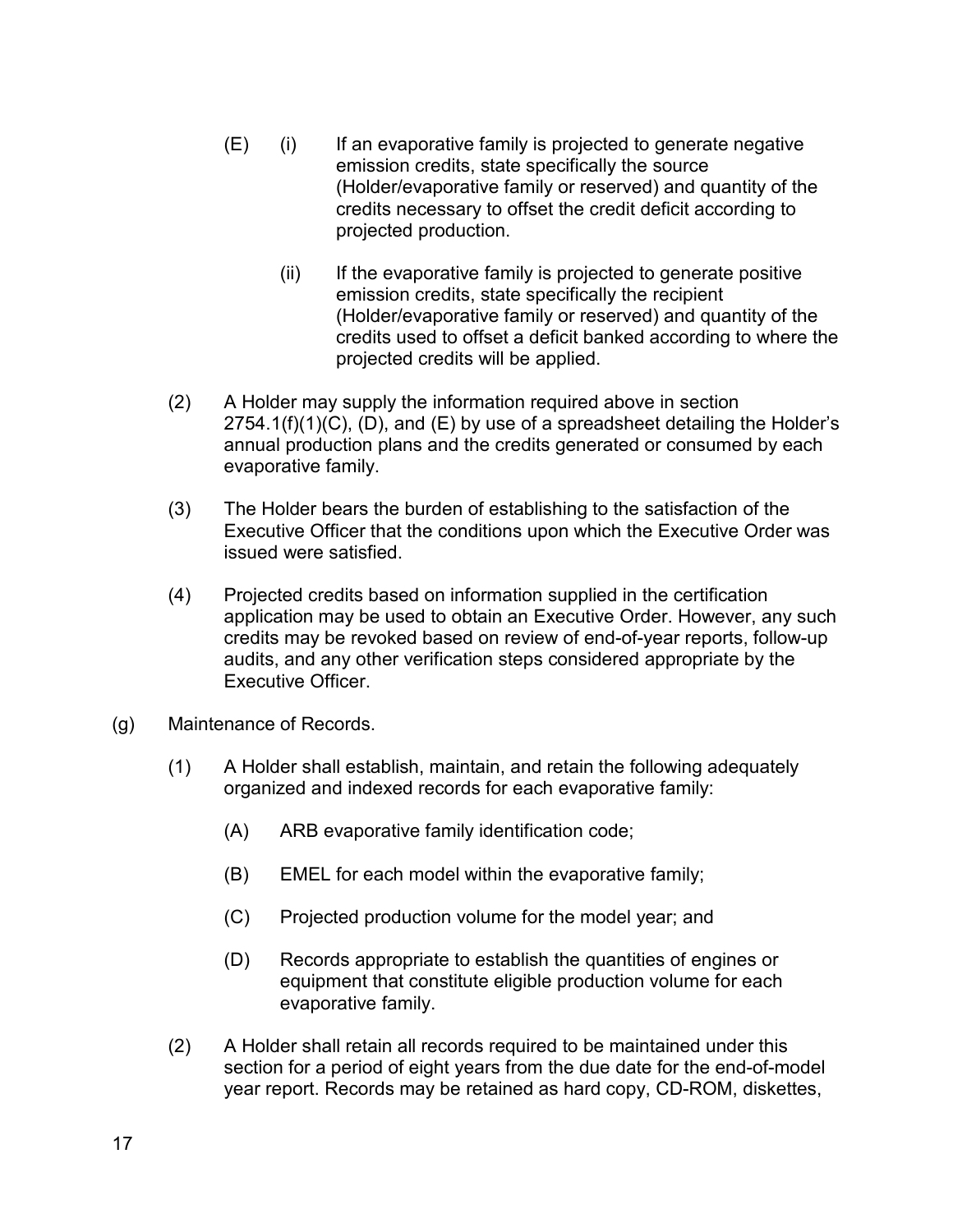and so forth, depending on the Holder's record retention procedure; provided, that in every case all information contained in the hard copy is retained.

- (3) Nothing in this section limits the Executive Officer's discretion in requiring a Holder to retain additional records or submit information not specifically required by this section.
- (4) A Holder shall submit all information requested by the Executive Officer within 30 days of the date of such request.
- (5) The Executive Officer may revoke or suspend the Executive Order for an evaporative family for which the Holder fails to retain the records required in this section or to provide such information to the Executive Officer upon request. No new Executive Orders will be issued to the Holder until the requested records are made available and/or a plan that describes the records to be retained as required by this section is approved by the Executive Officer.
- (h) End-of-Year and Final Reports.
	- (1) End-of-year and final reports must indicate the evaporative family, the actual production volume, a description of the method used to determine the production volume, the values required to calculate credits as given in subsection (e), and the number of credits generated/required. Holders shall also submit a description of how and where credit surpluses were dispersed (or are to be banked) and/or how and through what means credit deficits were met. The report must include a calculation of credit balances to show that the credit summation for each class of engines or equipment is equal to or greater than zero.
	- (2) The calculation of eligible production volume as defined in section 2752(a)(21) for end-of-year and final reports must be based on the location of the point of first retail sale (for example, retail customer or dealer) also called the final product purchase location. A Holder may use other methods to track engines for credit calculation purposes, such as shipments to distributors of products intended for sale in California.
	- (3) (A) Unless otherwise approved or directed by the Executive Officer, end-of-year reports must be submitted within 90 days of the end of the model year to: Chief, Emissions Compliance, Automotive Regulations and Science Division, Air Resources Board, 9528 Telstar, El Monte, CA 91731.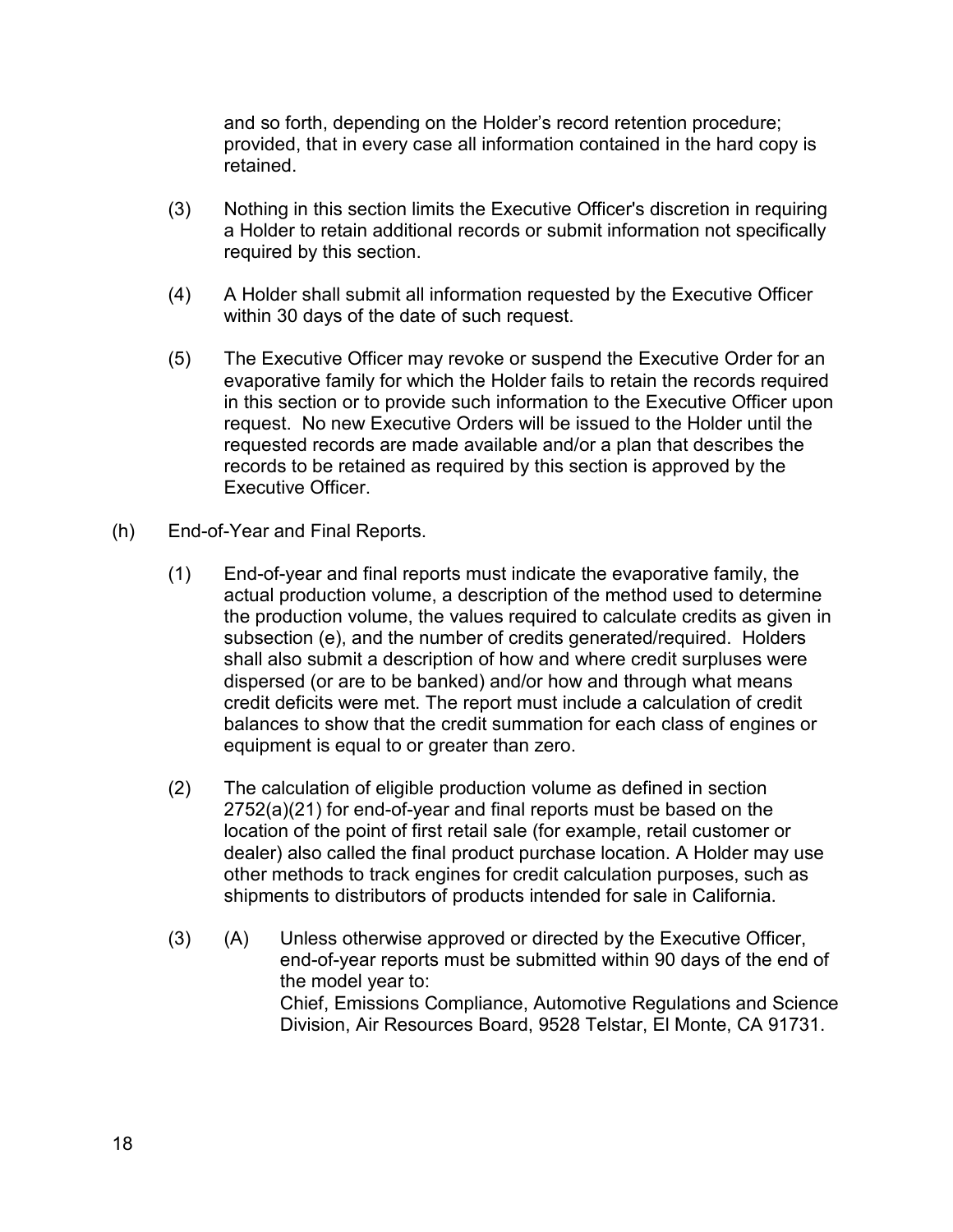- (B) Unless otherwise approved or directed by the Executive Officer, final reports must be submitted within 270 days of the end of the model year to: Chief, Emissions Compliance, Automotive Regulations and Science Division, Air Resources Board, 9528 Telstar, El Monte, CA 91731.
- (4) Failure by a Holder to submit any end-of-year or final reports in the specified time for any engines or equipment subject to regulation under this section is a violation of this section for each engine or equipment in the evaporative family covered by the report.
- (5) A Holder generating credits for banking only who fails to submit end-of-year reports in the applicable specified time period (90 days after the end of the model year) may not use the credits until such reports are received and reviewed by ARB. Use of projected credits pending ARB review is not permitted in these circumstances.
- (6) Errors discovered by ARB or the Holder in the end-of-year report, including errors in credit calculation, may be corrected in the final report.
- (7) If ARB or the Holder determines that a reporting error occurred on an end-of-year or final report previously submitted to ARB under this section, the Holder's credits and credit calculations must be recalculated. Erroneous positive credits will be void except as provided in subsection (h) of this section. Erroneous negative credit balances may be adjusted by ARB.
- (8) If within 270 days of the end of the model year, ARB review determines a reporting error in the Holder's favor (that is, resulting in an increased credit balance) or if the manufacturer discovers such an error within 270 days of the end of the model year, ARB must restore the credits for use by the Holder.

# **§2754.2. Validation Study.**

- (a) To confirm that the performance-based evaporative certification option in section 2754(a) and the design-based evaporative certification option in section 2754(b) are achieving ARB's overall emission reduction goals, ARB will conduct an inventory validation study utilizing diurnal test data from such equipment.
- (b) This validation study will be conducted at two time periods: (a) in 2010 for the years 2008, 2009 and 2010 and (b) in 2015 for the years 2013, 2014 and 2015.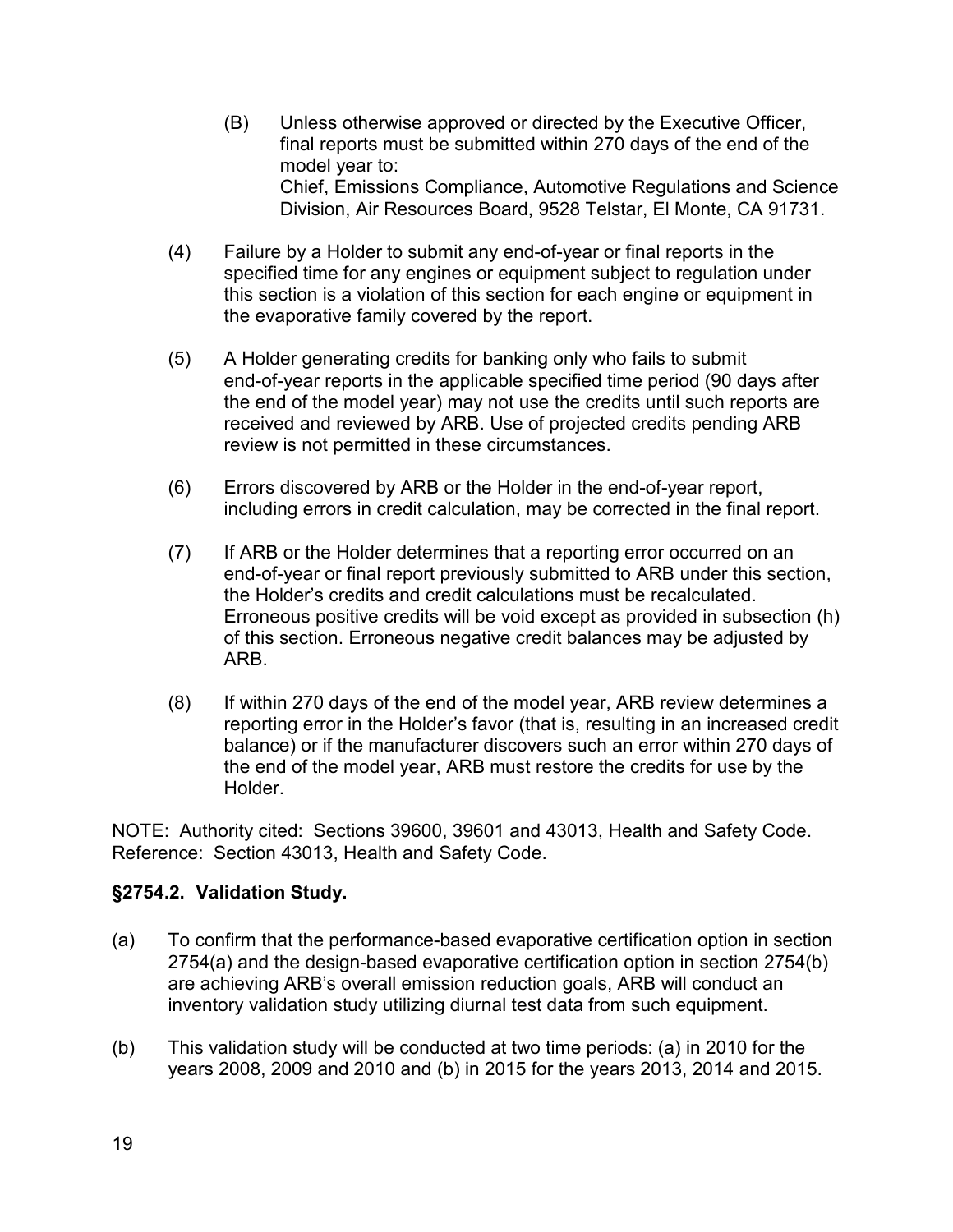- (c) For each year in the study, the Executive Officer will select engine and/or equipment evaporative families and request, from the certificate Holder, one production unit from each identified family from production inventory according to a method specified by the Executive Officer. Diurnal testing of each selected unit (including the complete evaporative emission control system) will be conducted pursuant to TP-902, including pre-conditioning. Unless otherwise directed by the Executive Officer, three data points will be generated and submitted to the Executive Officer for each engine and / or equipment tested.
- (d) The number of data points and equipment to be tested for this validation study is as follows:

|      | <b>Number of Data Points</b> | <b>Number of Data Points</b>  |
|------|------------------------------|-------------------------------|
|      | (# of Equipment Tested)      | (# of Equipment Tested)       |
| Year | for Units Certified per the  | for Units Certified per the   |
|      | Performance-Based Standards  | <b>Design-Based Standards</b> |
|      | Under Section 2754(a)        | Under Section 2754(b)         |
| 2008 | (3)<br>9                     | 45(15)                        |
| 2009 |                              | 15(5)                         |
| 2010 |                              | 15 (5                         |
| 2013 | (3)<br>9                     | 45(15)                        |
| 2014 |                              | 15(5)                         |
| 2015 |                              | 15                            |

- (e) The costs for testing engines or equipment certified under the design-based element of the validation study are the responsibility of the certificate Holder. The costs for testing engines or equipment certified under the performance-based element of the validation study are the responsibility of ARB. For each of the years 2010 and 2015, the Executive Officer will also review the annual performance-based and design-based certification submissions for that year and two prior years (i.e., 2010, 2009, 2008 for the 2010 validation and 2015, 2014, 2013 for the 2015 validation) to supplement this validation study.
- (f) The Executive Officer will evaluate the data collected and, based on reasonable criteria, make a determination whether the performance-based option in section 2754(a) and the design-based option in section 2754(b) are achieving ARB's overall emission reduction goals. In making this determination, the Executive Officer will consider, among other things, whether a particular product tested is in full compliance with the underlying standards and whether the product configurations are non-representative (i.e., large tanks).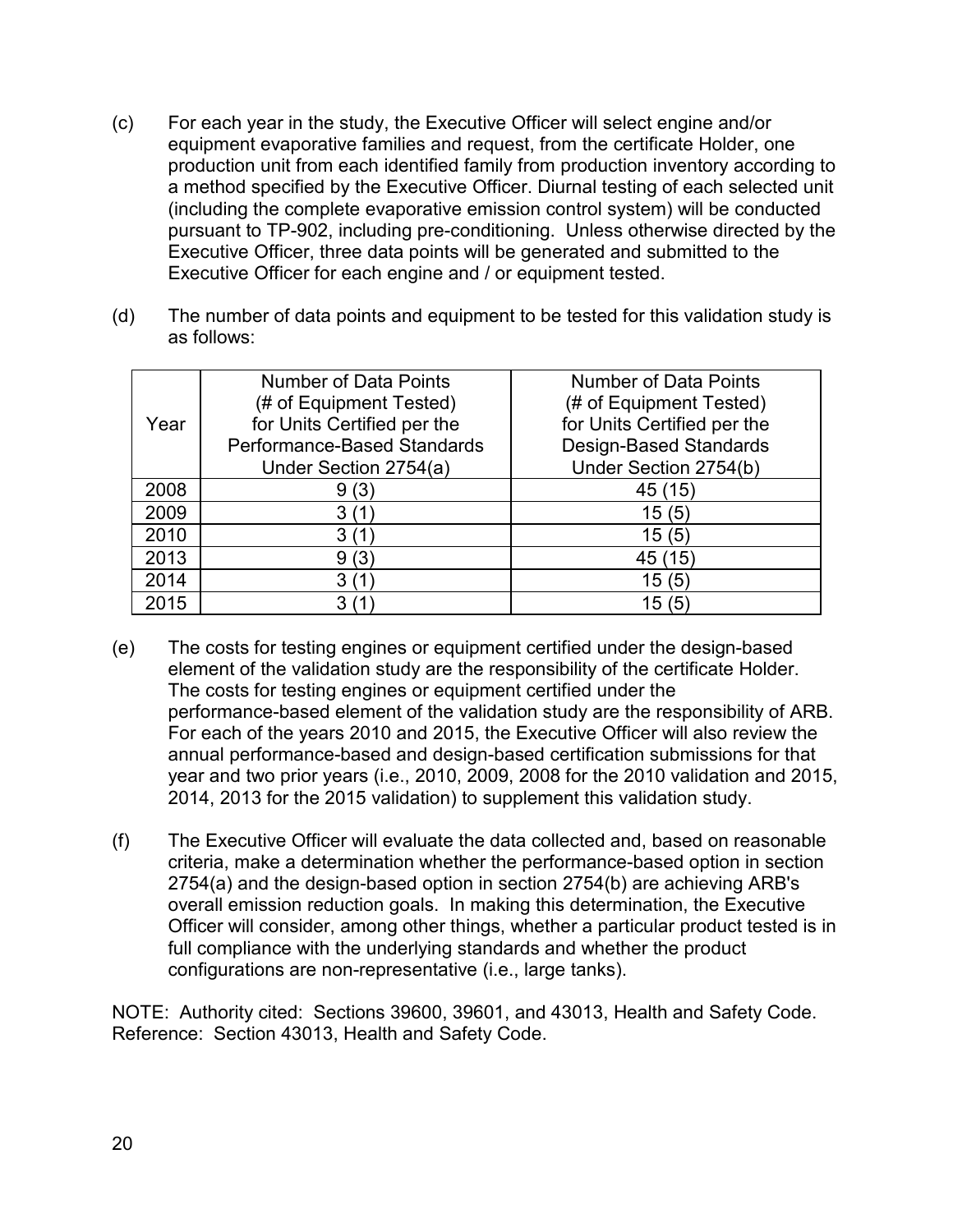# **§2755. Permeation Emission Standards.**

On or after the model year set out herein, fuel tanks and fuel lines used on equipment subject to this section must not exceed the following permeation rates:

| <b>Effective Date</b><br><b>Model Year</b> | <b>Applicability</b>                                         | Requirement <sup>1</sup>                                                                                                                                                                               |
|--------------------------------------------|--------------------------------------------------------------|--------------------------------------------------------------------------------------------------------------------------------------------------------------------------------------------------------|
| 2007                                       | Small off-road engines with<br>displacements<br>$\leq 80$ cc | Fuel tank permeation emissions<br>shall not exceed 2.0 grams per<br>square meter of internal surface<br>area per day as determined by<br>TP-901.                                                       |
| 2020                                       | Small off-road engines with<br>displacements<br>$\leq 80$ cc | Fuel lines shall meet the<br>requirements of section<br>$2754(b)(2)$ , except that the<br>permeation emission standard<br>for fuel lines used on chainsaws<br>is 225 g $\rm m^{-2}$ day <sup>1</sup> . |

Permeation Emission Standards (grams per meter<sup>2</sup> per day)

<sup>1</sup> Permeation rate must be measured to two significant digits.

- (a) Data documenting the permeation rate of fuel tanks and fuel lines must be included in a certification application.
- (b) The test procedure for determining compliance with the fuel tank permeation emission standard is TP-901, which is incorporated by reference herein and specified in section 2758. The test procedure used to determine compliance with the fuel line permeation emission standard is SAE J1737 (Stabilized May 2013), SAE J30, SAE J1527, or, only for fuel lines with inner diameter 4.75 mm or less, SAE J2996.

NOTE: Authority cited: Sections 39600, 39601 and 43013, Health and Safety Code. Reference: Section 43013, Health and Safety Code.

# **§2756. Fuel Cap Performance Standard.**

On or after the model year set out herein, no person shall sell, supply, offer for sale or manufacture for sale fuel caps for fuel tanks for small off-road engines or equipment that use small off-road engines with displacements > 80 cc subject to this Article that do not meet the following performance standards unless exempted in an Executive Order issued pursuant to section 2767 of the Article: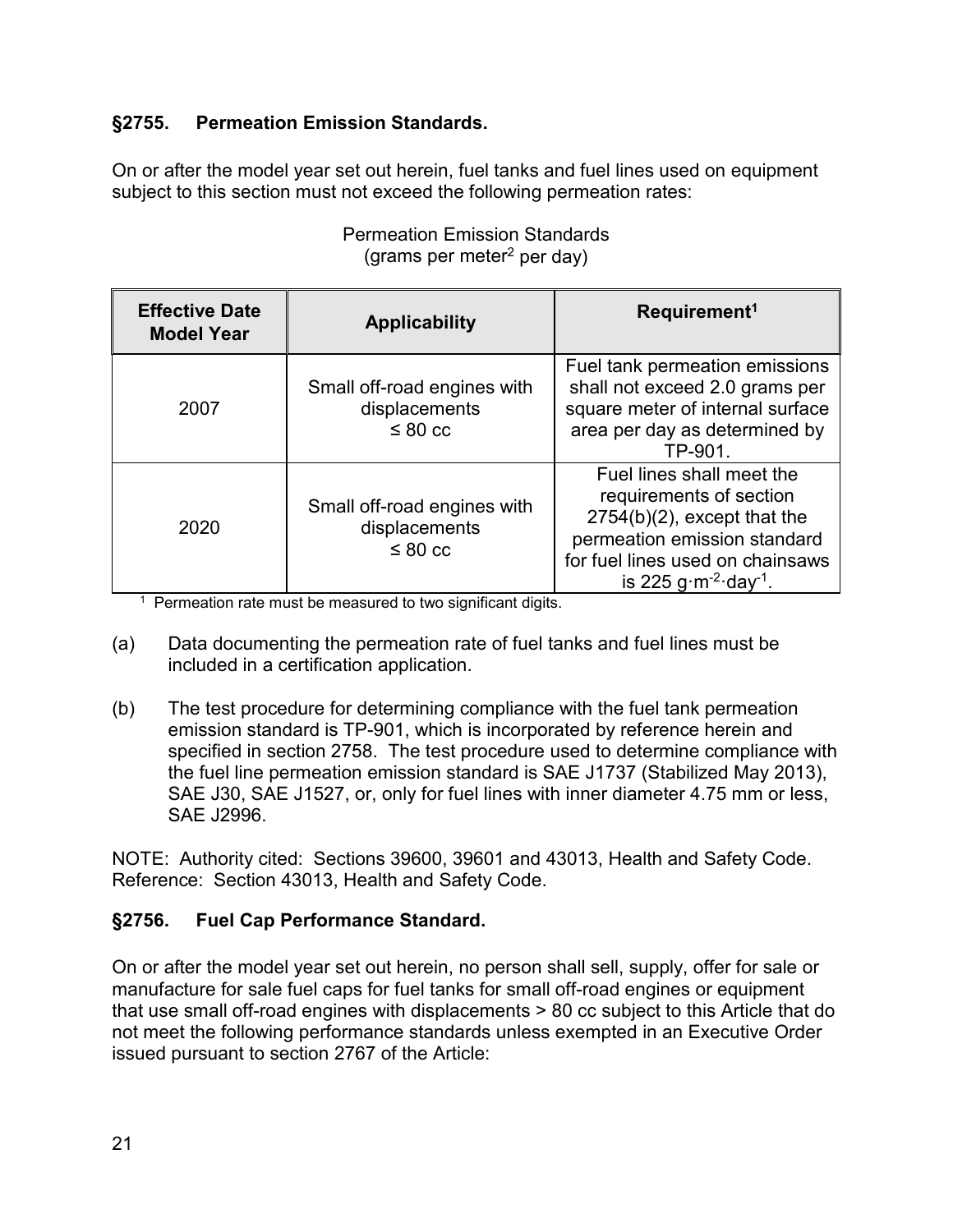Fuel Cap Performance Standards

- (a) Fuel cap must be permanently tethered to the tank, equipment, or engine; and
- (b) Fuel cap must be designed to provide physical and/or audible feedback to the user that a fuel tank vapor seal is established.
- (c) Fuel cap must meet the durability requirements in TP-902.

The following table defines equipment subject to the fuel cap performance standards of this section:

| <b>Effective Date</b><br><b>Model Year</b> | <b>Applicability</b>                                                                                     |  |
|--------------------------------------------|----------------------------------------------------------------------------------------------------------|--|
| 2007                                       | Fuel caps for all small off-road engines<br>> 80 cc to < 225 cc (must meet subsections (a) and (b) only) |  |
| 2008                                       | Fuel caps for all small off-road engines<br>$\geq$ 225 cc (must meet subsections (a) and (b) only)       |  |
| 2020                                       | Fuel caps for all small off-road engines > 80 cc (must meet<br>subsections $(a)$ , $(b)$ , and $(c)$ )   |  |

Engines Subject to the Fuel Cap Performance Standards

NOTE: Authority cited: Sections 39600, 39601 and 43013, Health and Safety Code. Reference: Section 43013, Health and Safety Code.

# **§2757. Optional Evaporative Emission Standards.**

The Air Resources Board recognizes that evaporative emissions can be further reduced by incorporating advanced fuel system designs that reduce or eliminate carburetor and permeation emissions. These optional evaporative emission standards are emission targets that are more stringent than the evaporative emission standards set out in sections 2754 and 2755. These optional evaporative emission standards will be part of a statewide clean air-labeling program. Upon implementation, a manufacturer certifying to an optional evaporative emission standard would be allowed to affix a "Blue Sky Label" on their equipment.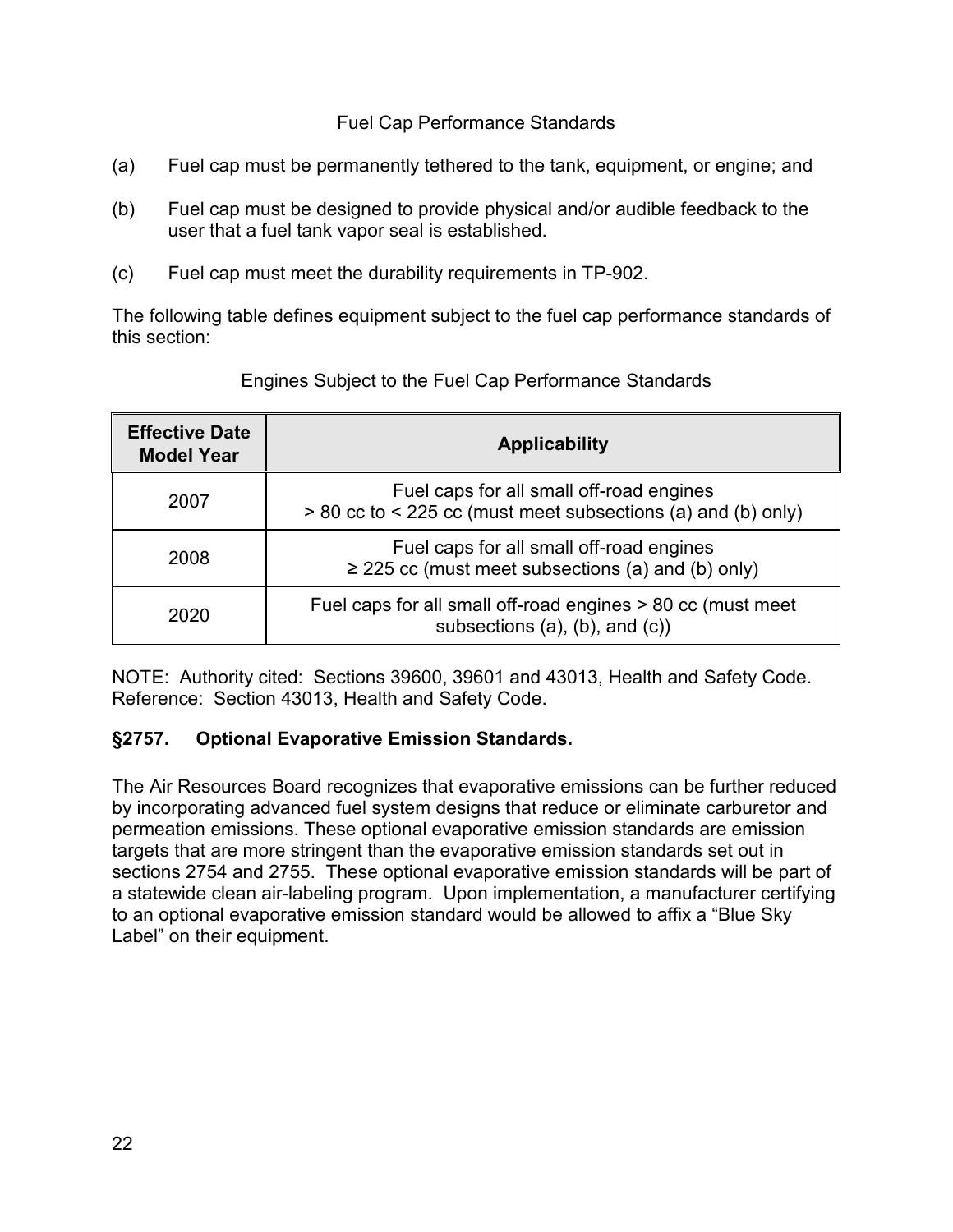# Optional Permeation Emission Standard

| <b>Effective Date</b><br><b>Model Year</b> | <b>Applicability</b>                                                                          | Requirement <sup>1</sup><br><b>Tank Permeation</b>                                                                                               |
|--------------------------------------------|-----------------------------------------------------------------------------------------------|--------------------------------------------------------------------------------------------------------------------------------------------------|
| 2007                                       | Equipment that use gasoline<br>powered small off-road engines<br>with displacements $< 80$ cc | Fuel tank permeation rate shall<br>not exceed 1.0 grams per square<br>meter per day as determined by<br>TP-901.                                  |
| 2018                                       | Small off-road engines with<br>displacements $\leq 80$ cc                                     | Fuel tank permeation rate shall<br>not exceed 0.40 grams ROG per<br>square meter of internal surface<br>area per day as determined by<br>TP-901. |

<sup>1</sup> Permeation rate must be measured to two significant digits.

### Optional Diurnal Emission Standards (Grams per 24-hour diurnal test)

| <b>Effective Date</b><br><b>Model Year</b> | <b>Applicability</b>                                                                            | Requirement <sup>1</sup>                                                                                                    |
|--------------------------------------------|-------------------------------------------------------------------------------------------------|-----------------------------------------------------------------------------------------------------------------------------|
| 2007                                       | All equipment that use small off-<br>road engines with displacements<br>$> 80$ cc to $< 225$ cc | Diurnal emissions shall not<br>exceed 0.5 grams total<br>hydrocarbons per day as<br>determined by TP-902.                   |
| 2018                                       | Small off-road engines with<br>displacements $> 80$ to $< 225$ cc                               | Diurnal emissions shall not<br>exceed 0.20 g organic material<br>hydrocarbon equivalent per day<br>as determined by TP-902. |
| 2008                                       | All equipment that use small off-<br>road engines with displacements<br>$\geq$ 225 cc           | Diurnal emissions shall not<br>exceed 1.0 grams total<br>hydrocarbons per day as<br>determined by TP-902.                   |
| 2018                                       | Small off-road engines with<br>displacements $\geq$ 225 cc                                      | Diurnal emissions shall not<br>exceed 0.40 g organic material<br>hydrocarbon equivalent per day<br>as determined by TP-902. |

<sup>1</sup> Diurnal emissions must be measured to two significant digits.

NOTE: Authority cited: Sections 39600, 39601 and 43013, Health and Safety Code. Reference: Section 43013, Health and Safety Code.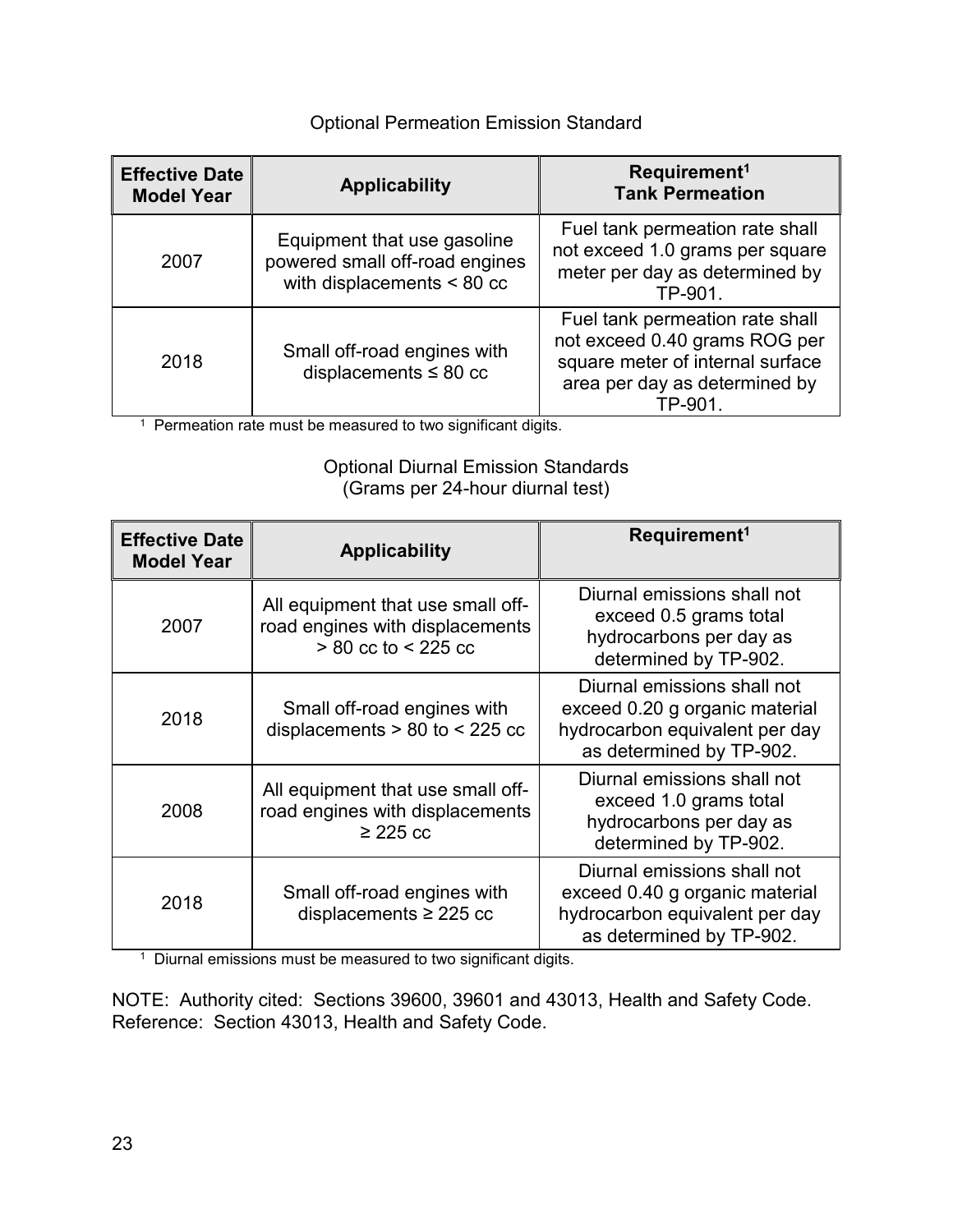#### **§2758. Test Procedures.**

- (a) Testing to determine compliance with section 2754 of this Article shall be performed using the following test procedures:
	- (1) for model years 2007 through 2017, TP-902, adopted July 26, 2004, which is incorporated by reference herein;
	- (2) for model years 2018 and 2019,
		- (A) for Holders following CP-902, adopted July 26, 2004, TP-902, adopted July 26, 2004, or
		- (B) for Holders following CP-902, adopted July 26, 2004, and amended September 18, 2017, TP-902, adopted July 26, 2004, and last amended May 6, 2019, which is incorporated by reference herein;
	- (3) for model year 2020 and subsequent model years, TP-902, adopted July 26, 2004, and last amended May 6, 2019.
- (b) Testing to determine compliance with section 2755 of this Article shall be performed using the following test procedures:
	- (1) for model years 2007 through 2017, TP-901, adopted July 26, 2004, which is incorporated by reference herein;
	- (2) for model years 2018 and 2019,
		- (A) for Holders following CP-901, adopted July 26, 2004, TP-901, adopted July 26, 2004, or
		- (B) for Holders following CP-901, adopted July 26, 2004, and amended September 18, 2017:
			- 1. TP-901, adopted July 26, 2004, and last amended May 6, 2019, and
			- 2. One of the following:
				- i. SAE J1737,
				- ii. SAE J30, or
				- iii. SAE J1527, or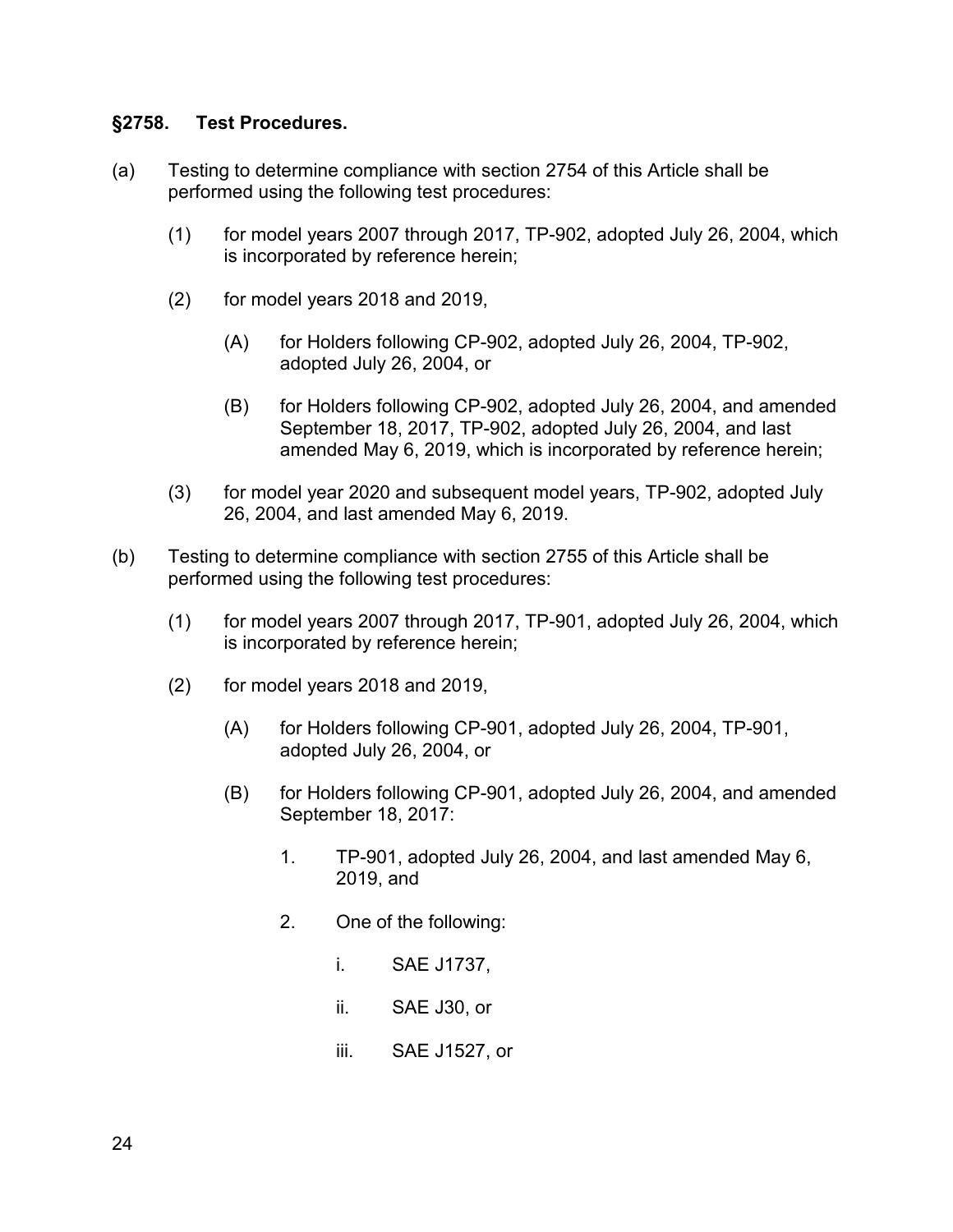- iv. only for fuel lines with inner diameter 4.75 mm or less, SAE J2996;
- (3) for model year 2020 and subsequent model years,
	- (A) TP-901, adopted July 26, 2004, and last amended May 6, 2019, and
	- (B) One of the following:
		- 1. SAE J1737,
		- 2. SAE J30, or
		- 3. SAE J1527, or
		- 4. only for fuel lines with inner diameter 4.75 mm or less, SAE J2996.
- (c) Testing to determine compliance with section 2757 of this Article shall be performed using the following test procedures:
	- (1) for model years 2007 through 2017,
		- (A) TP-901, adopted July 26, 2004, to determine permeation emissions, and
		- (B) TP-902, adopted July 26, 2004, to determine diurnal emissions;
	- (2) for model years 2018 and 2019,
		- (A) for Holders following CP-901, adopted July 26, 2004, TP-901, adopted July 26, 2004, to determine permeation emissions,
		- (B) for Holders following CP-902, adopted July 26, 2004, TP-902, adopted July 26, 2004, to determine diurnal emissions,
		- (C) for Holders following CP-901, adopted July 26, 2004, and amended September 18, 2017, TP-901, adopted July 26, 2004, and last amended May 6, 2019, to determine permeation emissions, and
		- (D) for Holders following CP-902, adopted July 26, 2004, and amended September 18, 2017, TP-902, adopted July 26, 2004, and last amended May 6, 2019, to determine diurnal emissions;
	- (3) for model year 2020 and subsequent model years,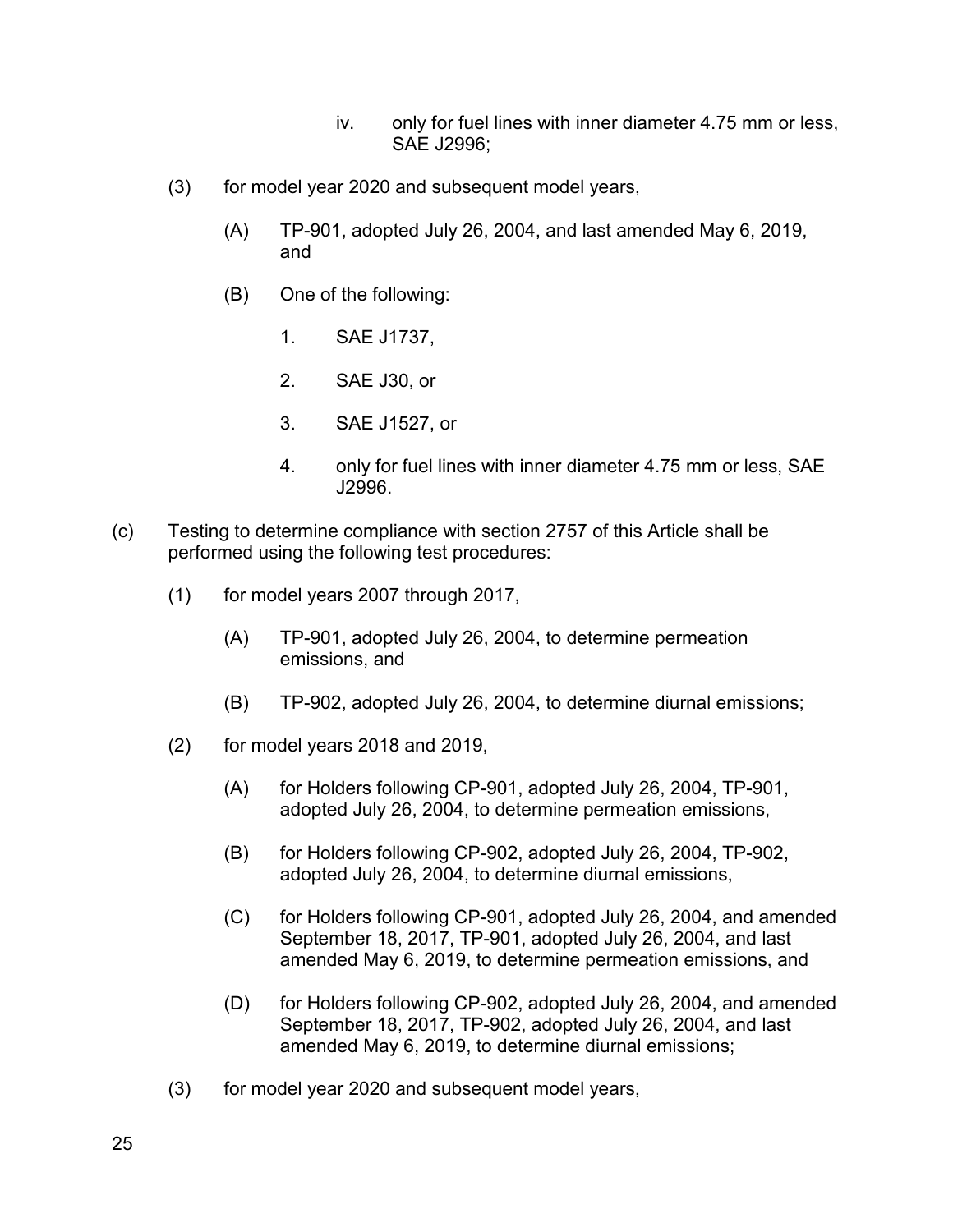- (A) TP-901, adopted July 26, 2004, and last amended May 6, 2019, to determine permeation emissions, and
- (B) TP-902, adopted July 26, 2004, and last amended May 6, 2019, to determine diurnal emissions.

Test procedures referred to in this Article may be obtained from the California Air Resources Board at P.O. Box 2815, Sacramento, California 95812 or over the Internet at http:\\www.arb.ca.gov.

NOTE: Authority cited: Sections 39600, 39601 and 43013, Health and Safety Code. Reference: Section 43013, Health and Safety Code.

### **§2759. Equipment and Component Labeling.**

- (a) Purpose. The Air Resources Board recognizes that certain emissions-critical and/or emissions-related parts must be properly labeled in order to identify equipment that meets applicable evaporative emission standards. These specifications require Holders to affix a certification label (or labels) on each production equipment unit (or engine, as applicable).
- (b) Applicability. These specifications apply to:
	- (1) Engines, equipment, fuel lines, fuel tanks, and carbon canisters that have been certified to the applicable evaporative emission standards in this Article.
	- (2) Equipment manufacturers who use an engine certified under this Article if their equipment obscures the emissions control label of such certified engine.
- (c) Complete Evaporative Emission Control System Certification Label Content and Location.
	- (1) A certification label must be welded, riveted or otherwise permanently attached by the Holder to an area on the engine or equipment unit in such a way that it will be readily visible.
	- (2) In selecting an acceptable location, the possibility of accidental damage must be considered (e.g. possibility of tools or sharp instruments coming in contact with the label). Each certification label must be affixed in such a manner that it cannot be removed without destroying or defacing the label, and must not be affixed to any engine (or equipment, as applicable) component that is easily detached from the engine or equipment as applicable.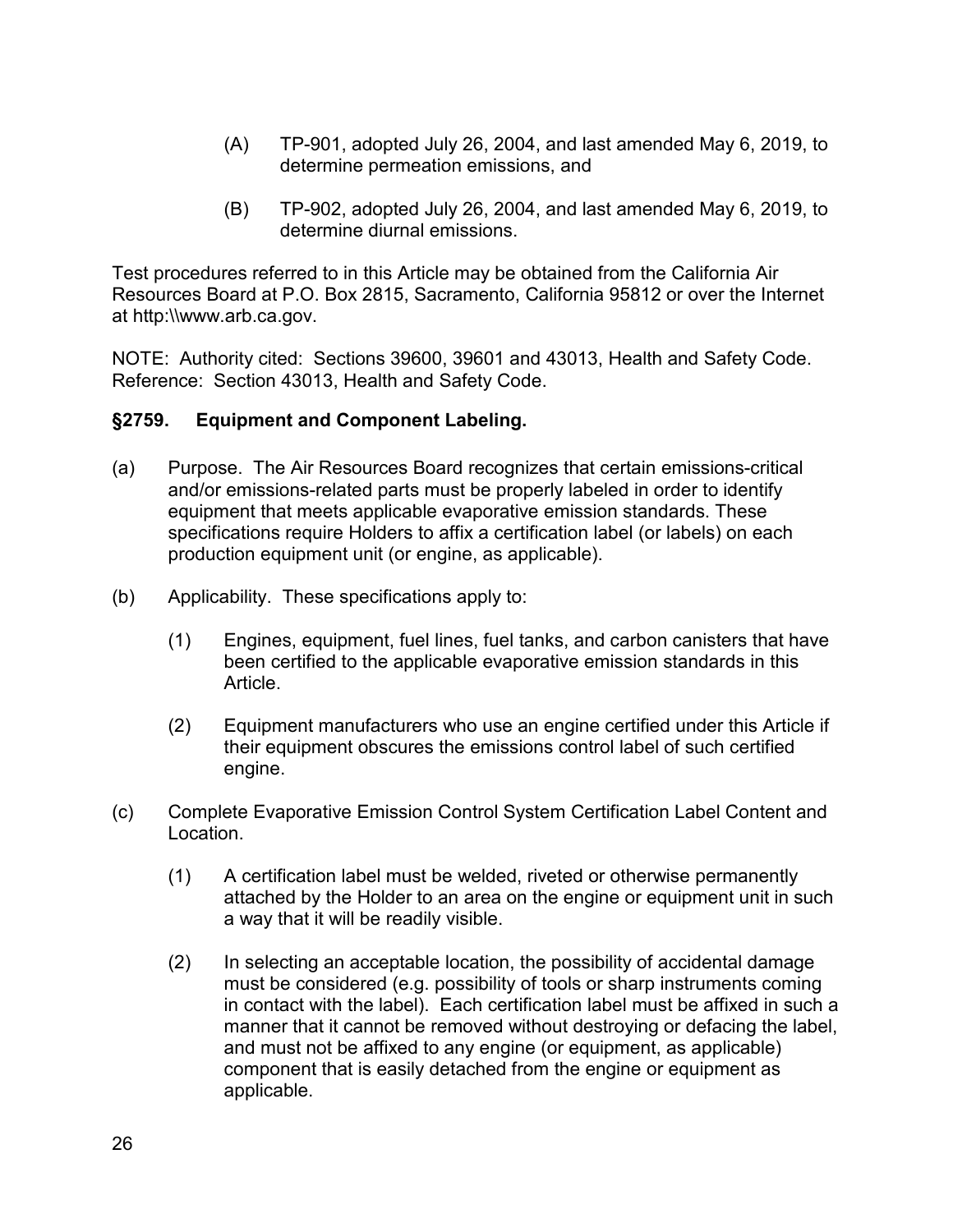- (3) The certification label information must be written in the English language and use block letters and numerals (i.e., sans serif, upper-case characters) that must be of a color that contrasts with the background of the label.
- (4) The certification label must contain the following information:
	- (A) The label heading must read: "IMPORTANT EMISSIONS INFORMATION." When combined with an exhaust label, "EMISSIONS" relates to both exhaust and evaporative emissions.
	- (B) The full corporate name or trademark of the Holder.
		- 1. A Holder may request approval to delete its name and trademark, and substitute the name and trademark of another manufacturer, original equipment manufacturer, or third-party distributor.
		- 2. Such an approval does not relieve the Holder of complying with the requirements imposed by this Article.
	- (C) Identification of the evaporative emission control system. Abbreviations per SAE J1930 revised October 2008, or Holder's evaporative code as defined in the owner's manual are allowed if they are submitted as part of the certification application.
	- (D) The date (month and year) of evaporative emission control system manufacture.
	- (E) An unconditional statement of compliance with the appropriate model year(s) (for 2006 and later) California regulations; for example, "THIS ENGINE MEETS 2006 CALIFORNIA EVP EMISSION REGULATIONS FOR SMALL OFF-ROAD ENGINES".
	- (F) Evaporative emissions family. Attachment 1 of CP-902, adopted July 26, 2004, and Attachment 1 of CP-902, adopted July 26, 2004, and amended September 18, 2017, contain the classification criteria for determining an evaporative family.
- (d) Evaporative Emission Control Component Certification Label Content and Location.
	- (1) Fuel lines, fuel tanks, and carbon canisters certified to the evaporative emission standards in this Article shall be clearly labeled or marked by a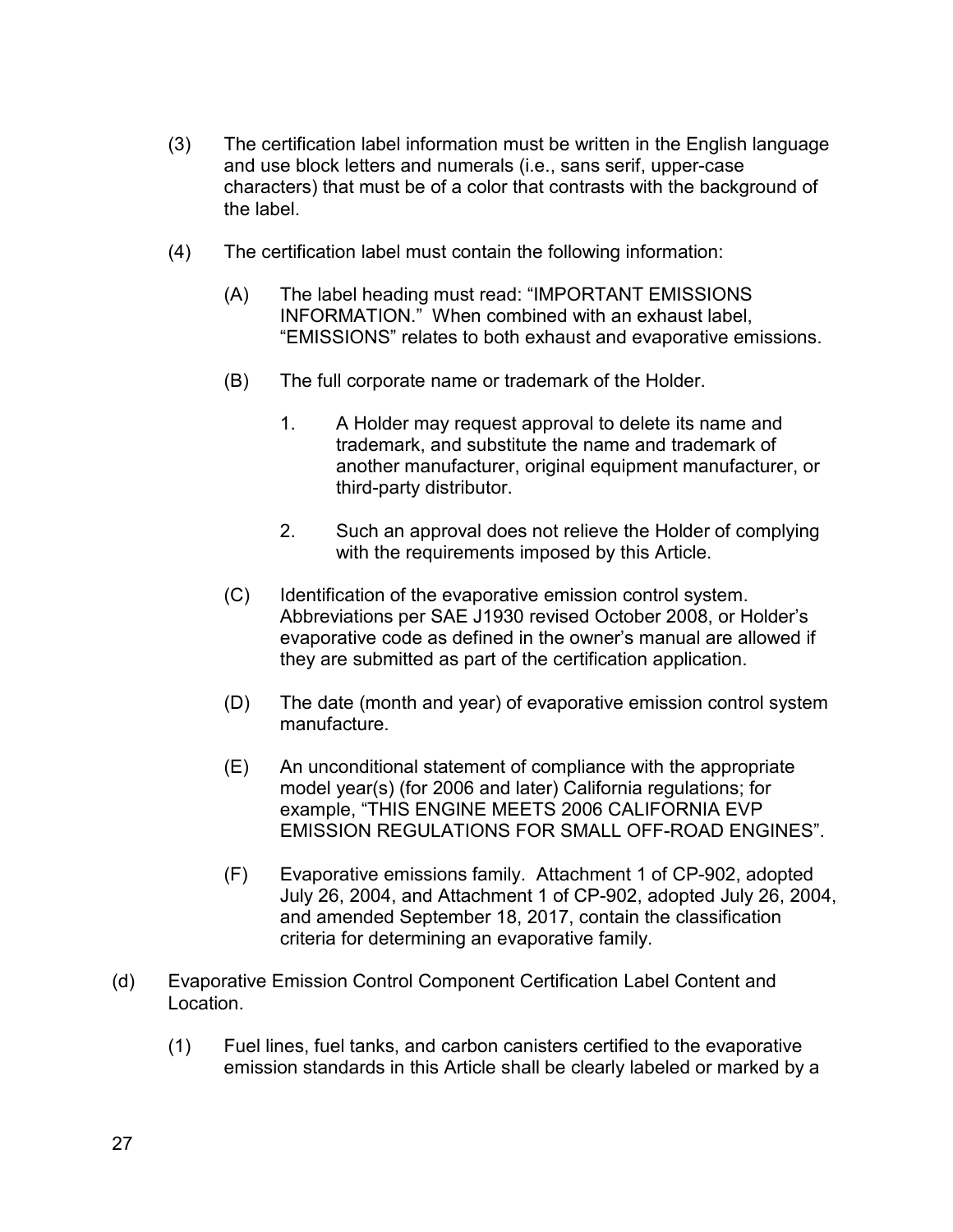permanent identification showing the Holder's name, the Executive Order number, and model or part number.

- (2) The label information shall be written in the English language and use block letters and numerals (i.e., sans serif, upper-case characters) that are raised or contrast with the background of the label or component.
- (3) The Holder's three-character manufacturer code assigned by U.S. EPA may be used in place of the Holder's name if the manufacturer code is declared in the certification application. If only one model or part number is certified under the applicable Executive Order, the model or part number may be omitted from the label information.
- (e) Conformance with Other Requirements. A certification label may state that the equipment conforms to any applicable Federal, Canadian, or European evaporative emission standards for new equipment; or any other information that the Holder deems necessary for, or useful to, the proper operation and satisfactory maintenance of the evaporative emission control system.
- (f) Label Visibility. As used in these specifications, readily visible to the average person means that a label is readable from a distance of 46 centimeters (18 inches) without any obstructions from equipment or engine parts (including all original equipment manufacturer or engine manufacturer (as applicable) available optional equipment) except for flexible parts (e.g., vacuum hoses, ignition wires) that can be moved out of the way without disconnection. Alternatively, information required by these specifications to be printed on the equipment and/or engine (as applicable) must be no smaller than 2 millimeters in height provided that no equipment or engine parts (including all original equipment manufacturer available optional equipment), except for flexible parts, obstruct the label(s). The label may be under a hinged door or other readily opened or removed cover, subject to the limitations of subsection (c)(2) of this section. It may not be hidden by any cover attached with screws or any similar designs.
- (g) Label Durability. The certification labels and any adhesives used must be designed to withstand, for the equipment's useful life, typical equipment environmental conditions in the area where the labels required by this section are attached. Typical equipment environmental conditions include, but are not limited to, exposure to engine fuels, lubricants and coolants (e.g., gasoline, motor oil, water, and ethylene glycol). The applicant must submit, with its certification application, a statement attesting that its certification labels comply with these requirements.
- (h) Sample Label Submission. Samples of all actual production certification labels used within an evaporative family must be submitted to the Executive Officer within thirty days after the start of production. Sample certification labels are not required for carry over certification unless labels are revised.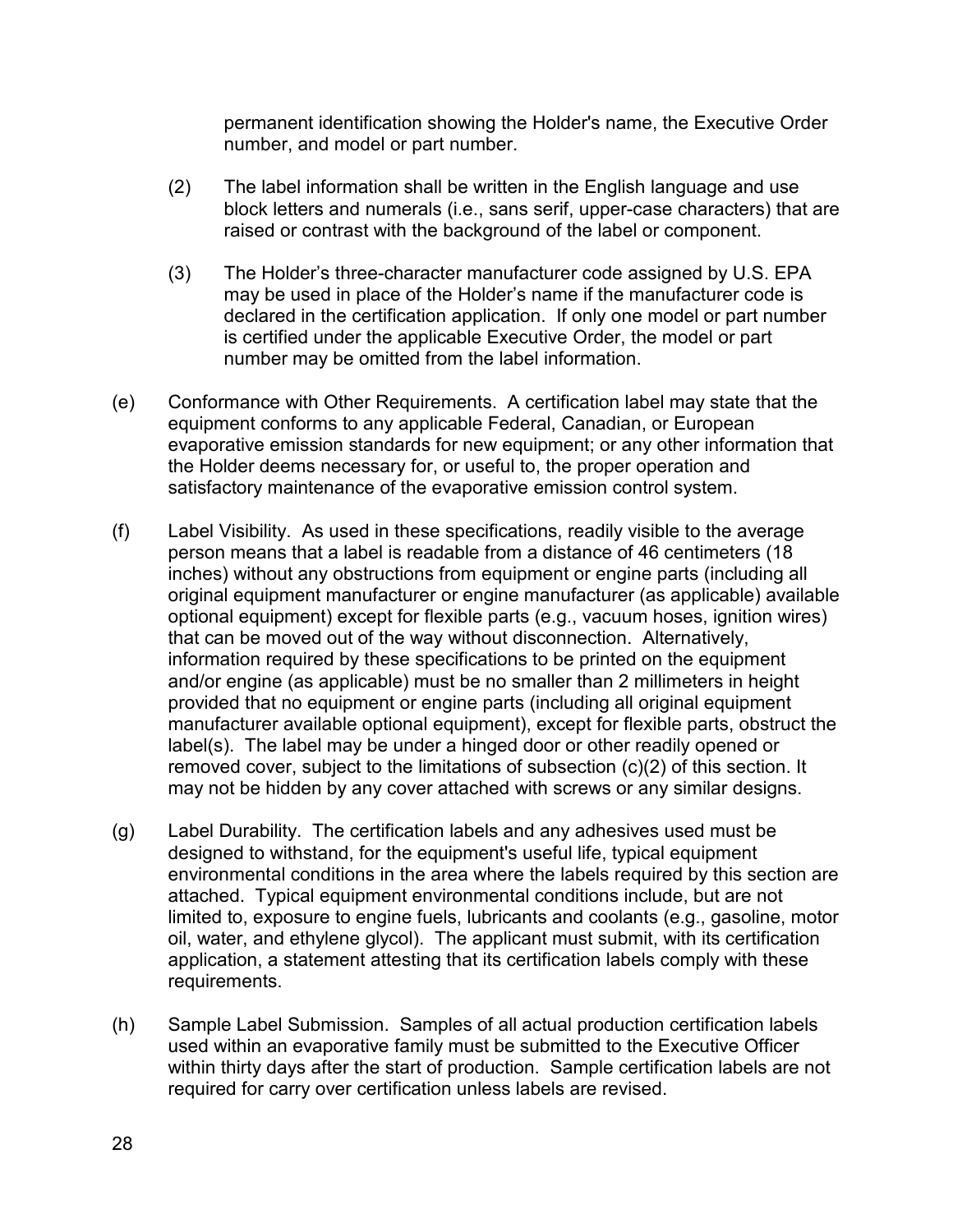- (i) The Executive Officer may approve alternate certification label locations or may, upon request, waive or modify the label content requirements provided that the intent of these specifications is met. Such approval may be conditioned upon providing such information in the owner's manual as the Executive Officer deems appropriate.
- (j) Labeling Enforcement.

Use of certification labels that are different from those approved will be grounds for revocation or suspension of the Executive Order of Certification.

NOTE: Authority cited: Sections 39600, 39601 and 43013, Health and Safety Code. Reference: Section 43013, Health and Safety Code.

#### **§2760. Defects Warranty Requirements for Small Off-Road Engines.**

- (a) Applicability. This section applies to evaporative emission control systems on small off-road engines or equipment that use small off-road engines subject to the emission standards in this Article. The warranty period begins on the date the engine or equipment is delivered to an ultimate purchaser.
- (b) General Evaporative Emissions Warranty Coverage. The engine or equipment must be warranted to the ultimate purchaser and any subsequent owner that the evaporative emission control system when installed was:
	- (1) Designed, built, and equipped so as to conform with all applicable regulations; and
	- (2) Free from defects in materials and workmanship that causes the failure of a warranted part for a period of two years.
- (c) The warranty on evaporative emissions-related parts will be interpreted as follows:
	- (1) Any warranted part that is not scheduled for replacement as required maintenance in the written instructions required by subsection (e) must be warranted for the warranty period defined in subsection (b)(2). If any such part fails during the period of warranty coverage, it must be repaired or replaced by the Holder or the Holder's contracted warranty provider according to subsection (4) below. Any such part repaired or replaced under the warranty must be warranted for a time not less than the remaining warranty period.
	- (2) Any warranted part that is scheduled only for regular inspection in the written instructions required by subsection (e) must be warranted for the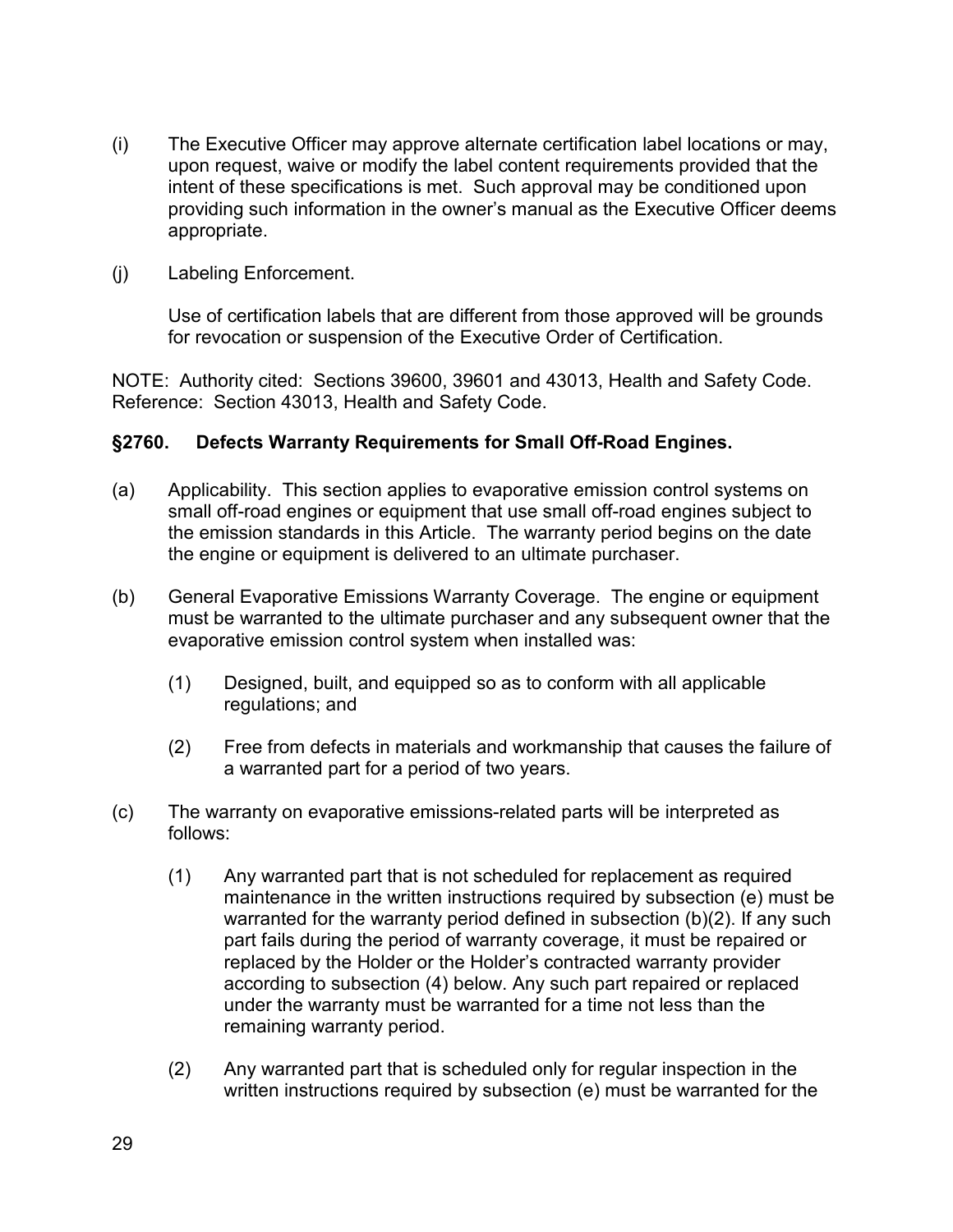warranty period defined in subsection  $(b)(2)$ . A statement in such written instructions to the effect of "repair or replace as necessary" shall advise owners of the warranty coverage for evaporative emissions related parts. Replacement within the warranty period is covered by the warranty and will not reduce the period of warranty coverage. Any such part repaired or replaced under warranty must be warranted for a time not less than the remaining warranty period.

- (3) Any warranted part that is scheduled for replacement as required maintenance in the written instructions required by subsection (e) must be warranted for the period of time prior to the first scheduled replacement point for that part. If the part fails prior to the first scheduled replacement, the part must be repaired or replaced by the manufacturer according to subsection (4) below. Any such part repaired or replaced under warranty must be warranted for a time not less than the remainder of the period prior to the first scheduled replacement point for the part.
- (4) Repair or replacement of any warranted part under the warranty provisions of this article must be performed at no charge to the owner at a warranty station.
- (5) Notwithstanding the provisions of subsection (4) above, warranty services or repairs must be provided at distribution centers that are franchised to service the subject engines or equipment.
- (6) The owner must not be charged for diagnostic labor that leads to the determination that a warranted part is in fact defective, provided that such diagnostic work is performed at a warranty station.
- (7) Throughout the evaporative emission control system's warranty period set out in subsection (b)(2), the Holder or the Holder's contracted warranty provider must maintain a supply of warranted parts sufficient to meet the expected demand for such parts and must obtain additional parts if that supply is exhausted.
- (8) Manufacturer-approved replacement parts that do not increase the exhaust or evaporative emissions of the engine or evaporative emission control system must be used in the performance of any warranty maintenance or repairs and must be provided without charge to the owner. Such use will not reduce the warranty obligations of the Holder or the Holder's contracted warranty provider.
- (9) The use of add-on or modified parts may be grounds for disallowing a warranty claim made in accordance with this Article. The Holder or the Holder's contracted warranty provider will not be liable under this Article to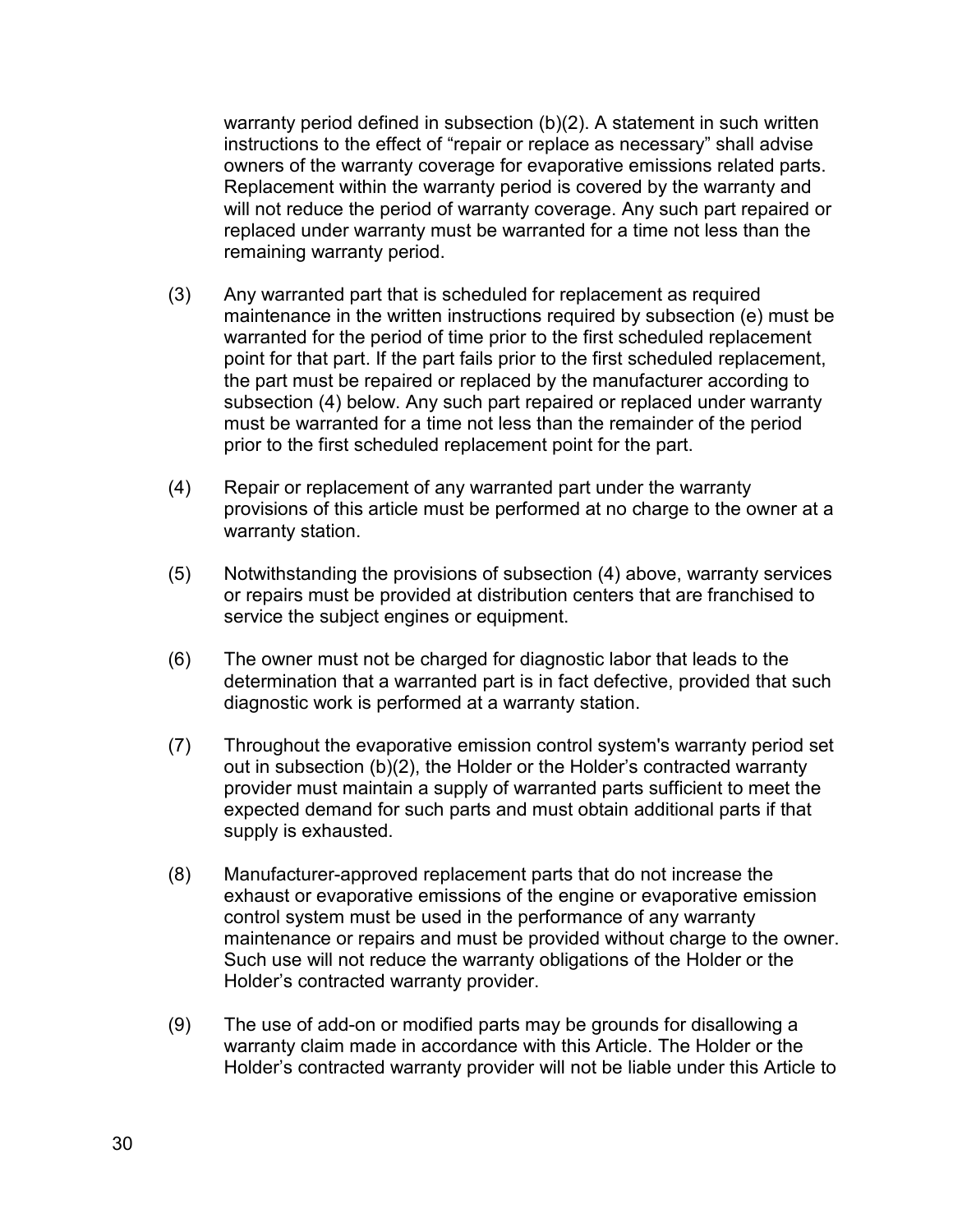warrant failures of warranted parts caused by the use of an add-on or modified part.

- (10) The Holder shall provide any documents that describe that Holder warranty procedures or policies within five working days of request by the Executive Officer.
- (d) A list of all evaporative emission warranty parts must be included with each new engine or equipment subject to this Article. The evaporative emission warranty parts list shall include all parts whose failure would increase evaporative emissions, and may contain, but is not limited to, the following parts:
	- (1) Fuel Tank
	- (2) Fuel Cap
	- (3) Fuel Lines (for liquid fuel and fuel vapors)
	- (4) Fuel Line Fittings
	- (5) Clamps\*
	- (6) Pressure Relief Valves\*
	- (7) Control Valves\*
	- (8) Control Solenoids\*
	- (9) Electronic Controls\*
	- (10) Vacuum Control Diaphragms\*
	- (11) Control Cables\*
	- (12) Control Linkages\*
	- (13) Purge Valves\*
	- (14) Gaskets\*
	- (15) Liquid/Vapor Separator
	- (16) Carbon Canister
	- (17) Canister Mounting Brackets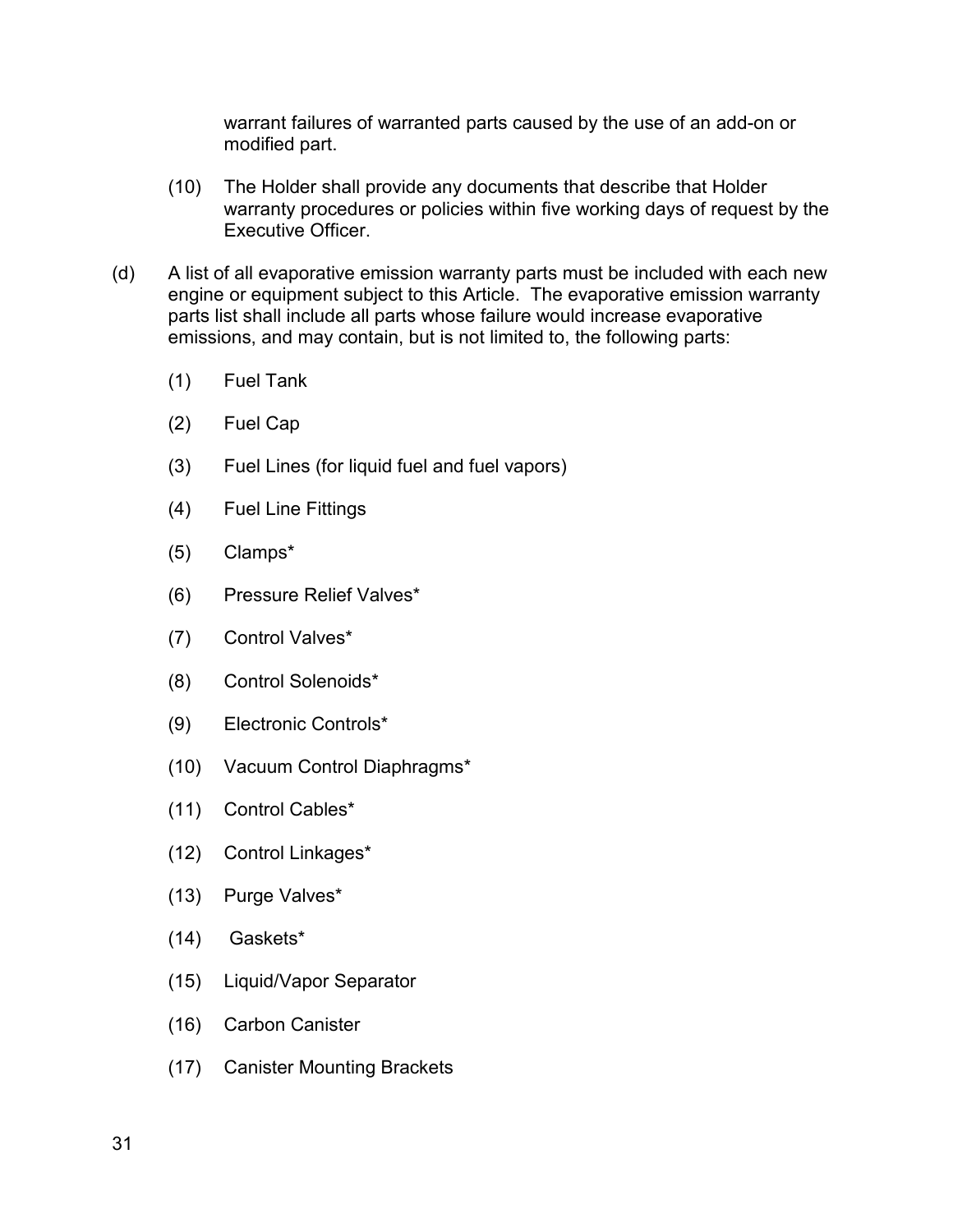(18) Carburetor Purge Port Connector

\*Note: As they relate to the evaporative emission control system.

- (e) Written instructions for the maintenance and use of the evaporative emissions control system by the owner shall be furnished with each new engine or equipment subject to this Article. The instructions must be consistent with this Article and applicable regulations contained herein.
- (f) The documents required by subsections (d) and (e) must be submitted with the application for evaporative emission control system certification for approval by the Executive Officer. Approval by the Executive Officer of the documents required by subsections (d) and (e) is a condition of certification. The Executive Officer will approve or disapprove the documents required by subsections (d) and (e) within 90 days of the date such documents are received.
- (g) The application for evaporative emission control system certification must also include a statement regarding the maintenance of the evaporative emission control system. The statement must include, but not be limited to, information on evaporative emission control system maintenance, and a maintenance schedule.
- (h) Any other warranty statements applicable to engines or equipment units must not imply a limitation on the evaporative emissions warranty period or its applicability to subsequent owners after the ultimate purchaser. If the warranty period for any warranty other than the emissions warranty is less than two years, the statement of such warranty must specifically state that it does not limit the evaporative emissions warranty period of two years from purchase. If any warranty other than the emissions warranty does not extend to subsequent owners after the ultimate purchaser, the statement of such warranty must specifically state that it does not affect the applicability of the evaporative emissions warranty to subsequent owners after the ultimate purchaser.

NOTE: Authority cited: Sections 39600, 39601 and 43013, Health and Safety Code. Reference: Section 43013, Health and Safety Code.

# **§2761. Emission-Related Defect and Production Volume Reporting Requirements.**

(a) Applicability. This section applies to evaporative emission control systems on 2007 model year and later small off-road engines and equipment that use small off-road engines. The requirement to report evaporative emission-related defects affecting a given evaporative family will remain applicable for five years from the end of the calendar year in which the affected evaporative family was manufactured.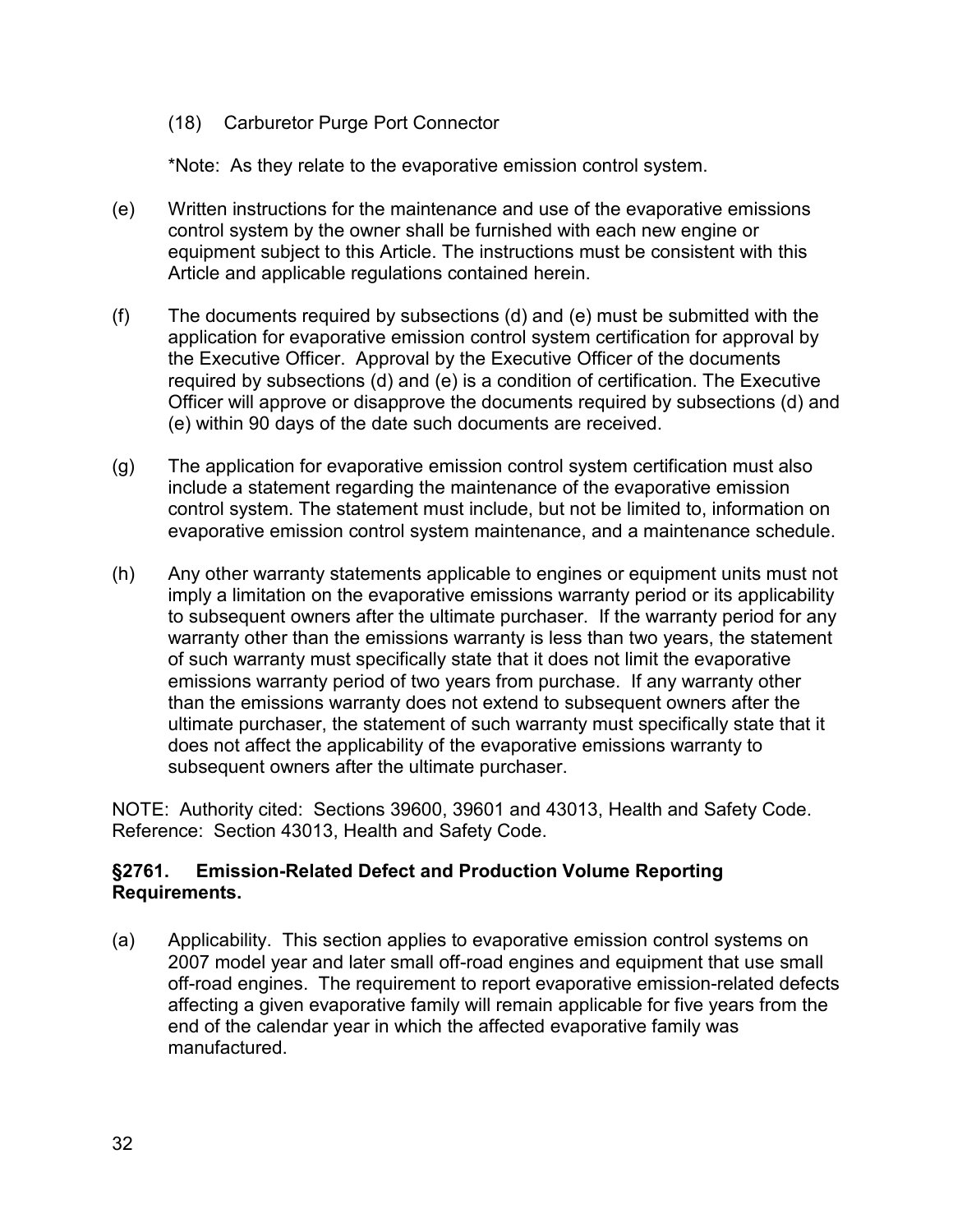- (b) A Holder must file a defect information report whenever, on the basis of data obtained subsequent to the effective date of these regulations:
	- (1) The Holder determines, in accordance with procedures established by the Holder to identify either safety-related or performance defects, that a specific evaporative emission-related defect exists; and
	- (2) A specific evaporative emission-related defect exists in 25 or more evaporative emission control systems of a given evaporative family manufactured under the same Executive Order or in the same model year.
- (c) No report must be filed under this section for any evaporative emission-related defect corrected prior to the sale of the affected engines or equipment to ultimate purchasers.
- (d) The Holder must submit defect information reports to Chief, Emissions Compliance, Automotive Regulations and Science Division, Air Resources Board, 9528 Telstar, El Monte, CA 91731, not more than 15 working days after an emission-related defect is found to affect 25 or more evaporative emission control systems certified under the same Executive Order or in the same model year, unless otherwise directed by the Executive Officer. Information required by subsection (e) of this section that is either not available within 15 working days or is significantly revised must be submitted to the Executive Officer as it becomes available.
- (e) Each defect report must contain the following information:
	- (1) The Holder's corporate name.
	- (2) A description of the defect.
	- (3) A description of each evaporative family potentially affected by the defect including make, model, model year, calendar year produced, and any other information required to identify the engines affected.
	- (4) For each evaporative family described in response to subsection (d) of this section, the following must also be provided:
		- (A) The number of evaporative emission control systems known or estimated to have the defect and an explanation of the means by which this number was determined.
		- (B) The address of the plant(s) at which the potentially defective evaporative emission control systems were produced.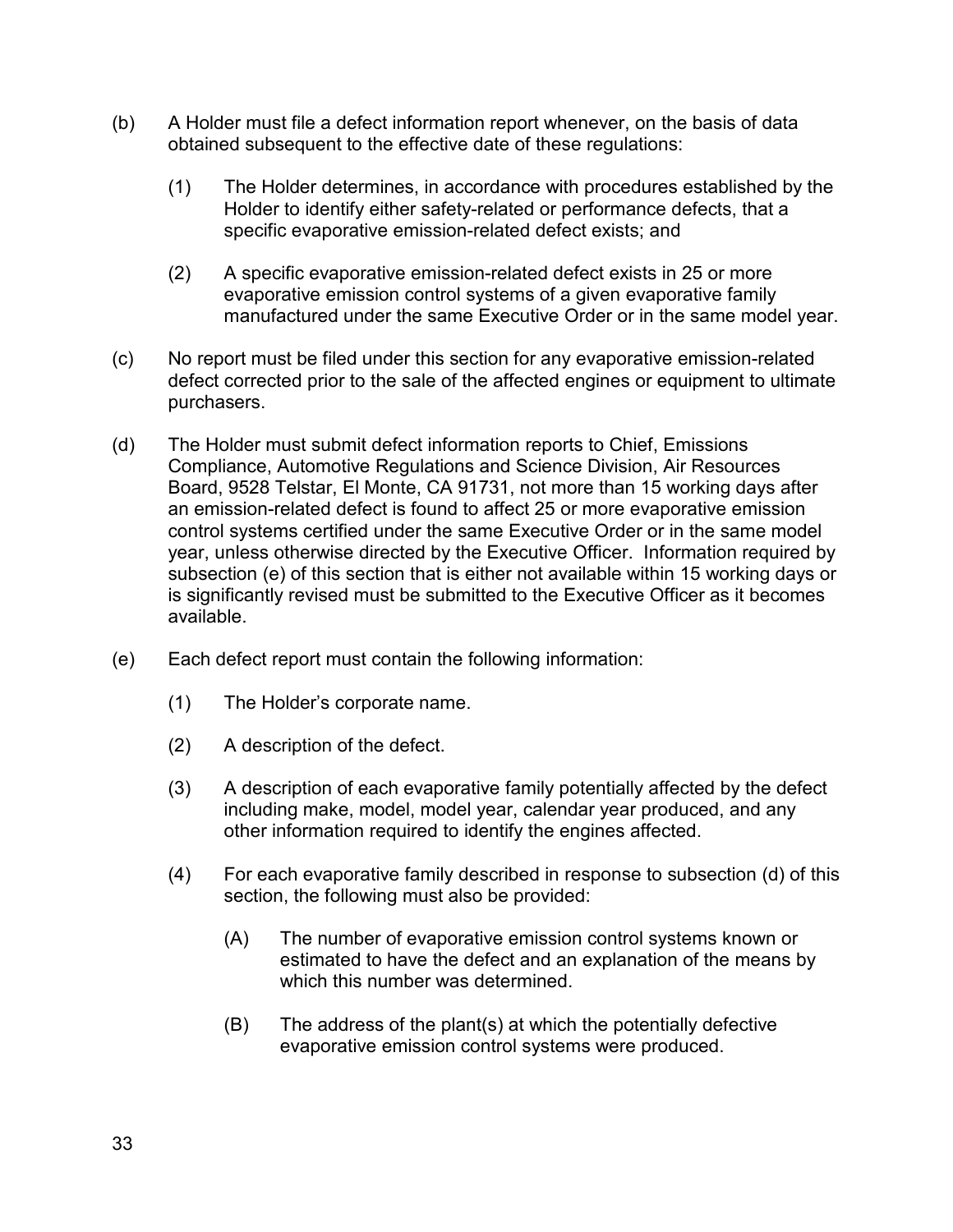- (5) An evaluation of the evaporative emissions impact of the defect and a description of any operational problems that a defective evaporative emission control system might exhibit.
- (6) Available evaporative emission data that relate to the defect.
- (7) An indication of any anticipated Holder follow-up.
- (f) End-of-Year and Final Production Volume Reports.
	- (1) A Holder shall submit end-of-year and final production volume reports for all of the Holder's evaporative families. End-of-year and final production volume reports must indicate the production volume for each evaporative family. Production volume must be provided for each equipment type by engine family and fuel tank volume within each evaporative family.
	- (2) (A) Unless otherwise approved or specified by the Executive Officer, end-of-year production volume reports must be submitted within 90 days of the end of the model year to: Chief, Emissions Compliance, Automotive Regulations and Science Division, Air Resources Board, 9528 Telstar, El Monte, CA 91731.
		- (B) Unless otherwise approved or specified by the Executive Officer, final production volume reports must be submitted within 270 days of the end of the model year to: Chief, Emissions Compliance, Automotive Regulations and Science Division, Air Resources Board, 9528 Telstar, El Monte, CA 91731.
	- (3) Failure by a Holder to submit any end-of-year or final production volume reports in the specified time for any evaporative family subject to this Article is a violation of this section for each engine or equipment in the evaporative family covered by the report.
	- (4) Errors discovered by ARB or the Holder in the end-of-year production volume report may be corrected in the final production volume report.
	- (5) Reports submitted to meet the requirements of section 2754.1 of this Article may be used to meet the requirements of this section.
	- (6) A report submitted to ARB to meet the requirements of section 1054.250 of the "California Exhaust Emission Standards and Test Procedures for New 2013 and Later Small Off-Road Engines; Engine-Testing Procedures (Part 1054)," adopted October 25, 2012, for an engine family may be used to meet the requirements of this section for an evaporative family that is equivalent to the engine family.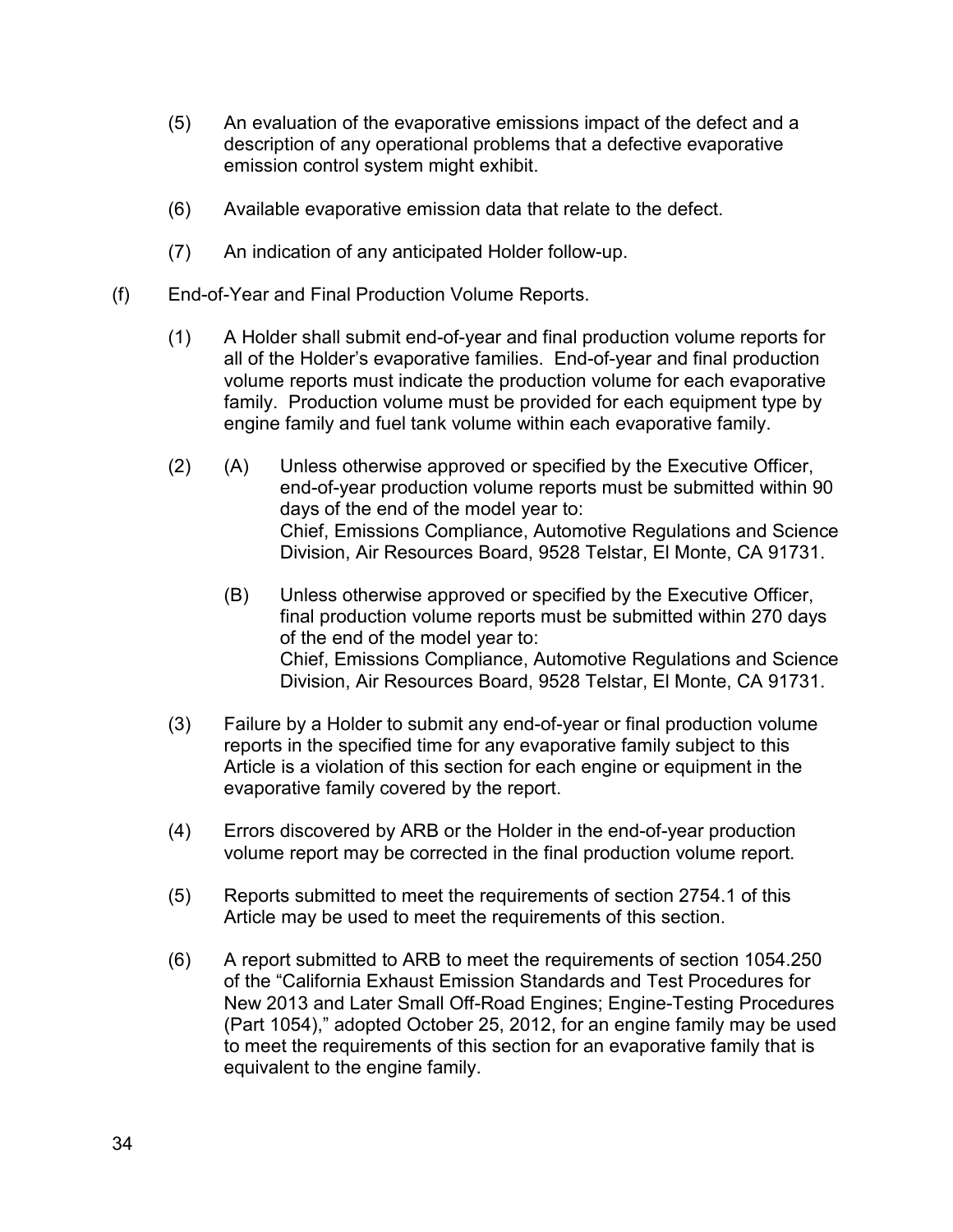# **§2762. Voluntary Emission Recall Program.**

- (a) When any Holder initiates a voluntary emissions recall program involving 25 or more evaporative emission control systems, the Holder must submit a report describing the Holder's voluntary emissions recall plan as prescribed by this section within 15 working days of the date owner notification began. The report must contain the following:
	- (1) A description of each evaporative family recalled including the number of evaporative emission control systems to be recalled, the model year, the make, the model, and such other information as may be required to identify the units recalled;
	- (2) A description of the specific modifications, alterations, repairs, corrections, adjustments, or other changes to be made to correct the evaporative emission control systems affected by the emission-related defect;
	- (3) A description of the method by which the Holder will notify evaporative emission control system owners and, if applicable, the method by which the Holder will determine the names and addresses of evaporative emission control system owners;
	- (4) A description of the proper maintenance or use, if any, upon which the Holder conditions eligibility for repair under the recall plan, an explanation of the Holder's reasons for imposing any such conditions, and a description of the proof to be required of an evaporative emission control system owner to demonstrate compliance with any such conditions;
	- (5) A description of the procedure to be followed by evaporative emission control system owners to obtain correction of the nonconformity. This may include designation of the date on or after which the owner can have the nonconformity remedied, the time reasonably necessary to perform the labor to remedy the defect, and the designation of facilities at which the defect can be remedied;
	- (6) A description of the class of persons other than dealers and authorized warranty agents of the Holder who will remedy the defect;
	- (7) When applicable, three copies of any letters of notification to be sent engine owners;
	- (8) A description of the system by which the Holder will assure that an adequate supply of parts is available to perform the repair under the plan,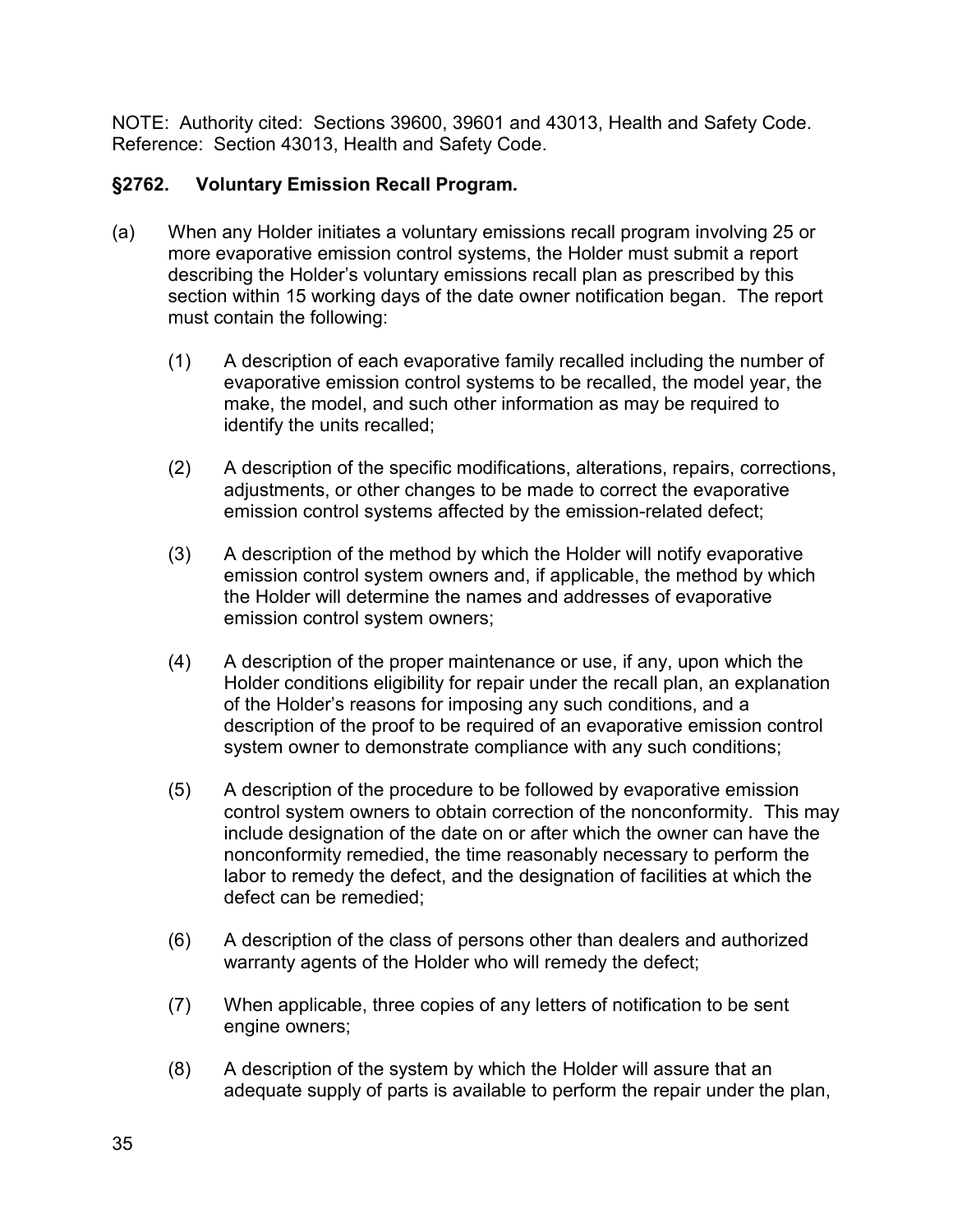and that the supply remains both adequate and responsive to owner demand;

- (9) Three copies of all necessary instructions to be sent to those persons who are to perform the repair under the recall plan;
- (10) A description of the impact of the proposed changes on fuel consumption, performance, evaporative emissions, and safety of each evaporative family to be recalled;
- (11) A sample of any label to be applied to evaporative emission control systems that participated in the voluntary recall campaign.
- (b) The Holder must submit at least one report on the progress of the recall campaign. Such report must be submitted no later than 18 months from the date notification was begun and include the following information:
	- (1) The methods used to notify evaporative emission control system owners, dealers and other individuals involved in the recall campaign;
	- (2) The number of evaporative emission control systems to be affected by the emission-related defect and an explanation of the means by which this number was determined;
	- (3) The number of evaporative emission control systems actually receiving repair under the plan; and
	- (4) The number of evaporative emission control systems determined to be ineligible for remedial action due to a failure to properly maintain or use such evaporative emission control systems.
- (c) Unless otherwise directed by the Executive Officer, the Holder shall send the defect report, voluntary recall plan, and the voluntary recall progress report to: Chief, Emissions Compliance, Automotive Regulations and Science Division, Air Resources Board, 9528 Telstar Avenue, El Monte, CA, 91731.
- (d) The Holder shall retain the information gathered by the Holder to compile the reports for not less than five years from the date of the end of the model year in which the defect occurred. The Holder must make this information available to duly authorized officials of the ARB upon request.
- (e) The filing of any report under the provisions of this section does not affect a Holder's responsibility to file reports or applications, obtain approval, or give notice under any provision of law.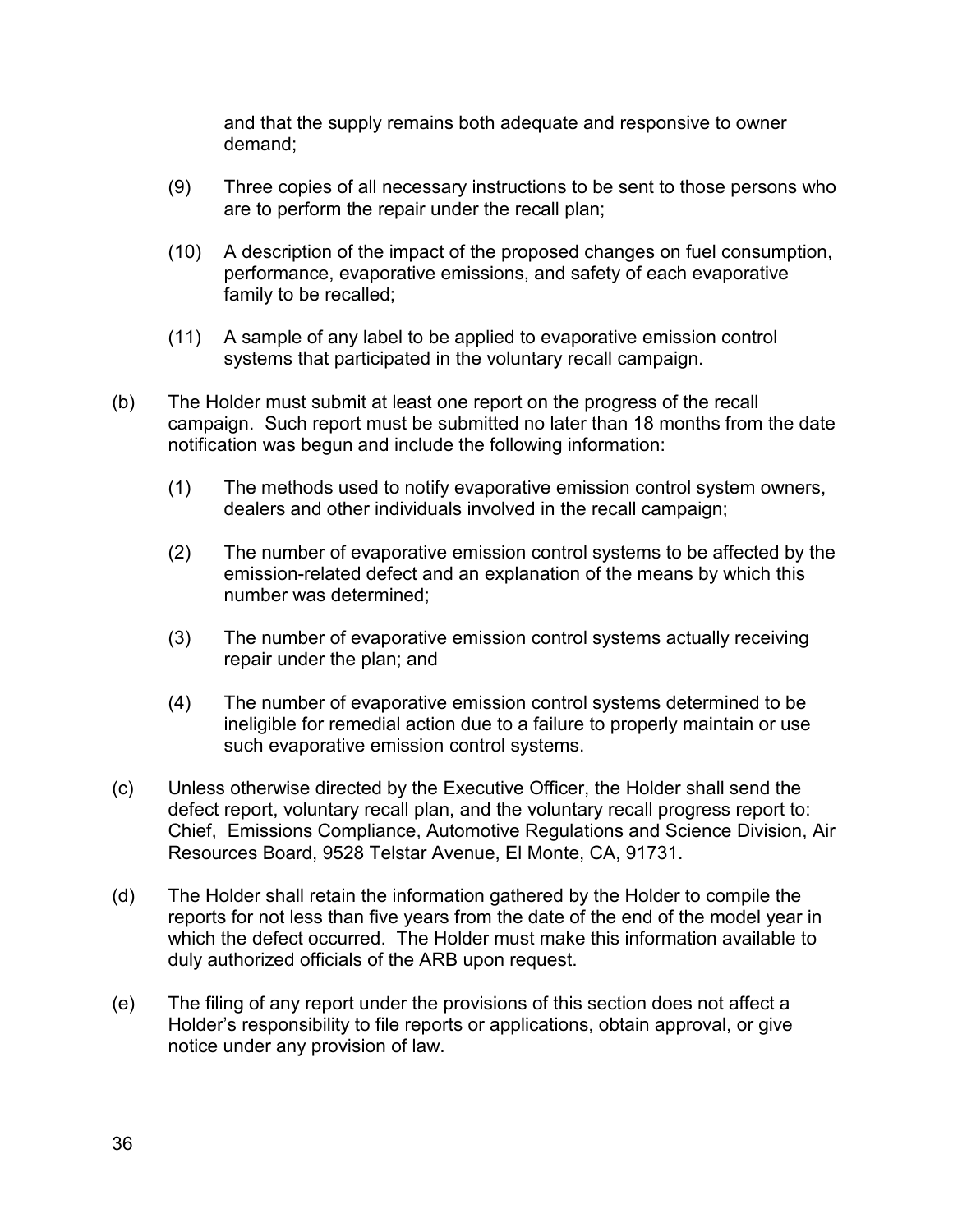- (f) The act of filing an emission defect information report is inconclusive as to the existence of a defect subject to the warranty provided by section 2764 of this Article.
- (g) A Holder may include on each page of its emission defect information report a disclaimer stating that the filing of a report pursuant to these regulations is not conclusive as to the applicability of the warranty provided by section 2764 of this Article.

#### **§2763. Ordered Recalls.**

(a) (1) If the Executive Officer determines that a substantial number of any evaporative emission control systems, or components used on such evaporative emission control systems in an evaporative family certified pursuant to section 2753, although properly maintained and used, do not meet the evaporative emission standards prescribed under this Article, when in actual use throughout their useful life, the Executive Officer shall immediately notify the responsible Holder of such nonconformity and require the Holder to submit a plan for remedying the nonconformity.

> The Holder's plan shall provide that the nonconformity of any such evaporative emission control systems that are properly used and maintained will be remedied at the expense of the Holder.

If the Holder disagrees with such determination of nonconformity, the Holder may appeal such determination pursuant to section 2771.

- (2) Any notification required to be given by the Holder under subsection (a)(1) of this section with respect to any evaporative family shall be given to dealers, ultimate purchasers, and subsequent purchasers (if known) in such manner and containing such information as required in section 2761 of this Article.
- (3) (A) Prior to an ARB-ordered recall, the Holder may perform a voluntary emissions recall pursuant to section 2762 of this Article. Such Holder is subject to the reporting and record keeping requirements of subsections (c) and (d) of section 2762 of this Article.
	- (B) Once ARB determines that a substantial number of evaporative emission control systems fail to conform to the requirements of this Article, the Holder will not have the option of a voluntary recall.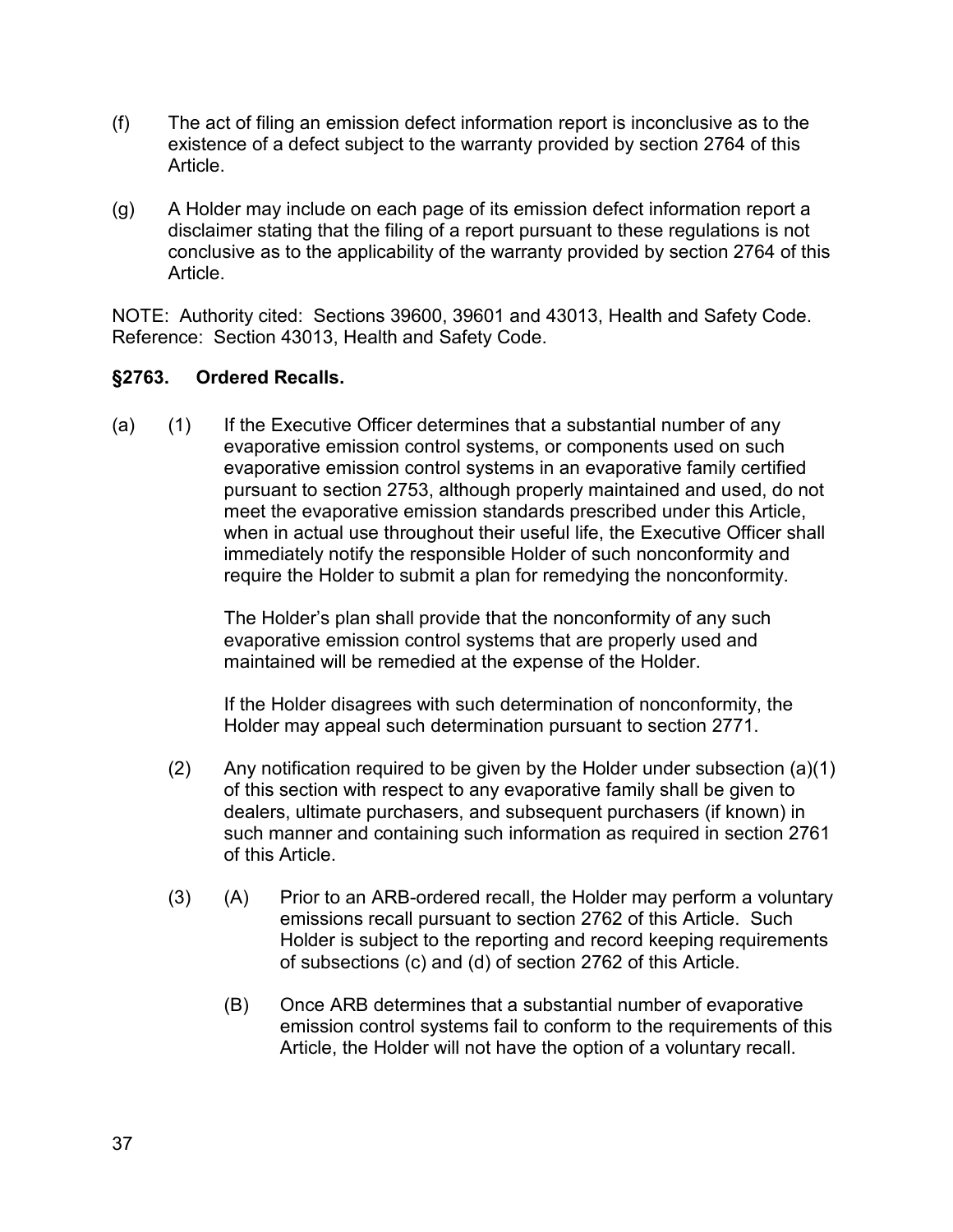- (b) The Holder bears all cost obligation a dealer incurs as a result of a requirement imposed by subsection (a) of this section. The transfer of any such cost obligation from a Holder to a dealer through franchise or other agreement is prohibited.
- (c) Any inspection of an evaporative emission control system for purposes of subsection (a)(1) of this section, after its sale to the ultimate purchaser, is to be made only if the owner of such evaporative emission control system voluntarily permits such inspection to be made, except as may be provided by any state or local inspection program.

# **§2764. Evaporative Emission Control System Warranty Statement.**

(a) Any application for an evaporative emission control system certification must include a copy of the warranty statement in subsection (b) of this section. Text in parentheses shall be replaced with the appropriate information. A combined exhaust and evaporative warranty statement is acceptable. For combined warranty statements, "evaporative emission" may be replaced with "emissions" where "emissions" is understood to mean both exhaust and evaporative emissions. If a Holder contracts with a third party to provide warranty service, the Holder's contracted warranty service provider's name may be specified in lieu of the Holder's name in the warranty statement.

(b)

# **CALIFORNIA EVAPORATIVE EMISSION CONTROL WARRANTY STATEMENT**

# **YOUR WARRANTY RIGHTS AND OBLIGATIONS**

The California Air Resources Board (and Holder's name) are pleased to explain the evaporative emission control system's warranty on your (year(s)) (equipment type). In California, new equipment that use small off-engines must be designed, built, and equipped to meet the State's stringent anti-smog standards. (Holder's name) must warrant the evaporative emission control system on your (equipment type) for the period listed below provided there has been no abuse, neglect or improper maintenance of your equipment leading to the failure of the evaporative emission control system.

Your evaporative emission control system may include parts such as: carburetors, fuel tanks, fuel lines (for liquid fuel and fuel vapors), fuel caps, valves, canisters, filters, clamps, connectors, and other associated components.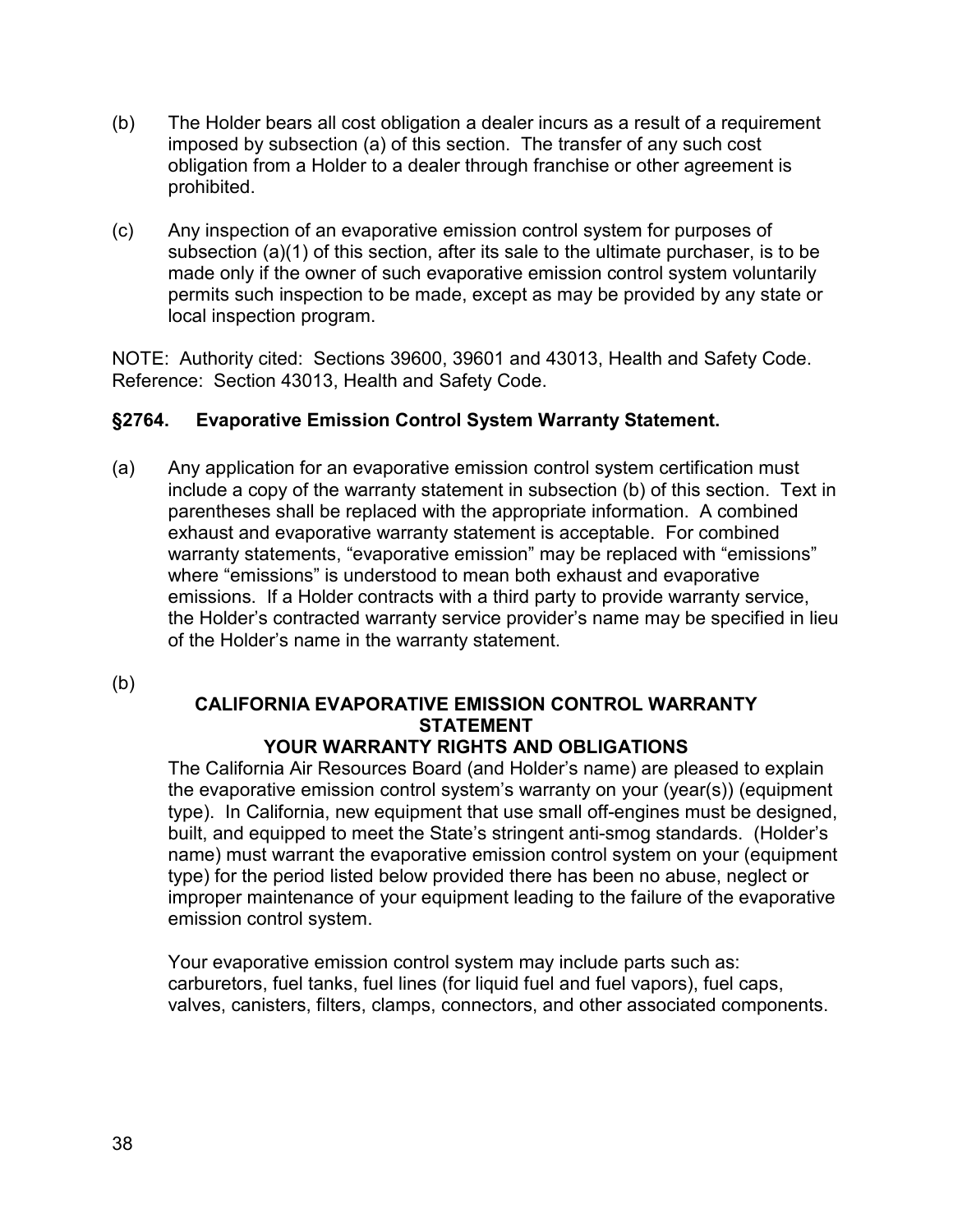### **MANUFACTURER'S WARRANTY COVERAGE:**

This evaporative emission control system is warranted for two years. If any evaporative emission-related part on your equipment is defective, the part will be repaired or replaced by (Holder's name).

### **OWNER'S WARRANTY RESPONSIBILITIES:**

- As the (equipment type) owner, you are responsible for performance of the required maintenance listed in your owner's manual. (Holder's name) recommends that you retain all receipts covering maintenance on your (equipment type), but (Holder's name) cannot deny warranty coverage solely for the lack of receipts.
- As the (equipment type) owner, you should be aware that (Holder's name) may deny you warranty coverage if your (equipment type) or a part has failed due to abuse, neglect, or improper maintenance or unapproved modifications.
- You are responsible for presenting your (equipment type) to a (Holder's name) distribution center or service center as soon as the problem exists. The warranty repairs shall be completed in a reasonable amount of time, not to exceed 30 days. If you have a question regarding your warranty coverage, you should contact (Insert chosen Holder's contact) at (1-XXX-XXX-XXXXX).

NOTE: Authority cited: Sections 39600, 39601 and 43013, Health and Safety Code. Reference: Section 43013, Health and Safety Code.

# **§2765. New Equipment Compliance Testing.**

- (a) Compliance Test Procedures.
	- (1) The Executive Officer may order a Holder to make available for compliance testing and/or inspection five or more fuel lines, carbon canisters, or fuel tanks, or one or more engines or equipment units with complete evaporative emission control systems. Unless otherwise directed by the Executive Officer, the fuel lines, carbon canisters, fuel tanks, engines, or equipment units shall be delivered to the Haagen-Smit Laboratory, 9528 Telstar Avenue, El Monte, California. Fuel lines, carbon canisters, fuel tanks, engines or equipment units must be selected at random from sources specified by the Executive Officer according to a method approved by the Executive Officer, that, insofar as practical, must exclude engines or equipment that would result in an unreasonable disruption of the Holder's distribution system. Such an order may include a requirement to demonstrate that the measured rate or volume of purge from a representative sample of production canisters and engines certified under section 2754 meets any design specification required by the Executive Officer in the applicable Executive Order of Certification or included by the Holder in the application for such an Order.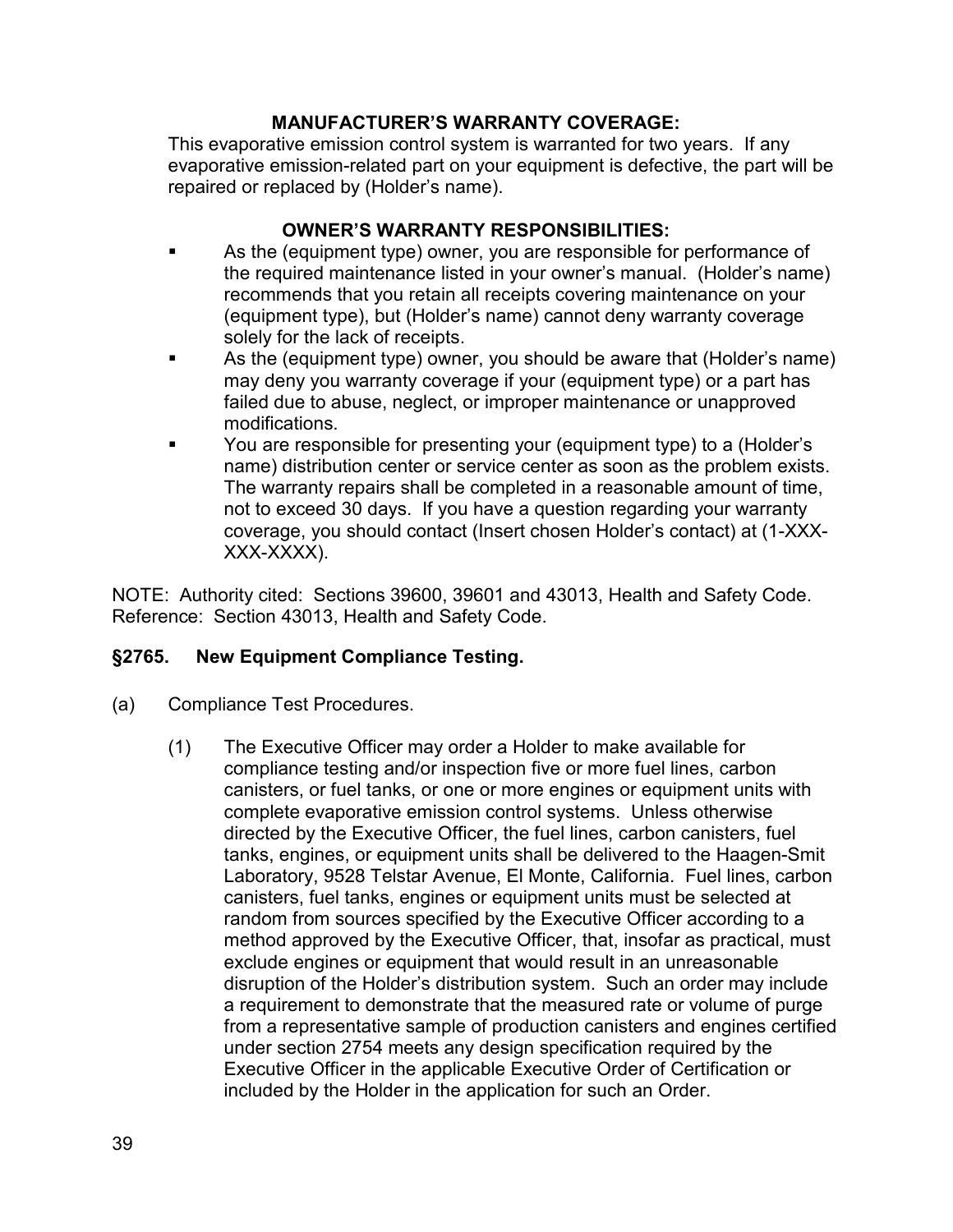- (2) The Executive Officer may obtain five or more fuel lines, carbon canisters, or fuel tanks, or one or more engines or equipment units with complete evaporative emission control systems manufactured for sale or lease for use or operation in California, sold or leased or offered for sale or lease for use or operation in California, or delivered or imported into California for introduction into commerce in California for compliance testing or inspection.
- (3) The method for selection and testing of the fuel lines, carbon canisters, fuel tanks, engines or equipment and the evaluation of test data must be made in accordance with the procedures set forth herein.
- (4) Air Resources Board personnel shall have access to the fuel line, carbon canister, fuel tank, engine, or equipment assembly plants, or distribution facilities for the purposes of fuel line, carbon canister, fuel tank, engine, or equipment selection and testing. Scheduling of access shall be arranged with the representative designated in the application for certification.
- (5) All testing must be conducted in accordance with the applicable model year evaporative emission test procedures, except that durability testing and preconditioning may be omitted or conducted at a lower temperature at the Executive Officer's discretion. Any evaporative emission control system parameters must be set to values or positions that are within the range available to the ultimate purchaser as determined by ARB. No break-in, modifications, adjustments, special preparation or maintenance will be allowed on fuel lines, carbon canisters, fuel tanks, engines or equipment units chosen for compliance testing without the written consent of the Executive Officer.
- (6) Correction of damage or maladjustment that may reasonably be found to have resulted from shipment of the engine or equipment is permitted only after an initial test of the engine or equipment, except where 100 percent of the Holder's production is given that inspection or maintenance by the Holder's own personnel. The Holder may request that the engine or equipment be repaired from shipping damage, and be retested. If the Executive Officer concurs, the engine or equipment may be retested, and the original test results may be replaced by the after-repair test results.
- (7) Engines or equipment must be randomly chosen from the selected evaporative family or subgroup.
- (8) An evaporative family will be deemed to have passed the compliance testing if the diurnal emissions from all tested engines or equipment units are below the applicable diurnal emission standard in section 2754 or 2757, or the EMEL, if applicable. If any engine or equipment unit has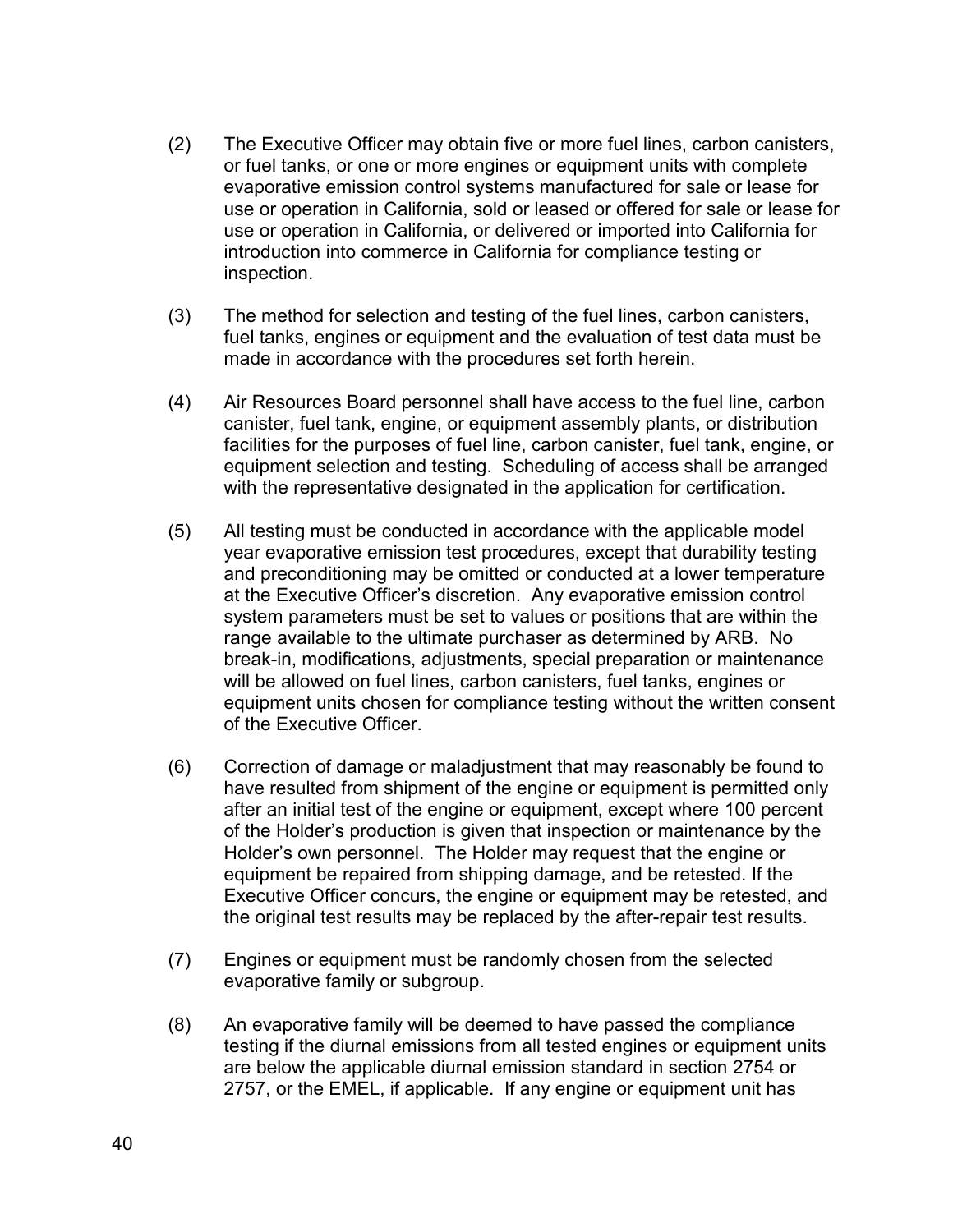diurnal emissions above the applicable diurnal emission standard in section 2754 or 2757, or the EMEL, if applicable, the evaporative family will be deemed to have failed compliance testing.

The fuel lines, carbon canisters, or fuel tanks certified under an Executive Order will be deemed to have passed the compliance testing if all tested samples meet the applicable design standard in section 2754, 2755, or 2757. The fuel lines, carbon canisters, or fuel tanks certified under an Executive Order will be deemed to have failed compliance testing if any fuel line, carbon canister, or fuel tank does not meet the applicable design standards in section 2754, 2755, or 2757.

- (9) An evaporative family may be deemed to have failed compliance testing without testing if any engine or equipment unit selected for testing visibly leaks fuel, except that subsection (a)(6) shall still apply.
- (10) If any fuel line, carbon canister, fuel tank, engine, or equipment unit selected for inspection fails a compliance test as determined by subsection (a)(8) or (a)(9), or fails to conform to the labeling requirements of section 2759, the Executive Officer shall notify the Holder in accordance with subsection (b).
- (b) Notification of Failure.

If compliance testing identifies fuel lines, carbon canisters, fuel tanks, or evaporative families that do not meet the standards in sections 2754 through 2757 or the labeling requirements in section 2759, the Executive Officer will notify the Holder of the Executive Order of Certification covering the fuel lines, carbon canisters, fuel tanks, or evaporative families. The Executive Officer shall also notify such Holder that the Executive Order of Certification may be suspended or revoked. The Holder of the Executive Order of Certification shall have 30 calendar days in which to notify the Executive Officer of their intent to provide additional information or independent test results for five fuel lines, carbon canisters, fuel tanks, engines, or equipment units, selected by the Executive Officer, that document compliance of the evaporative family, fuel lines, carbon canister, or fuel tanks. An evaporative family will be deemed to have overcome the failure of compliance testing under subsection (a)(8) or (a)(9) of this section and to have passed compliance testing if the average of the diurnal emissions from the five engines or equipment units selected by the Executive Officer for independent testing under this subsection does not exceed the applicable diurnal emission standard in section 2754 or 2757, or the EMEL, if applicable. The fuel lines, carbon canisters, or fuel tanks certified under an Executive Order will be deemed to have overcome the failure of compliance testing under subsection (a)(8) or (a)(9) of this section and to have passed compliance testing if the five fuel lines, carbon canisters, or fuel tanks selected by the Executive Officer for independent testing under this subsection meet the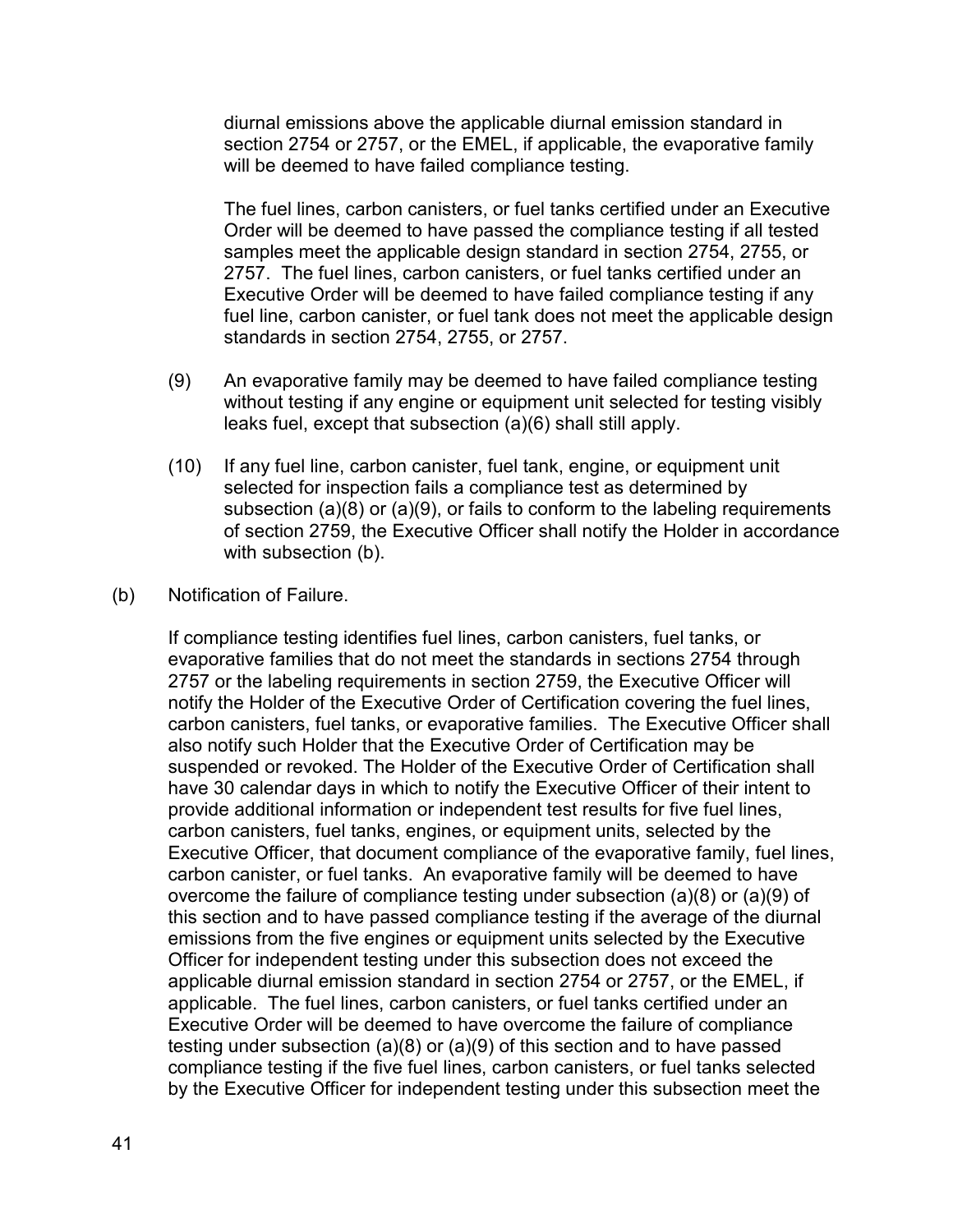applicable design standard in section 2754, 2755, or 2757. The Executive Officer may request the engines, equipment units, fuel lines, carbon canisters, or fuel tanks selected by the Executive Officer for independent testing under this subsection be delivered to an ARB facility for additional inspection or testing. The Executive Officer will consider all relevant information, including, but not limited to, emission credits and corrective actions applied by the Holder to the evaporative family, fuel lines, carbon canisters, or fuel tanks to remedy the failure or determine if the evaporative family, fuel lines, carbon canisters, or fuel tanks comply with the standards in sections 2754 through 2757.

- (c) Suspension and Revocation of Executive Orders.
	- (1) The Executive Officer shall not revoke or suspend the Executive Order of Certification without considering any information provided by the Holder of such certification pursuant to (b) above.
	- (2) If the results of the compliance testing indicate that the failed fuel lines, carbon canisters, fuel tanks, or evaporative family certified under an Executive Order are produced at one plant, the Executive Officer may elect to suspend the Executive Order of Certification with respect to that evaporative family for engines or equipment manufactured at that plant.
	- (3) Notwithstanding the foregoing, the Executive Officer may suspend an Executive Order of Certification, in whole or in part, effective upon written notice to the Holder if the Executive Officer finds that:
		- (A) The Holder of the Executive Order of Certification has refused to comply with any of the requirements of this section; or
		- (B) The Holder has submitted false or incomplete information in any report or information provided to the Executive Officer under this section;
		- (C) The Holder has rendered inaccurate any test data submitted under this section;
		- (D) That ARB personnel have been denied the opportunity to conduct activities authorized under this section after a warrant or court order is presented to the Holder;
		- (E) That ARB personnel were unable to conduct activities authorized in this Article because the facility is located in a foreign jurisdiction where local law prohibits those activities.
	- (4) The Executive Officer may revoke an Executive Order of Certification for an evaporative family, fuel line, carbon canister, or fuel tank after the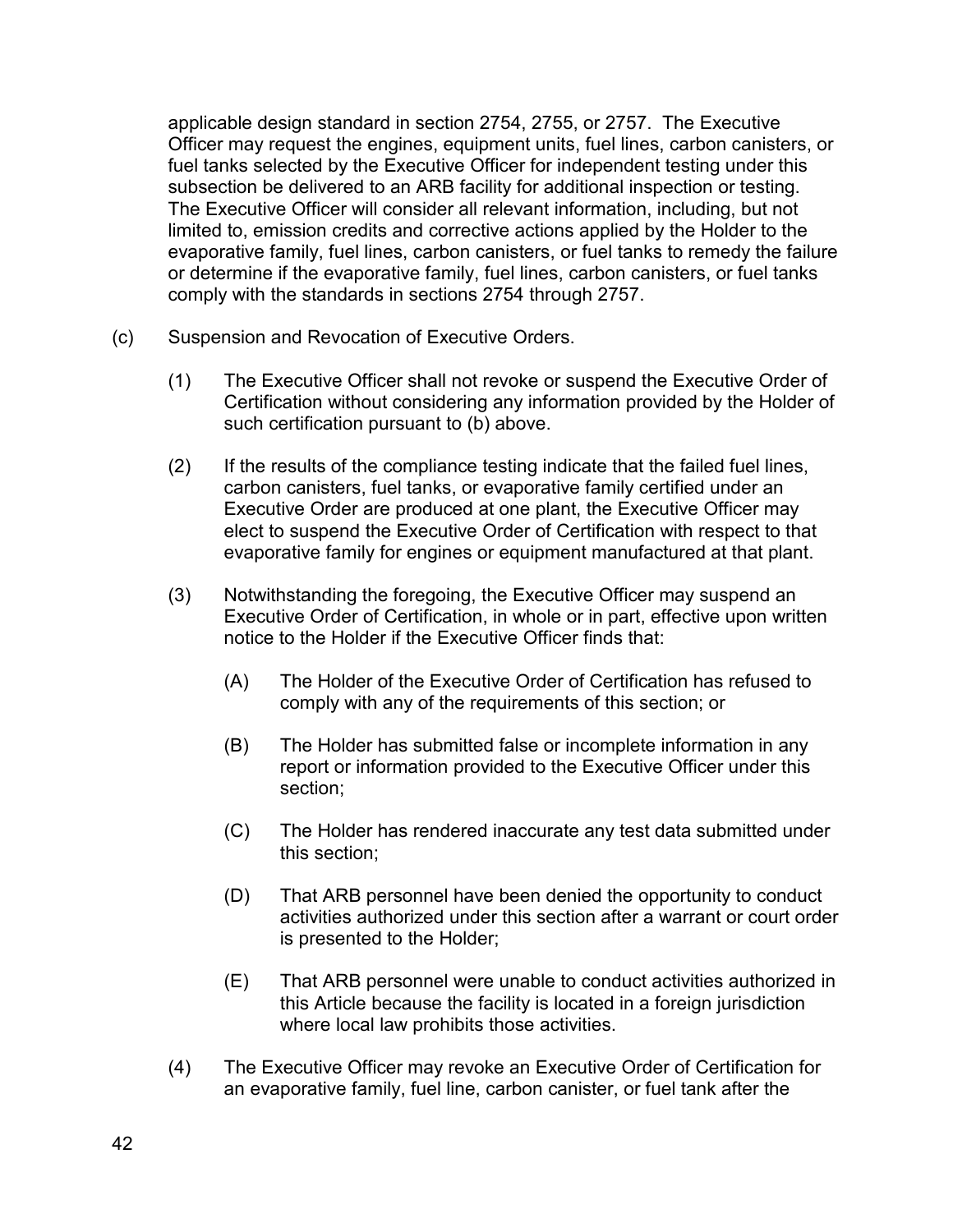Executive Order of Certification has been suspended pursuant to subsection (1), (2), or (3) of this section if the proposed remedy for the nonconformity, as reported by the Holder to the Executive Officer, is one requiring a design change or changes to the evaporative emission control system, fuel line, carbon canister, or fuel tank as described in the application for certification of the affected evaporative family, fuel line, carbon canister, or fuel tank.

- (5) Once an Executive Order of Certification has been suspended for a failed fuel line, carbon canister, fuel tank, or evaporative family, as provided for in subsection (1), (2), or (3) of this section, the Holder must take the following actions before the Executive Order of Certification can be reinstated:
	- (A) Appeal the suspension pursuant to Section 2771; or
	- (B) Remedy the nonconformity;
	- (C) Demonstrate that the fuel line, carbon canister, fuel tank, or evaporative family conforms to the standards in sections 2754 through 2757 and the labeling requirements in section 2759, as applicable, by retesting each fuel line, carbon canister, fuel tank, or evaporative family in accordance with these regulations and submitting to the Executive Officer samples of all actual production labels used within the evaporative family; and
	- (D) Submit a written report to the Executive Officer, after successful completion of testing on the failed fuel line, carbon canister, fuel tank, or evaporative family that contains a description of the remedy and test results for each fuel line, carbon canister, fuel tank, or evaporative family in addition to other information that may be required by this Article.
- (6) Once an Executive Order of Certification for a failed evaporative family, fuel line, carbon canister, or fuel tank has been suspended pursuant to subsection (1), (2) or (3) of this section, the Holder must take the following actions before the Executive Officer will consider reinstating the Executive Order of Certification:
	- (A) Submit a written report to the Executive Officer that identifies the reason for the noncompliance of the fuel lines, carbon canisters, fuel tanks, or evaporative family, describes the proposed remedy, including a description of any proposed quality control and/or quality assurance measures to be taken by the Holder to prevent future occurrences of the problem, and states the date on which the remedies will be implemented; and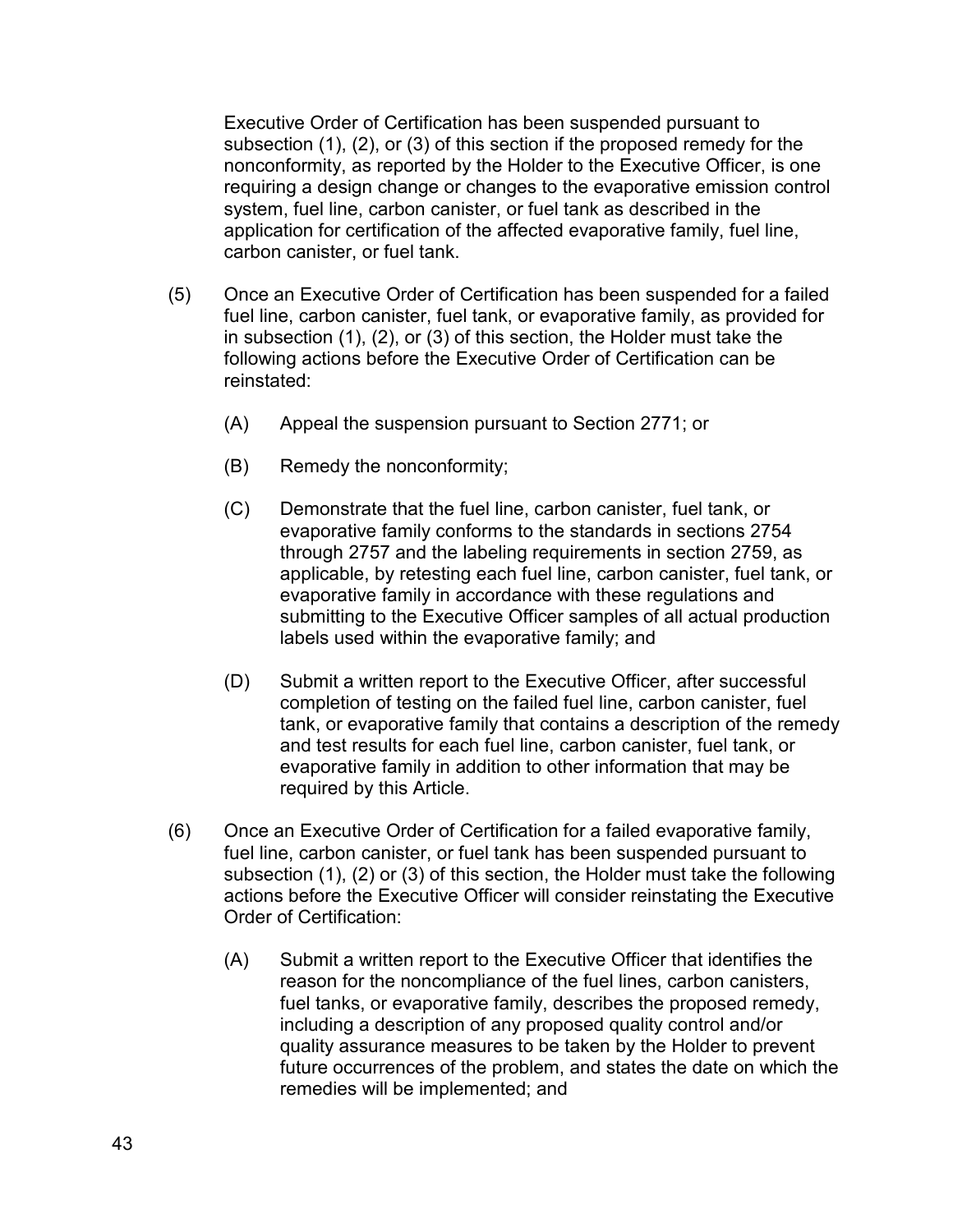- (B) Demonstrate that the evaporative family, fuel line, carbon canister, or fuel tank for which the Executive Order of Certification has been suspended does in fact comply with the regulations of this Article by testing no fewer than five fuel lines, carbon canisters, fuel tanks, engines, or equipment units. Such testing must comply with the provisions of this section.
- (7) Once the Executive Order of Certification has been revoked for an evaporative family, fuel lines, carbon canister, or fuel tank, if the Holder desires to continue introduction into commerce of a modified version of that evaporative family or subgroup, the Holder must:

After implementing the change or changes intended to remedy the nonconformity, demonstrate that the modified evaporative family, fuel line, carbon canister, or fuel tank does in fact conform to the applicable standards of this Article by testing five fuel lines, carbon canisters, fuel tanks, engines or equipment units selected by the Executive Officer from the modified evaporative family unless such testing is waived by the Executive Officer.

(8) To permit a Holder to avoid storing non-test engines or equipment while conducting subsequent testing of the noncomplying evaporative family, a Holder may request that the Executive Officer conditionally reinstate the Executive Order of Certification for that evaporative family.

NOTE: Authority cited: Sections 39600, 39601 and 43013, Health and Safety Code. Reference: Section 43013, Health and Safety Code.

# **§2766. Exemptions.**

- (a) Low Permeation Tanks Metal tanks, coextruded multilayer tanks, and structurally integrated nylon fuel tanks on SORE equipment with engine displacements < 80 cc are specifically exempt from section 2755 of this Article through model year 2019. Tank permeation data is not required to be submitted in the certification application. This exemption shall not apply to model year 2020 and subsequent model year evaporative emission control systems or fuel tanks.
- (b) Small Production Volume Tank Exemption. These engines or equipment qualifying under section 2752(a)(30) are exempt from the diurnal standards in section 2754 and the fuel tank permeation standard in section 2754 of this Article through model year 2019 if the equipment contains the following:
	- (1) An evaporative emission control system certified by an engine manufacturer that uses an actively purged carbon canister, an equivalent fuel line, and a sealed tethered fuel cap; or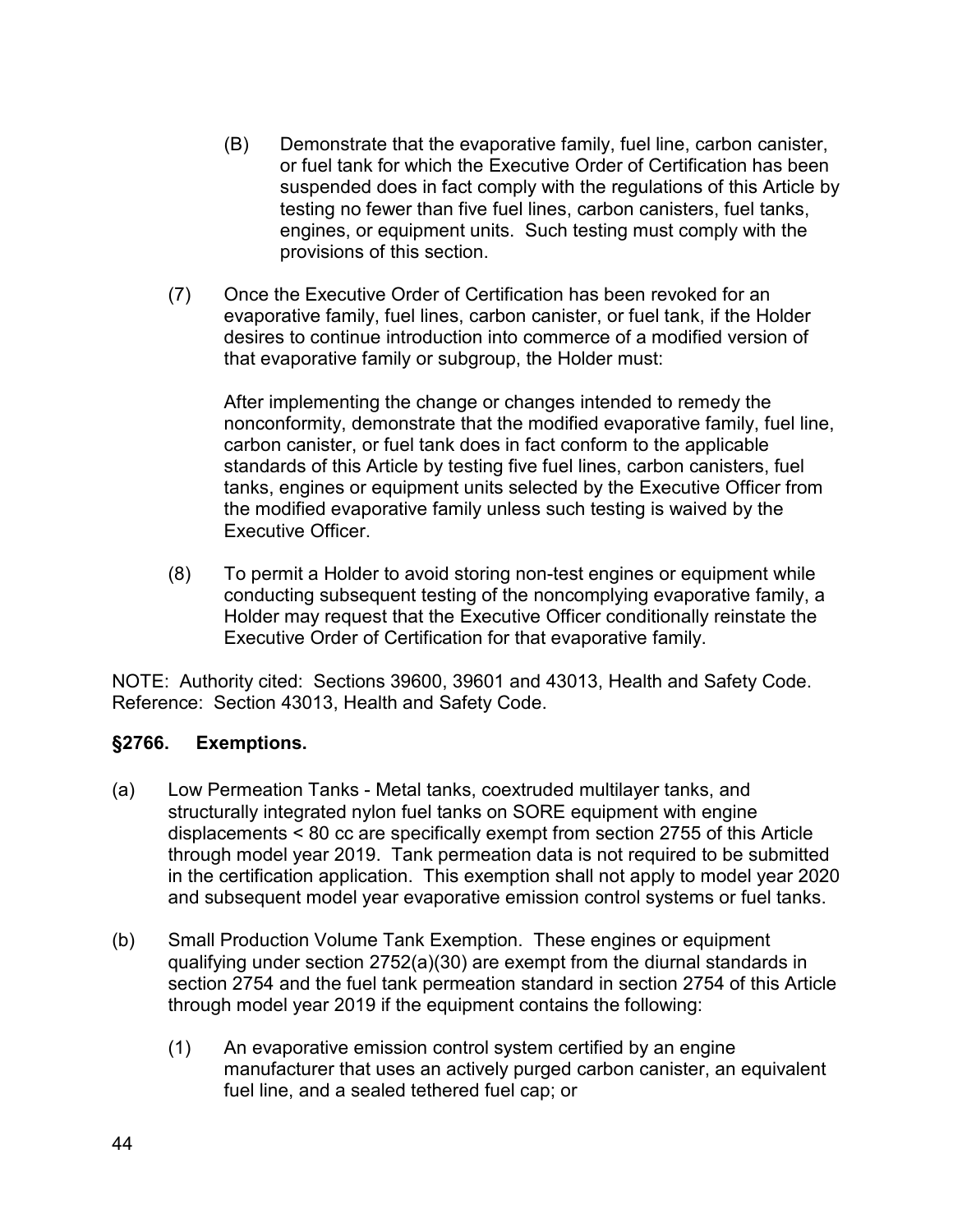(2) An evaporative emission control system that passively vents fuel tank vapors to a carbon canister with a minimum butane working capacity as specified in TP-902, an equivalent fuel line, and a sealed tethered fuel cap.

Tank permeation data is not required to be submitted in the certification application for Small Production Volume Tanks. This exemption shall not apply to model year 2020 and subsequent model year evaporative emission control systems or fuel tanks.

(c) Equipment Fueled by a Vehicle Fuel Tank – Generators that are fueled from the fuel tank of an on-road motor vehicle or marine vessel are exempt from the diurnal emission, fuel tank permeation, and carbon canister design standards in section 2754. However, these generators must use fuel lines that meet the design standard specified in section 2754.

NOTE: Authority cited: Sections 39600, 39601 and 43013, Health and Safety Code. Reference: Section 43013, Health and Safety Code.

# **§2767. Innovative Products.**

- (a) The Executive Officer may make a determination that tank vent emission control achieved by an innovative technology may be approved per section 2767.1 if an evaluation of the innovative technology reveals that the technology can enable evaporative emission control systems to meet the evaporative emission requirements in section 2754 or 2757.
- (b) The Executive Officer may make a determination to exempt engines and equipment from section 2756(b) of this Article if an evaluation of the innovative technology reveals that the technology can enable engines or equipment to meet the diurnal emission standards in section 2754.
- (c) A manufacturer must apply in writing to the Executive Officer for an innovative product equivalency claimed under subsection (a) or (b). The application must include the supporting documentation that quantifies the emissions from at least 5 engines or equipment units with complete evaporative emission control systems using the innovative product, including the test methods used to generate the data. The test methods shall include criteria for reproducibility, accuracy, and sampling and laboratory procedures. In addition, the applicant must provide any information to enable the Executive Officer to establish conditions for making a determination of "equivalency". All information, including proprietary data submitted by a manufacturer pursuant to this section, shall be handled in accordance with the procedures specified in title 17, California Code of Regulations, sections 91000-91022.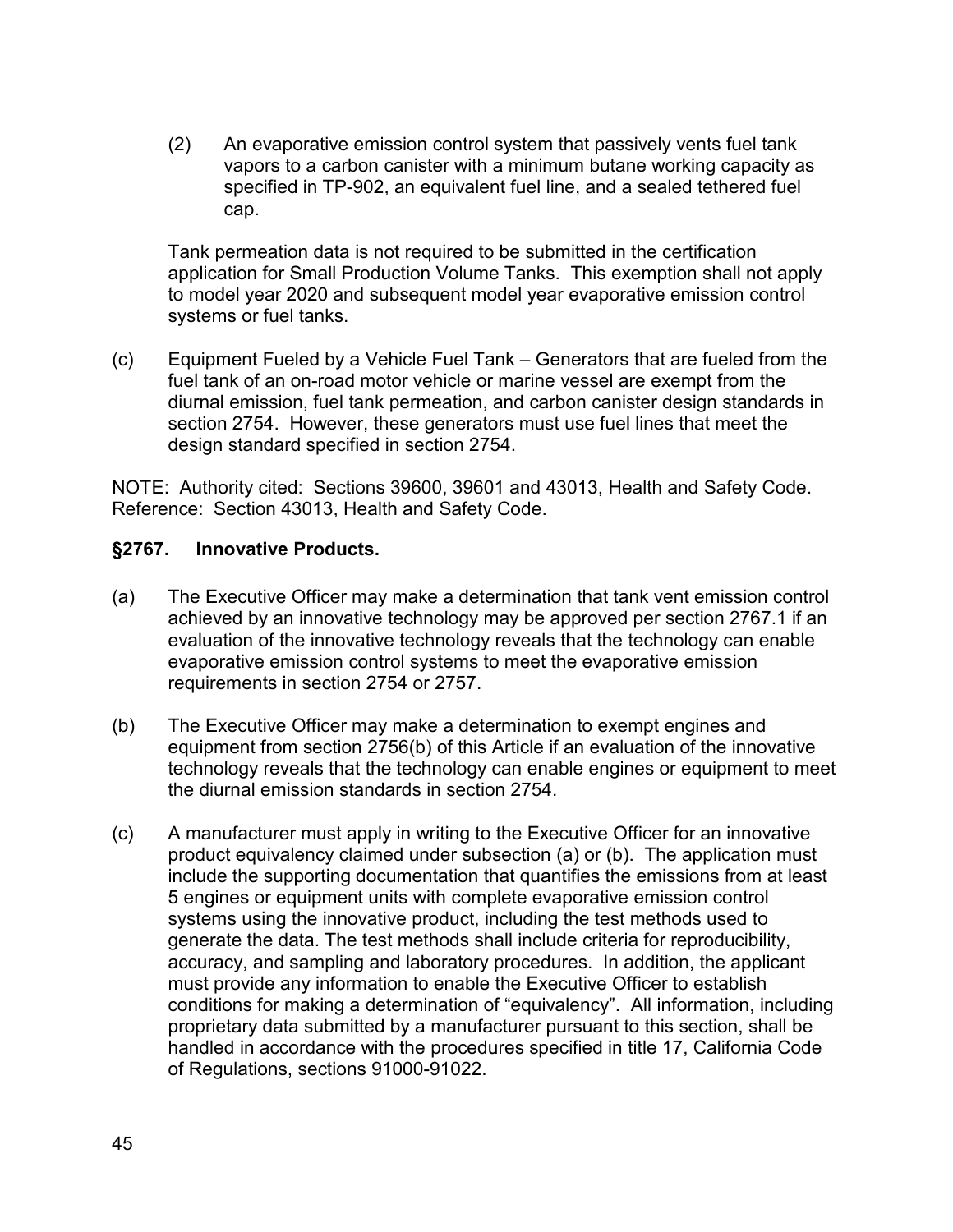- (d) Within 30 days of receipt of the application, the Executive Officer shall determine whether an application is complete.
- (e) Within 90 days after an application has been deemed complete, the Executive Officer will determine whether, under what conditions, and to what extent, a determination of "equivalency" will be permitted. The applicant and the Executive Officer may mutually agree to a longer time period for reaching a decision. An applicant may submit additional supporting documentation before a decision has been reached. The Executive Officer will notify the applicant of the decision in writing and specify such terms and conditions that are necessary to ensure that emissions from engines or equipment using the innovative product will meet the evaporative emission standards in section 2754 or 2757.
- (f) If the evaporative emission standards or test procedures are amended for a product category, all innovative "equivalency" determinations granted for products in the product category, except as provided in subsection (g), have no force and effect as of the effective date of the amended evaporative emission standards or test procedures.
- $(q)$  If the Executive Officer believes that a product for which an "equivalency" determination has been granted no longer meets the criteria for an innovative product specified in subsections (a) or (b), the Executive Officer may hold a public hearing in accordance with the procedures specified in title 17, California Code of Regulations, Article 1, Subchapter 1.25, Chapter 1, Division 3, to determine if the "equivalency" determination should be modified or revoked.

# **§2767.1. Approved Evaporative Emission Control System Components.**

- (a) The Executive Officer may make a determination to approve components (fuel tanks, fuel lines, and carbon canisters) for use on evaporative emission control systems that have been shown to meet the Design Standards in Table 1 of section 2754, section 2755, or section 2757 of this Article.
- (b) A component manufacturer must apply in writing to the Executive Officer for a component claimed under subsection (a). The application shall include the supporting documentation that quantifies the emissions or performance from at least five production samples of the component intended for installation on small off-road engines, including the test methods used to generate the data. If the test methods are not as prescribed in this article the test methods shall include criteria for reproducibility, accuracy, and sampling and laboratory procedures. All information, including proprietary data submitted by a manufacturer pursuant to this section, shall be handled in accordance with the procedures specified in title 17, California Code of Regulations, sections 91000-91022.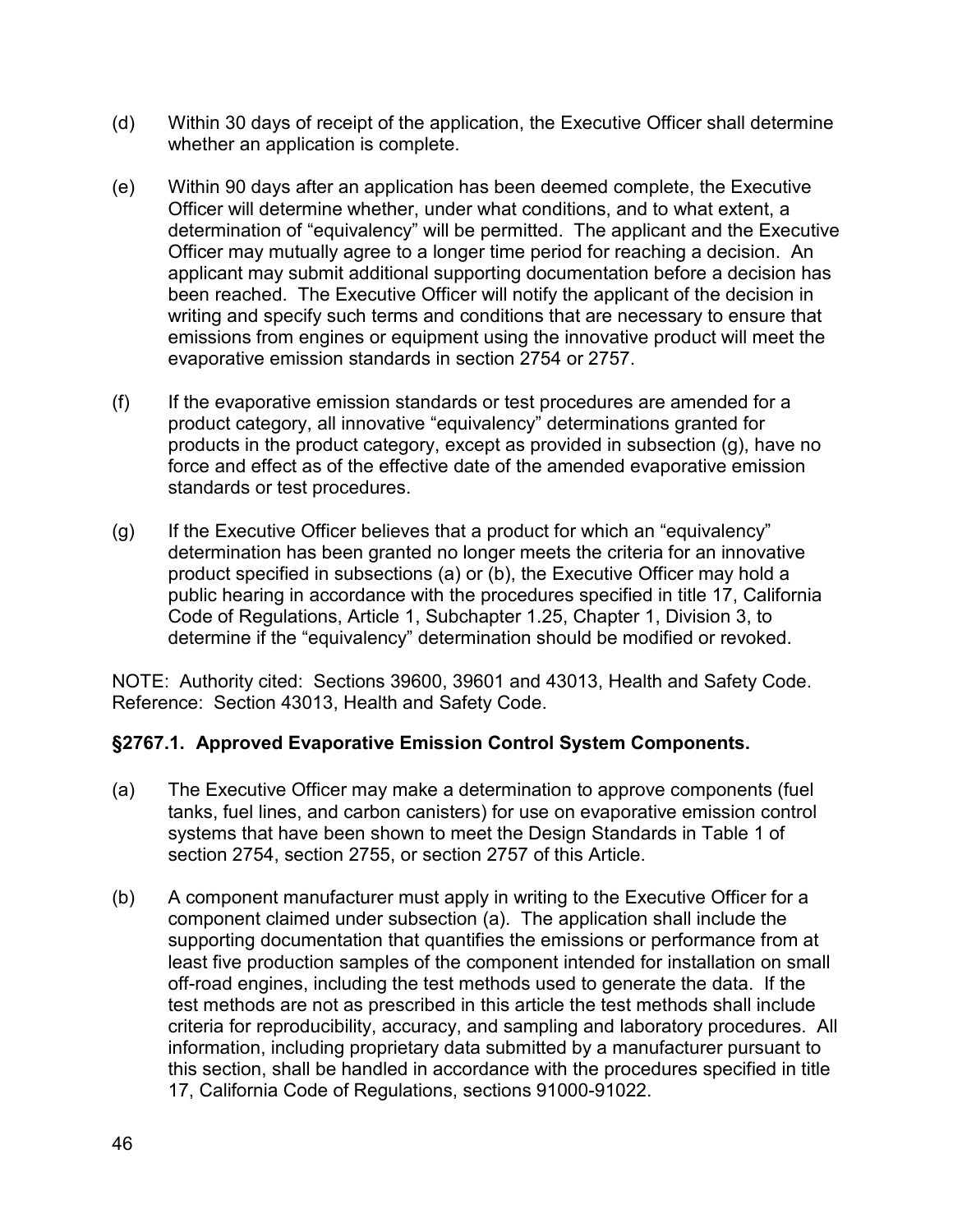- (c) Within 30 days of receipt of the application, the Executive Officer shall determine whether an application is complete.
- (d) Within 90 days after an application has been deemed complete, the Executive Officer will approve/disapprove the component. If approved, an Executive Order will be issued for the component for a period of four years. The applicant and the Executive Officer may mutually agree to a longer time for reaching a decision. An applicant may submit additional supporting documentation before a decision has been reached. The Executive Officer will notify the applicant of the decision in writing and specify such terms and conditions that are necessary to ensure that the component will meet the design standards in subsection (a).
- (e) If the Evaporative Emission Standards in section 2754, 2755, or 2757 or test procedures are amended for a product category, all "approvals" granted for components in the product category, except as provided in subsection (f), have no force and effect as of the effective date of the amended standards or the date testing must be conducted according to the amended test procedures, as specified in CP-901 or CP-902.
- (f) If the Executive Officer determines that a component for which an "approval" has been granted no longer meets the design standards specified in subsection (a), the Executive Officer may deny, suspend or revoke the Executive Order pursuant to section 2770 of this Article.
- (g) Certification of a fuel line or fuel tank may be renewed prior to the end of the four-year certification period if no changes to the component have been made that could affect its evaporative emissions. A Holder must submit a declaration signed by an authorized representative stating that no changes have been made that could affect the component's evaporative emissions as part of a request for certification renewal. The signed declaration shall also state that the certification test data originally submitted to ARB still represent the model of the component with the highest permeation rate relative to the permeation emission standard.
- (h) Certification of a carbon canister may be renewed prior to the end of the four-year certification period if no changes to the carbon canister have been made that could affect its butane working capacity. A Holder must submit a declaration signed by an authorized representative stating that no changes have been made that could affect the butane working capacity of the carbon canister as part of a request for certification renewal. The signed declaration shall also state that the certification test data originally submitted to ARB still represent the butane working capacity of the carbon canister.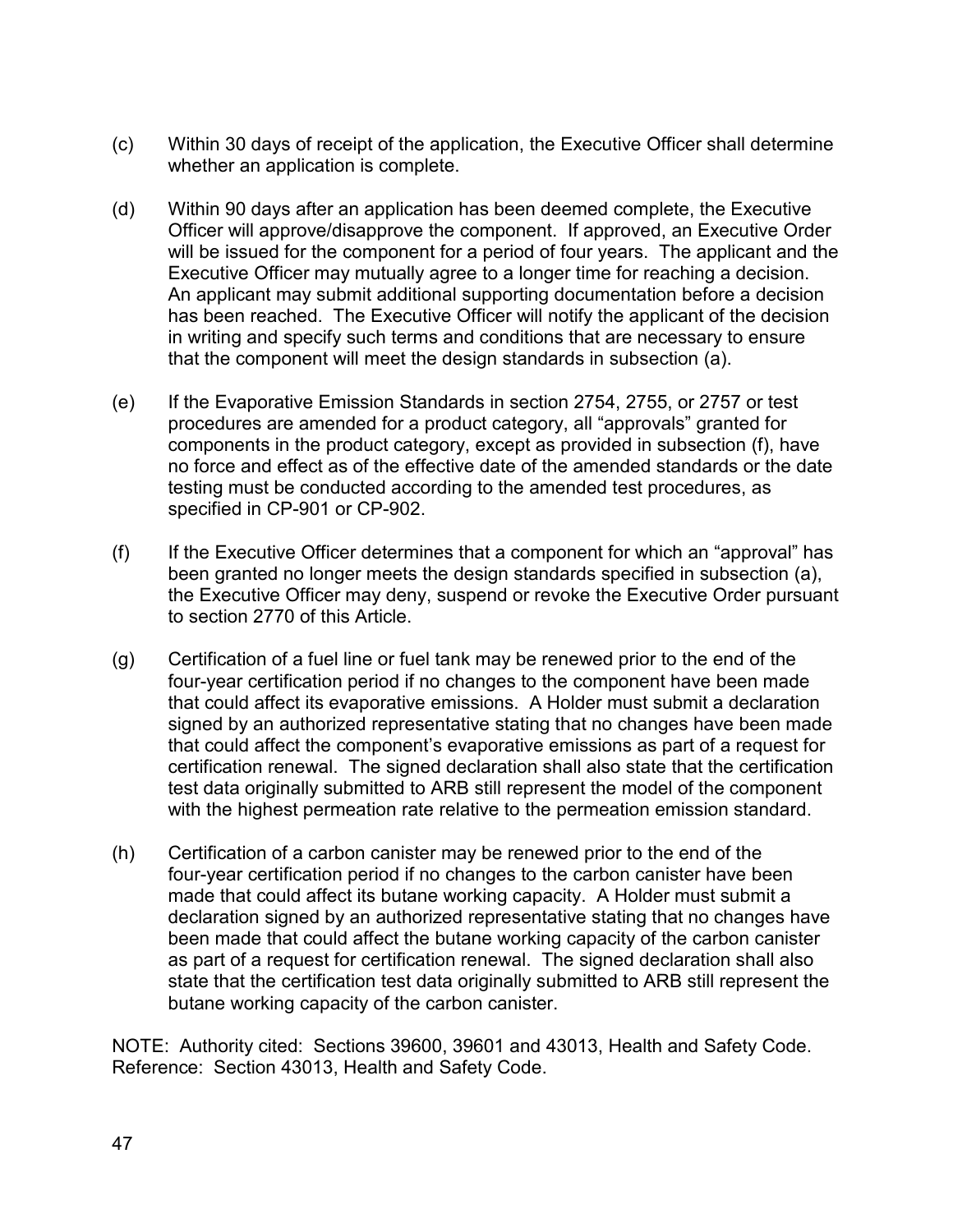# **§2768. Variances.**

- (a) Any manufacturer of small off-road engines or equipment that use small off-road engines subject to this Article that cannot meet the requirements set forth in sections 2754 through 2757 of this Article, due to extraordinary reasons beyond the manufacturer's reasonable control, may apply in writing for a variance. The variance application must set forth:
	- (1) The provisions of the regulations for which a variance is sought;
	- (2) the specific grounds upon which the variance is sought;
	- (3) the proposed date(s) by which compliance will be achieved; and
	- (4) a compliance plan detailing the method(s) that will achieve compliance.
- (b) Within 75 calendar days of receipt of a variance application containing the information required in subsection (a), the Executive Officer or his nominee shall hold a public hearing to determine whether, under what conditions, and to what extent, a variance is necessary and should be allowed. Notice of the time and place of the hearing must be sent to the applicant by certified mail not less than 30 days before the hearing. Notice of the hearing must also be submitted for publication in the California Regulatory Notice Register and sent to every person who requests such a notice, not less than 30 days before the hearing. The notice must state that the parties may, but are not required to, be represented by counsel at the hearing. At least 30 days before the hearing, the variance application must be made available to the public for inspection. Interested members of the public must be allowed a reasonable opportunity to testify at the hearing and their testimony must be considered.
- (c) No variance may be granted unless all of the following findings are made:
	- (1) that, due to reasons beyond the reasonable control of the applicant, compliance would result in extraordinary economic hardship;
	- (2) that the public interest in mitigating the extraordinary hardship to the applicant by issuing the variance outweighs the public interest in avoiding any increased emissions of air contaminants that would result from issuing the variance;
	- (3) that the compliance plan proposed by the applicant can reasonably be implemented, and will achieve compliance as expeditiously as possible; and
	- (4) that the applicant has mitigated the noncompliance to the maximum extent feasible.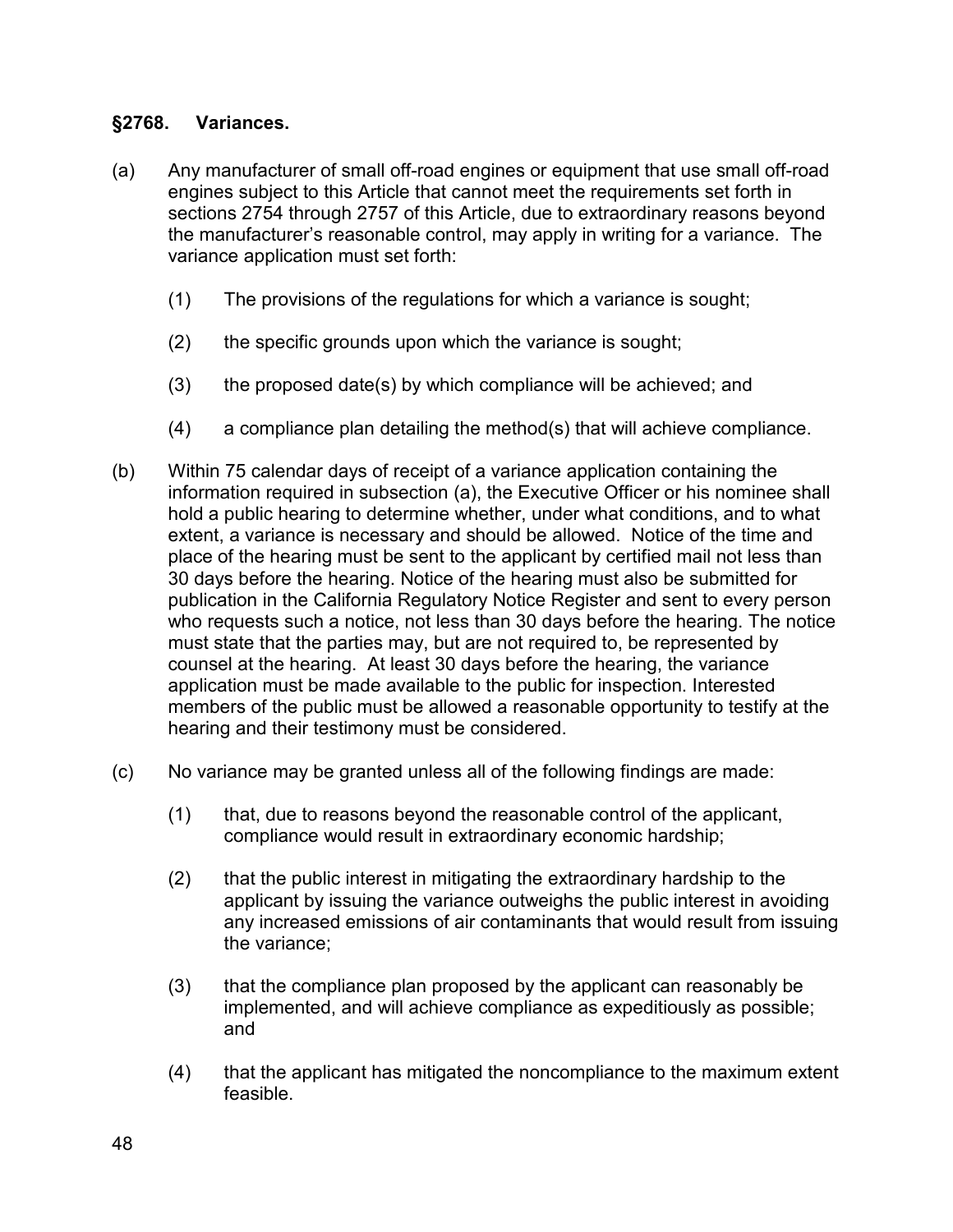- (d) Any variance order shall specify a final date by which compliance will be achieved. Any variance order shall contain a condition that specifies increments of progress necessary to assure timely compliance, and such other conditions that the Executive Officer, in consideration of the testimony received at the hearing, finds necessary to carry out the purposes of Division 26 of the Health and Safety Code.
- (e) A variance shall cease to be effective upon failure of the party to whom the variance was granted to comply with any term or condition of the variance.
- (f) Upon the application of any person, the Executive Officer may review, and for good cause, modify or revoke a variance from requirements of sections 2754 through 2757 or section 2759 after holding a public hearing in accordance with the provisions of subsection (b).
- (g) A variance shall not be granted for more than one full model year after the year such variance is granted.

### **§2769. Inspection.**

The Executive Officer, or an authorized representative of the Executive Officer, may periodically inspect any facility of Holders, manufacturers of equipment, manufacturers of engines, or manufacturers of evaporative emission control components, technology, or systems subject to this Article as deemed necessary to ensure compliance with these regulations. Failure of a Holder, manufacturer, distributor, or retailer or other person subject to this Article to allow access for inspection purposes shall be grounds for suspension or revocation of an Executive Order of Certification.

NOTE: Authority cited: Sections 39600, 39601 and 43013, Health and Safety Code. Reference: Section 43013, Health and Safety Code.

# **§2770. Denial, Suspension or Revocation of Certification.**

- (a) The Executive Officer for just cause may deny, suspend or revoke an Executive Order of Certification in any of the following circumstances:
	- (1) An applicant or Holder has materially misrepresented the meaning, findings, effect or any other material aspect of the certification application, including submitting false or incomplete information in its application for certification regardless of the applicant's personal knowledge of the falsity or incompleteness of the information.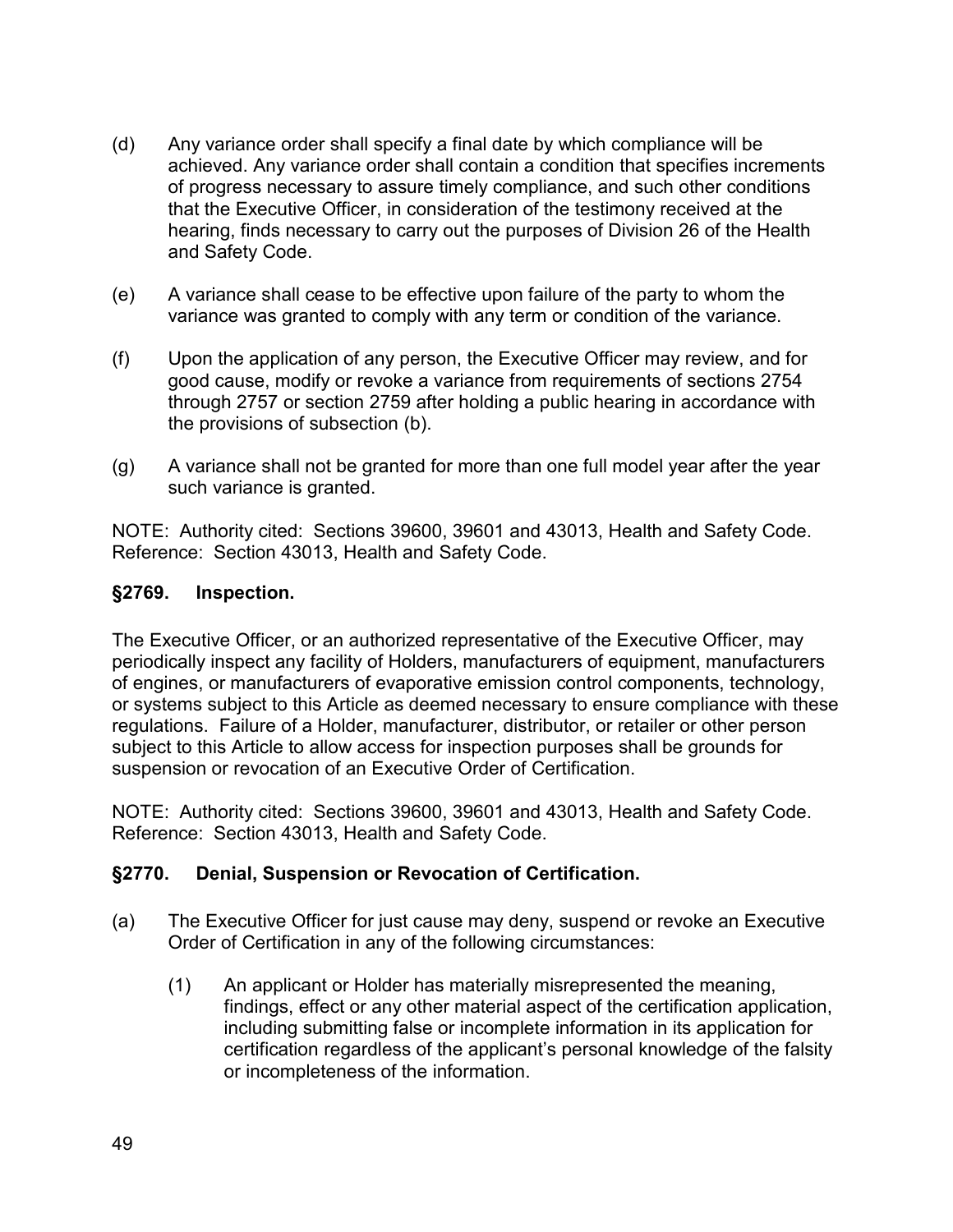- (2) An applicant or Holder that uses a label other than the approved label on any engine or equipment, or the label used otherwise fails to comply with the requirements of this Article.
- (3) An applicant or Holder may be denied certification or be subject to a suspension or revocation action pursuant to this section based upon the actions of an agent, employee, licensee, or other authorized representative.
- (4) Pursuant to sections 2754.1(b)(10) and (11), 2765(c), and 2769 above.
- (5) A Holder does not meet the bond requirements of section 2774.
- (b) The Executive Officer shall notify the applicant or Holder by certified mail of any action taken by the Executive Officer to deny, suspend or revoke any certification granted under this Article. The notice shall set forth the reasons for and evidence supporting the action(s) taken. A suspension or revocation is effective upon receipt of the notification.
- (c) A Holder may request that the suspension or revocation be stayed pending a hearing under section 2771. In determining whether to grant the stay, the Executive Officer shall consider the harm the Holder will likely suffer if the stay is not granted. The Executive Officer shall deny the stay if the adverse effects of the stay on the public health, safety, and welfare outweigh the harm to the Holder if the stay is not granted.
- (d) Once an Executive Order of Certification has been suspended pursuant to (a) above, the Holder must satisfy and correct all noted reasons for the suspension and submit a written report to the Executive Officer advising him or her of all such steps taken by the Holder before the Executive Officer will consider reinstating the Executive Order of Certification.
- (e) Nothing in this section shall prohibit the Executive Officer from taking any other action provided for by law for violations of the Health and Safety Code.

# **§2771. Appeals.**

- (a) Any person whose application for an Executive Order of Certification has been denied, or whose certification has been suspended or revoked, may request a hearing to review the action as provided herein. Any such request shall be made within twenty days of the date the action for which review is sought became final.
- (b) Hearing Procedure.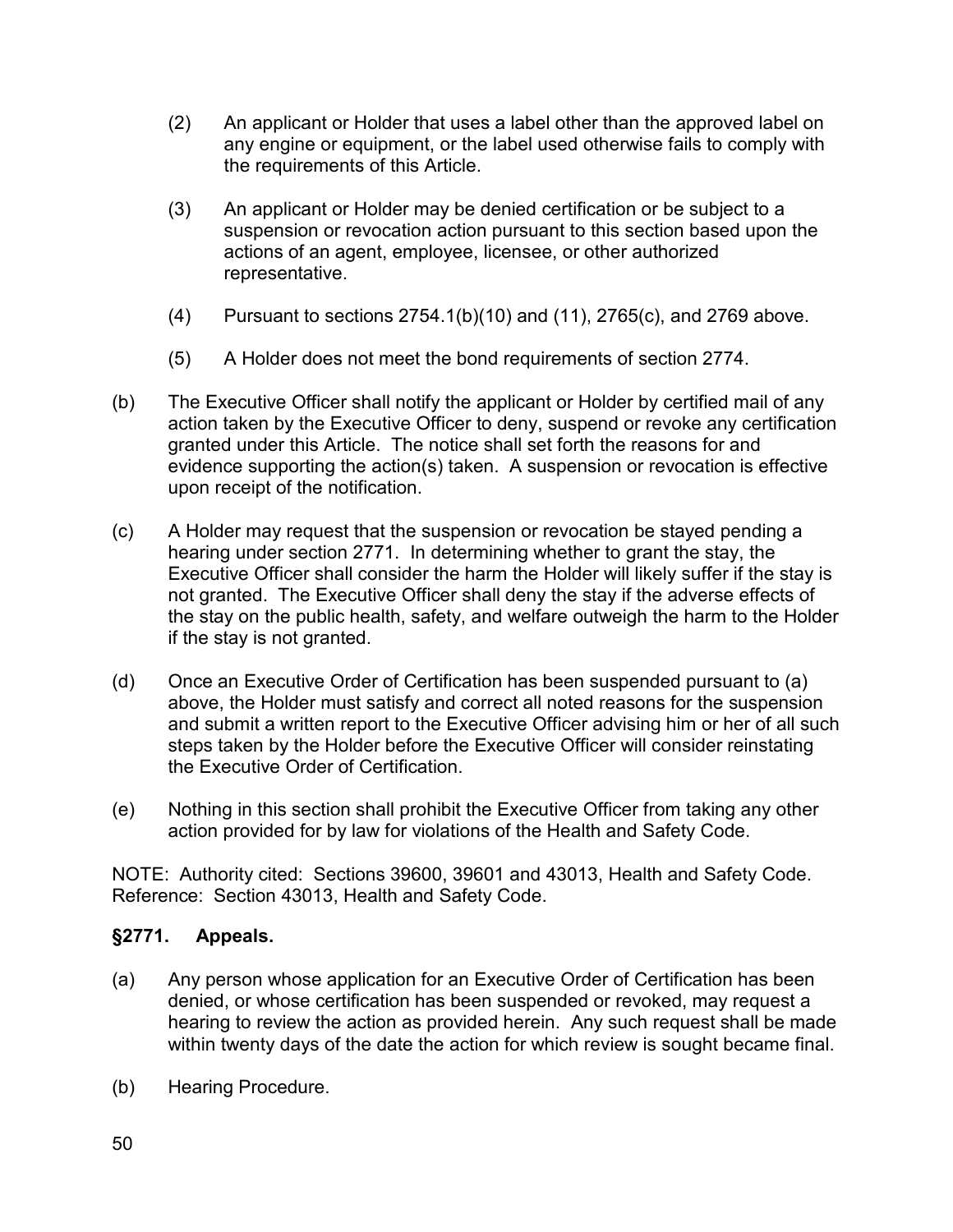Except as provided for in subsection (c) below, any appeal pursuant to this section shall be conducted in accordance with the Administrative Hearing Procedures for Petitions for Review of Executive Officer Decisions, title 17, California Code of Regulations, Division 3. Chapter 1 Article 2, commencing with section 60055.1.

- (c) Review by written submission.
	- (1) In lieu of the hearing procedure set forth in (b) above, a Holder may request that a review of the Executive Officer's decision be conducted by a hearing officer solely by written submission.
	- (2) A Holder may request a review of the Executive Officer's decision to deny, suspend or revoke a certification no later than 20 days from the date of issuance of the notice of the denial, suspension, or revocation. Such request shall include, at a minimum, the following:
		- (A) name of the Holder, the name, address and telephone number of the person representing the Holder and a statement signed by a senior officer of the Holder warranting that the representative has full authority to bind the Holder as to all matters regarding the appeal;
		- (B) copy of the Executive Order granting certification, if any, and the written notification of denial, suspension, or revocation;
		- (C) A statement of the objections to the decision upon which review is requested; a verified statement of the facts, data and other relevant evidence in support of the objections; a demand for the specific relief the petitioner seeks; a short, concise statement of legal argument, with citation to authorities, in support of the objections and the relief requested. The verification may be made on information and belief; and
		- (D) the signature of the representative named in (A) above.
	- (3) Upon receipt by the Clerk of the Board of a request for review, the request shall be referred to the administrative hearing office of the state board for assignment of a hearing officer.
	- (4) Within 15 days of appointment of a hearing officer ARB staff shall file with the Clerk of the Board and serve on the petitioner a written response to the Holder's submission and documents.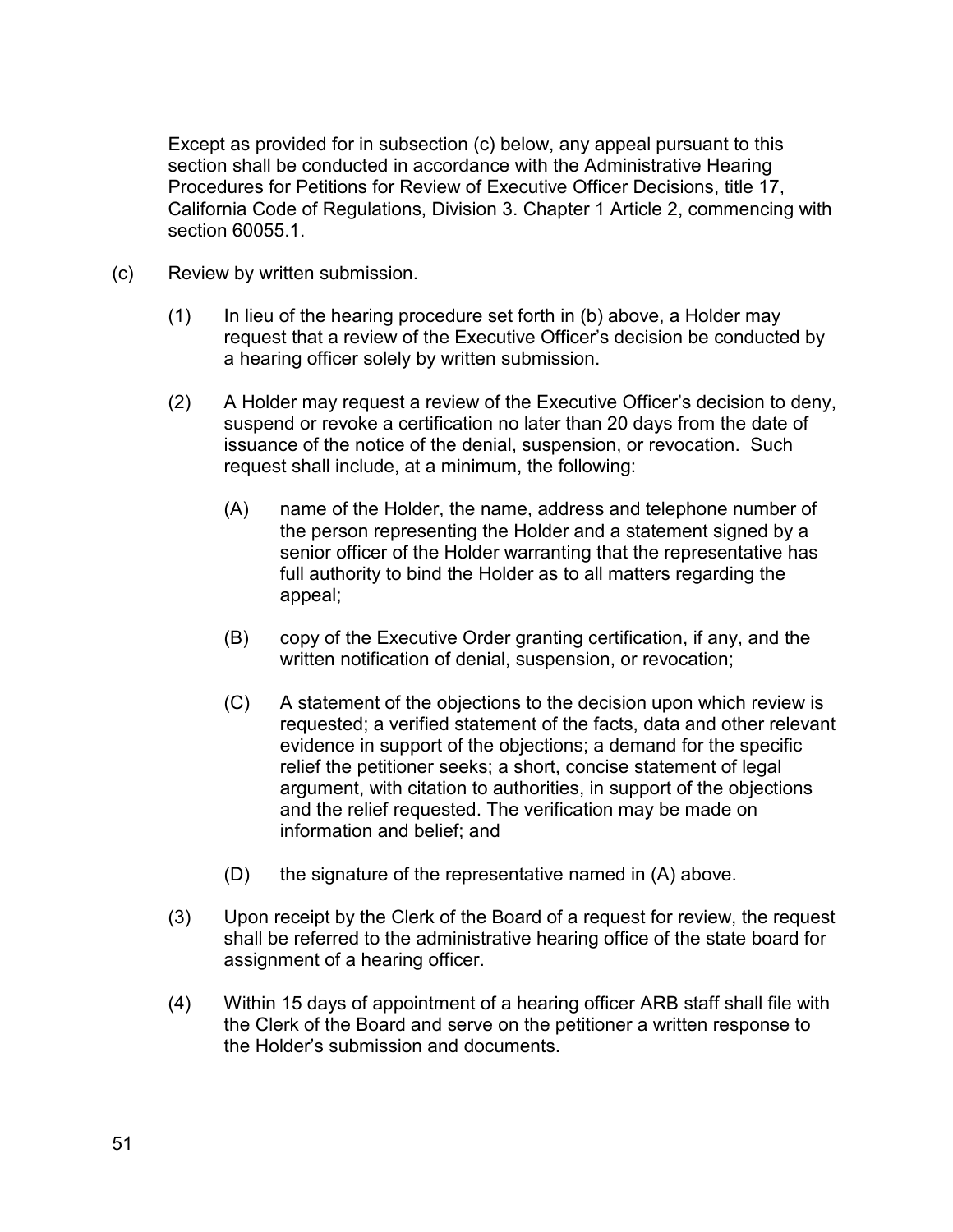- (5) Within 7 days of receipt of the ARB response, the Holder may submit one rebuttal statement that shall be limited to the issues raised in the ARB rebuttal.
- (6) If the Holder submits a rebuttal, ARB staff may, within 7 days of receipt of the Holder's rebuttal, submit one rebuttal statement that shall be limited to the issues raised in the Holder's rebuttal.
- (7) The hearing officer shall receive all statements and documents and render a written decision. The hearing officer's decision shall be mailed to the Holder no later than 60 working days after the final deadline for submission of papers.

# **§2772. Penalties.**

In addition to suspension or revocation of an Executive Order of Certification as provided in this Article, the Executive Officer may seek civil or criminal penalties as provided for by law and/or such equitable relief deemed appropriate by the Executive Officer for any violation of these regulations. Such penalties shall apply on a per engine, equipment unit, or evaporative component basis. Each day in which there is a violation shall be a separate violation.

NOTE: Authority cited: Sections 39600, 39601 and 43013, Health and Safety Code. Reference: Section 43013, Health and Safety Code.

# **§2773. Severability.**

Each part of this Article is severable, and in the event that any part of this Article is held to be invalid, the remainder of this Article remains in full force and effect.

NOTE: Authority cited: Sections 39600, 39601 and 43013, Health and Safety Code. Reference: Section 43013, Health and Safety Code.

# **§2774. Bond Requirements.**

(a) This section generally applies to Holders. It also applies to importers that do not certify evaporative emission control systems as described in subsection (j) of this section. Before introducing certified engines into California commerce, a Holder shall post a bond to cover any potential compliance or enforcement actions under this Article with respect to evaporative emission control systems certified under this Article unless the Holder demonstrates in an application for certification that the Holder is able to meet any potential compliance- or enforcement-related obligations, as described in this section. A Holder may also need to post bond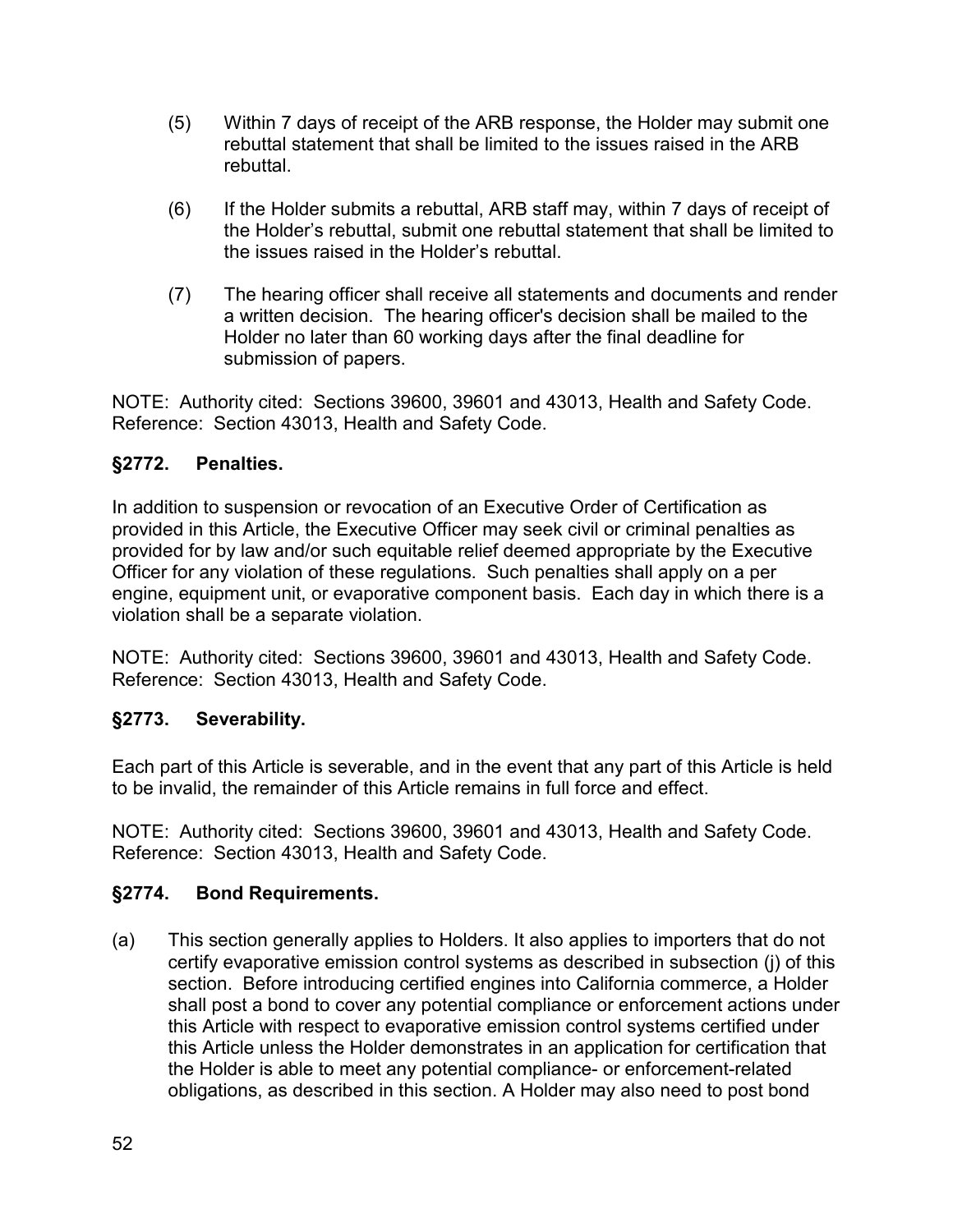under this section to meet warranty obligations under section 2760. Any bond posted to meet the requirements of this section shall be obligated to the California Air Resources Board.

- (b) The bond requirements apply if the Holder does not have long-term assets in the United States meeting either of the following thresholds:
	- (1) A threshold of \$3 million applies if the Holder has held an Executive Order of Certification in each of the preceding ten years without failing a compliance test under section 2765 or having been found by the Executive Officer to be out of compliance with any requirement of this Article.
	- (2) A threshold of \$10 million applies if the Holder does not qualify for the smaller bond threshold in subsection (b)(1) of this section.
- (c) For the purpose of establishing the Holder's level of long-term assets under subsection (b) of this section, the Holder must include the values from the Holder's most recent balance sheet for buildings, land, and fixed equipment, but subtract depreciation and related long-term liabilities (such as a mortgage). If the Holder has sufficient long-term assets to avoid bond payments under this section, the Holder must identify the location of these assets in an application for certification.
- (d) Determine the value of the bond as follows:
	- (1) Calculate a value based on the per-engine bond value of \$500 and on the projected California-directed production volume from each displacement grouping for the model year. For example, if the Holder has projected a California-directed production volume of 2,000 engines in 2018, the calculated bond amount is \$1,000,000. If the calculated value is less than \$500,000, the appropriate bond amount is \$500,000. If the calculated value exceeds the applicable threshold value specified in subsection (b) of this section, use the applicable threshold value as the appropriate value of the bond. These values may be adjusted as described in subsections (d)(2) and (3) of this section. A Holder may generally change the projected California-directed production volume under CP-901 or CP-902 during the model year; however, a Holder may not decrease the bond based on new projected California-directed production volumes once the Holder has imported or otherwise introduced into California commerce any engine from that model year.
	- (2) If a Holder's or importer's estimated or actual California-directed production volume increases beyond the level appropriate for that Holder's or importer's current bond payment, the Holder must post additional bond to reflect the increased volume within 90 days after the Holder changes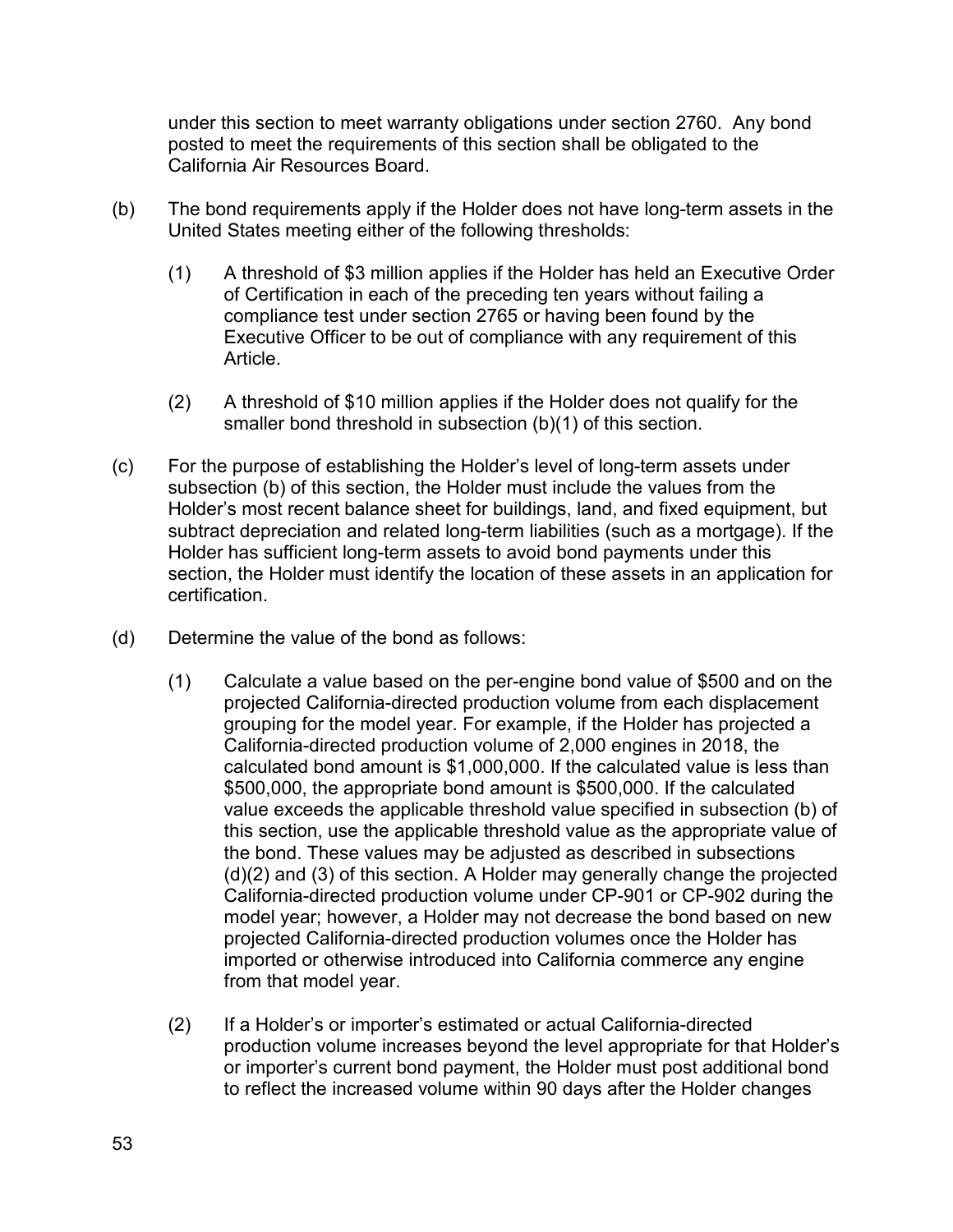the estimate or determines the actual production volume. A Holder may not decrease the bond in a given year, but may calculate a lower bond value in a later year based on the highest actual California-directed production volumes from the preceding three years.

- (3) The minimum bond value is \$25,000 instead of \$500,000 for a Holder with production volume of fewer than 1000 engines or equipment units who has held an Executive Order in each of the preceding five years without failing a compliance test under section 2765 or having been found by the Executive Officer to be out of compliance with any requirement of this Article.
- (e) The thresholds identified in subsection (b) of this section and the bond values identified in subsection (d) of this section are in 2016 dollars. These values shall be adjusted for 2020 and later, and every 10 years after that, by considering the current Consumer Price Index values published by the Bureau of Labor Statistics relative to 2016. These values shall be rounded for thresholds and total bond obligations as follows:
	- (1) Round calculated values at or below \$125,000 to the nearest \$5,000.
	- (2) Round calculated values above \$125,000 and at or below \$2.25 million to the nearest \$50,000.
	- (3) Round calculated values above \$2.25 million to the nearest \$500,000.
- (f) If a Holder is required to post a bond under this section, the Holder shall get the bond from a third-party surety that is cited in the U.S. Department of Treasury Circular 570, "Companies Holding Certificates of Authority as Acceptable Sureties on Federal Bonds and as Acceptable Reinsuring Companies" [\(https://fiscal.treasury.gov/surety-bonds/circular-570.html\)](https://fiscal.treasury.gov/surety-bonds/circular-570.html). A Holder shall maintain this bond for every year in which the Holder sells certified engines. The surety agent remains responsible for obligations under the bond for two years after the bond is cancelled or expires without being replaced.
- (g) If a Holder forfeits some or all of a bond in an enforcement action, the Holder must post any appropriate bond for continuing sale within 90 days after forfeiting the bond amount.
- (h) A Holder will forfeit the proceeds of the bond posted under this section if the Holder needs to satisfy any California administrative settlement agreement, administrative final order, or judicial judgment against the Holder arising from a violation of this Article, or violation of any other applicable provisions of the California Clean Air Act.